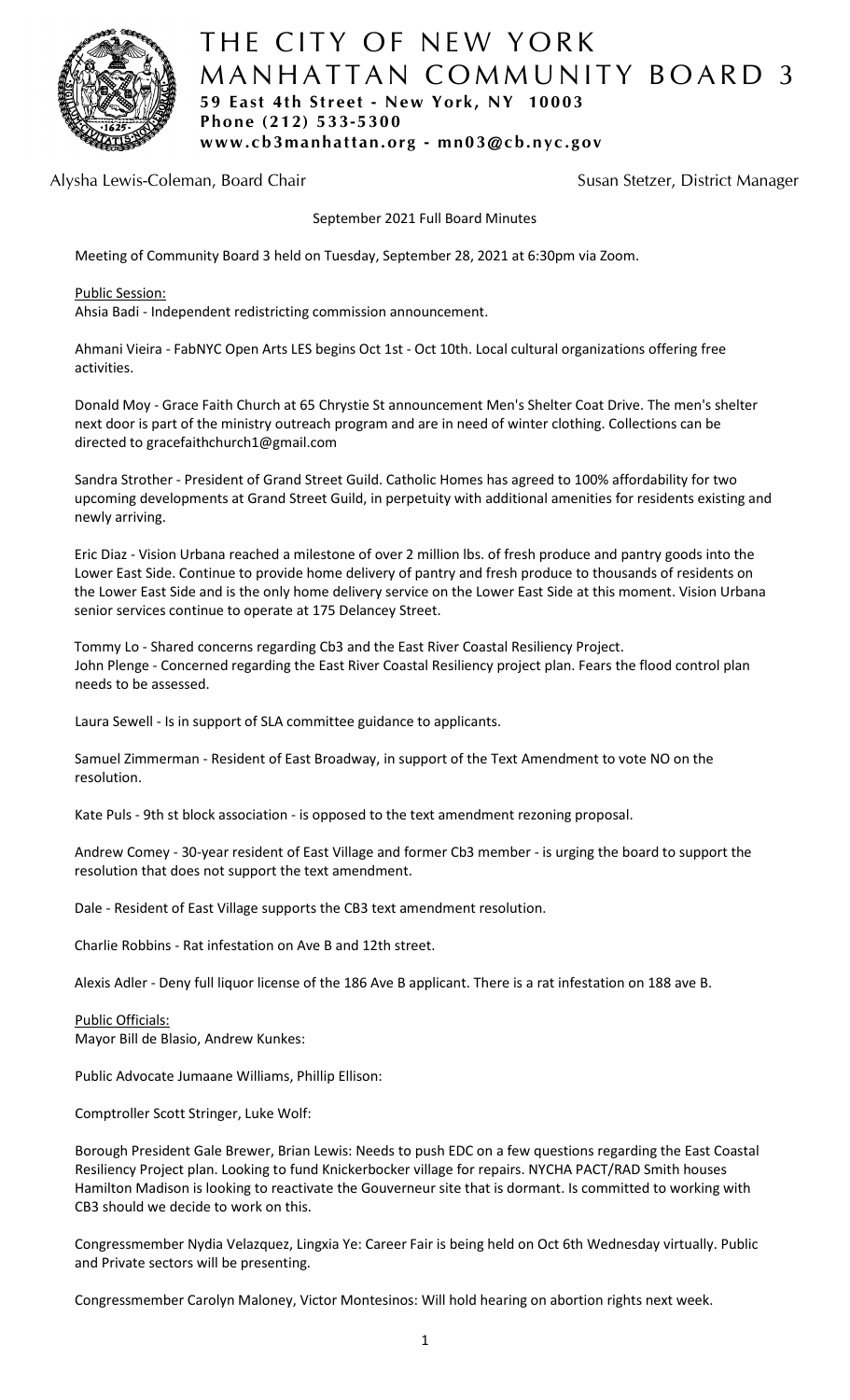Assemblymember Yuh-Line Niou, Amy Vera: No new updates.

Assemblymember Deborah J. Glick, Charlie Anderson: Provided elected official report.

Assemblymember Harvey Epstein, Aura Olavarria: Visited Rikers and is further supporting the closure of the jail. Attended Baruch Family Day and other community events in the district, advocating a NYCHA lot on 6th Street (Community Land Trust) contact is Valerio Orselli at vorselli@hotmail.com.

State Senator Brian Kavanagh, Greer Mayhew: Eviction moratorium extended until January 15th 2022. The ERAP program for rent payment will continue to receive applications. Governors Island extended services all year round for the first time which the Senator has allocated funding for. Senator looks to fight against the 21-A rule that favors high rise developments. Senator will also follow up on a response regarding the landlords ability to reject the ERAP funding from tenants. The Excluded Workers Fund will be brought back to the Senator for

State Senator Brad M. Hoylman, Caroline Wekselbaum: Provided elected official report. Extraordinary legislative session made possible the eviction moratorium including the Safe Harbor act that safeguards tenants facing eviction due to delinquent rent as a result of COVID to be used in a court of law. Rikers island prisoners are being advocated for release quickly. Flu shot event Oct 25th.

Councilmember Margaret Chin, Kana Ervin: Provided elected official report. Press conference at 174 Forsyth Street today advocating the rights of the tenants who deaf/hard of hearing at this site which is experiencing deplorable conditions. Councilmember will report back any updates regarding affordability of ferry rides for low income residents.

Councilmember Carlina Rivera, Isabelle Chandler: Provided elected official report. 80 Pitt Street will be slated for construction beginning tomorrow.

District Attorney – Lingjun Chen: Provided District Attorney Report.

#### Members Present at First Vote:

| David Adams              | [A] | Linda Jones           | [P] | Paul Rangel           | [P] |
|--------------------------|-----|-----------------------|-----|-----------------------|-----|
| Yaron Altman             | [A] | Vaylateena Jones      | [P] | Damaris Reyes         | [P] |
| Jesse Beck               | [P] | Tatiana Jorio         | [P] | <b>Richard Ropiak</b> | [P] |
| Lee Berman               | [P] | Lisa Kaplan           | [P] | Thomas Rosa           | [P] |
| Karlin Chan              | [P] | Olympia Kazi          | [P] | Robin Schatell        | [P] |
| Jonathan Chu             | [A] | Jeanette Kim          | [P] | Heidi Schmidt         | [P] |
| David Crane              | [P] | Michelle Kuppersmith  | [P] | Laryssa Shainberg     | [A] |
| Eric Diaz                | [P] | Mae Lee               | [P] | Anisha Steephen       | [A] |
| Alistair Economakis      | [A] | Wendy Lee             | [P] | Sandra Strother       | [P] |
| Jaime Felber             | [P] | Alysha Lewis-Coleman  | [P] | Daniel Tainow         | [P] |
| <b>Shirley Fennessey</b> | [A] | David Louie           | [A] | Josephine Velez       | [P] |
| Ryan Gilliam             | [P] | Laura Lugo            | [P] | <b>Troy Velez</b>     | [P] |
| Debra Glass              | [P] | Ellen Luo             | [A] | Rodney Washington     | [P] |
| Andrea Gordillo          | [P] | Michael Marino        | [P] | Kathleen Webster      | [P] |
| Kanielle Hernandez       | [P] | Alexandra Militano    | [A] | Jacky Wong            | [A] |
| <b>Herman Hewitt</b>     | [P] | <b>Michael Perles</b> | [P] | <b>Ricky Wong</b>     | [P] |
| <b>Trever Holland</b>    | [A] | <b>Tareake Ramos</b>  | [P] |                       |     |

Minutes:

Minutes of June 2021 were approved, as is.

#### **38 YES 0 NO 0 ABS 0 PNV MOTION PASSED**

Board Chairperson's Report: Chairperson Alysha Lewis-Coleman

CB3 honored at Garden of Humanitarian event. Community Fridges should continue to be stocked. Nominating committee has been formed. The District Office has been exceptional in handling the Text Amendment report.

District Manager's Report: District Manager Susan Stetzer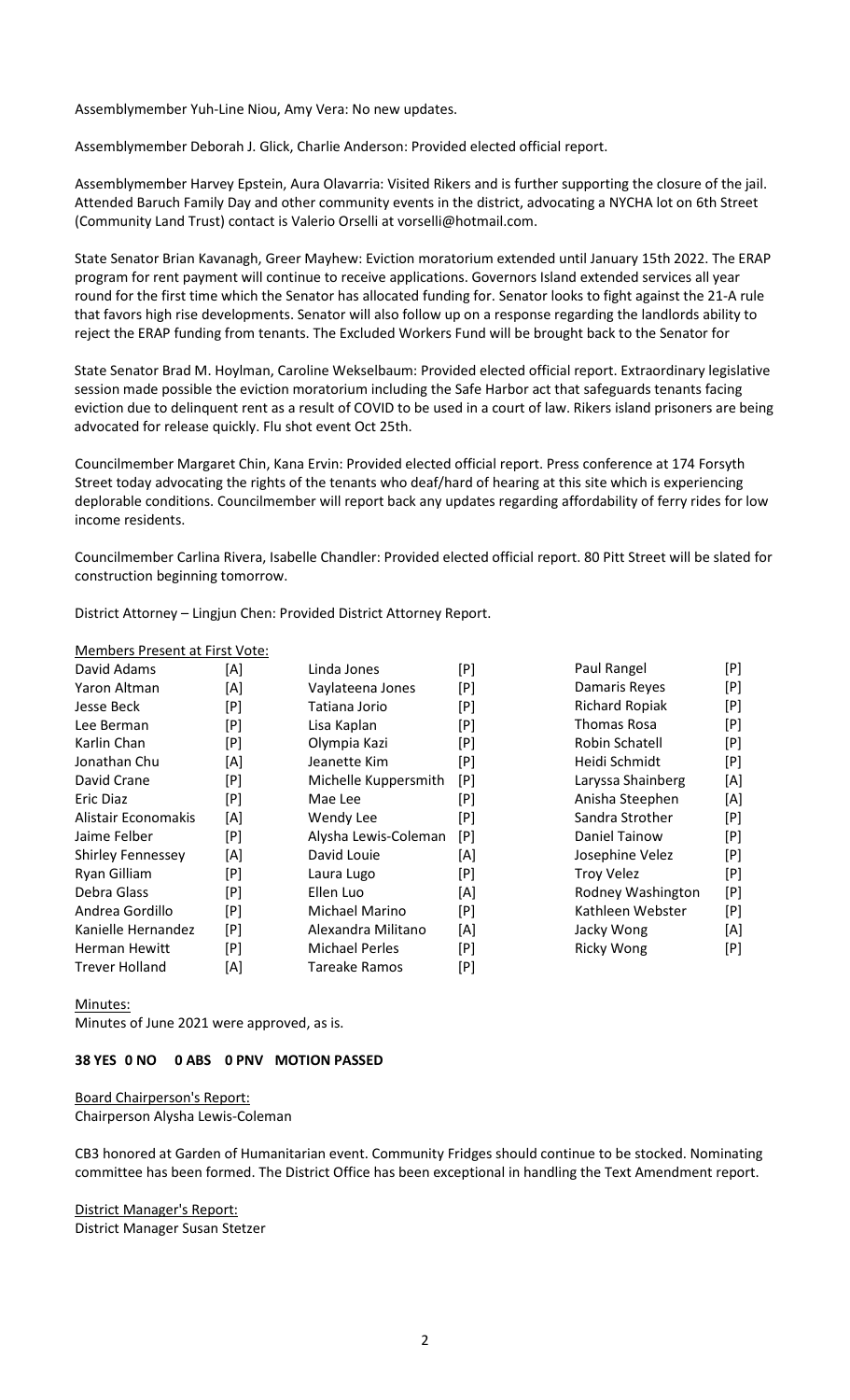Complaints need to continue being filed on the CB3 website so the District office can better address them. Committee will need to decide on budget priorities based on city agency budget committees. 40 Capital Expenses and 25 Expenses will be voted based on how well funded projects are currently.

Committee Reports: **Executive Committee** no votes necessary

#### **August SLA & DCA Licensing Committee**

1. Approval of previous month's minutes and roll call (minutes are deemed approved if no objections) approved by committee

### **Alterations**

- 2. Hwa Yuan Szechuan, 42-44 E B'way (op/alt: add additional floors/method of operation: add karaoke) withdrawn
- 3. Bridgeview Hotel, 50 Bowery (op/alt: update tables, chairs, bar layout on ground floor/method of operation: add live music, DJ, video/arcade games)
	- **VOTE: TITLE: Community Board 3 Recommendation To Deny Unless Stipulations Agreed To - Stipulations Attached**

**WHEREAS,** Bridgeview Hotel LLC, is seeking an alteration to the method of operation for the ground floor portion of its existing full on-premises hotel liquor license, in the premises located at 50 Bowery, between Canal Street and Bayard Street, New York, New York; and

**WHEREAS**, this is an application for a gaming establishment within a hotel, with a certificate of occupancy of 218 people, 10 tables and 89 seats with one bar with four seats, hours of operation of 7:00 A.M. to 2:00 A.M. all days, a full kitchen serving Mexican/Latino food and a food prep area serving a limited menu during all hours of operation, 12 televisions used for gaming; ambient background music including recorded music, recorded music curated by DJs, and live music; and

**WHEREAS**, there are two full on-premises liquor licenses within 500 feet per the SLA LAMP map; and

**WHEREAS,** co-applicant Bridgeview Hotel LLC was originally approved by this committee for a hotel liquor license in February 2016 and by the SLA on May 12, 2017; and

**WHEREAS,** the first floor was approved by this committee as an interior first floor restaurant of 4,234 square feet, with a capacity for 218 people, 29 tables and 218 seats, hours of operation of 7:00 A.M. to 2:00 A.M. all days, a kitchen open all hours serving a full menu, a closed façade, its own entrance on Bowery north of the hotel entrance and south of the bus stop, recorded background music, no live music, DJs, promoted events, scheduled performances or events with cover fees, a 23-foot bar with ten stools, no pub crawls or party buses, no happy hours, an outdoor area within its building line on Bowery, consisting of no more than seven tables and 14 seats, and no wait lines outside; and

**WHEREAS**, this applicant has operated this hotel with a full on-premises hotel liquor license since May 2017; and

**WHEREAS**, this applicant was last heard by this committee in February 2020 when the committee recommended the denial of the application for the alteration of the full on-premises hotel liquor license to add recorded background music to its exterior rooftop lounge; and

**WHEREAS,** an alteration to add music to the interior rooftop lounge was heard by Community Board 3 in December 2019 and, at that time, Community Board 3 had received complaints about DJs and live music in the interior and exterior rooftop areas although this use was inconsistent from the existing stipulations; and

**WHEREAS,** the applicant informed Community Board 3 in December 2019 that it had only received complaints regarding its rooftop from the community board office in Summer 2019 and had spoken with the community affairs officer from the local police precinct, who informed the applicant that any noise complaints regarding the rooftop that he received had not been verified or validated; and

**WHEREAS,** the applicant also conceded in December 2019 that the former management of the rooftop areas had not been operating those areas consistent with its stipulations and had caused the rooftop to be a disturbance and that the applicant had replaced this management; and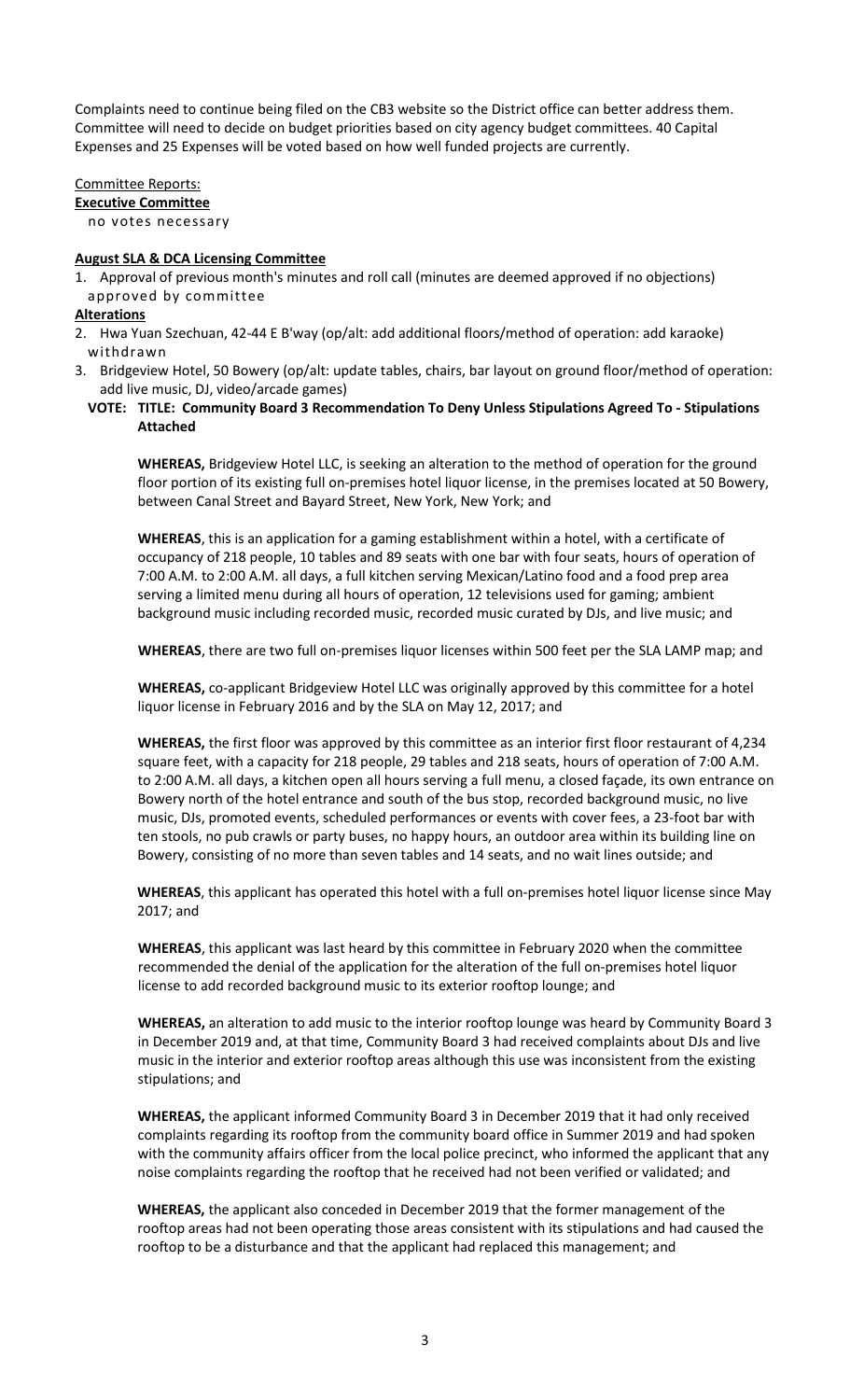**WHEREAS,** the Confucius Plaza Board of Directors, representing seven hundred sixty-two (762) families living in a large-scale development directly across Bowery from this location, submitted a statement in opposition to the alterations in 2019 and 2020 because it received complaints from residents about noise from live music and DJs from the hotel rooftop from Spring 2019 through September 2019, and sent a letter to hotel management in June 2019 in response to those complaints, but received no reply from hotel management; and

**WHEREAS**, there were two commercial 311 complaints at this location with NYPD action necessary since 2018; and

**WHEREAS,** a representative of the Bowery Block Association spoke in opposition to the application; and

**THEREFORE, BE IT RESOLVED** that Community Board 3 recommends the denial of the application for a full on-premises liquor license for Bridgeview Hotel LLC, for the premises located at 50 Bowery, New York, New York, unless the applicant agrees to the following signed notarized stipulations that

- 1) it will operate as a gaming establishment within a hotel, with Mexican/Latino food prepared in a full kitchen served during all hours of operation,
- 2) its hours of operation will be opening no later than 12:00 P.M. to 2:00 A.M all days and it may only serve alcohol from 12:00 P.M. to 2:00 A.M. all days,
- 3) it will close all outdoor dining allowed under the temporary Open Restaurants program and any other subsequent uses by 10:00 P.M. all days,
- 4) it will have a closed fixed façade with no open doors or windows except my entrance door will close by 10:00 P.M. or when amplified sound is playing, including but not limited to DJs, live music and live nonmusical performances, or during unamplified live performances or televised sports,
- 5) it will play ambient background music only, consisting of recorded music, ambient background music curated by DJs, live music consisting of no more than three instruments and a singer no more than four times a month, and may have no more than 20 events that can be promoted and/or scheduled performances per year, at which a cover fee may be charged,
- 6) it will not apply for any alteration in its method of operation or for any physical alterations without first appearing before Community Board 3,
- 7) it will not host pub crawls or party buses,
- 8) it will not have unlimited drink specials with food,
- 9) it may have "happy hours" until 7:00 P.M. each night,
- 10) it will ensure that there are no wait lines outside and will designate an employee for ensuring no loitering, noise or crowds outside,
- 11) it will conspicuously post this stipulation form beside its liquor license inside of its business, and
- 12) it will provide a telephone number for residents to call with complaints and immediately address any resident complaints.

# **New Liquor License Applications**

- 4. Forsythia (JDS Restaurant LLC), 9 Stanton St (upgrade to op)
- withdrawn
- 5. Roberta's (Avenue A Pizza LLC), 15 Ave A (op) withdrawn
- 6. Lucky Lindon, 21 Essex St (op)

#### **VOTE: TITLE: Community Board 3 Recommendation to Deny**

**WHEREAS,** Francesco Scotto DiSantolo doing business as Lucky Lindon, is seeking a full on-premises liquor license, in the premises located at 21 Essex Street, between Hester Street and Canal Street, New York, New York; and

**WHEREAS**, this is an application for a bar with a pending Letter of No Objection, ten tables and 24 seats with one 27'3" bar with 12 seats, hours of operation of 4:00 P.M. to 4:00 A.M. all days, comfort food prepared in a food prep area, serving food during all hours of operation, no televisions, ambient recorded background music; and

**WHEREAS**, there are 16 full on-premises liquor licenses within 500 feet per the SLA LAMP map; and

**WHEREAS,** this applicant has been licensed at the adjacent storefront of 21 Essex Street as OTFOTEOC Ltd doing business as Clockwork Bar since April 20, 2005, and at 229 East 53rd Street as Big B Restaurant Enterprise Inc. doing business as Strangelove Bar since November 10, 2011; and

**WHEREAS,** this applicant has an adverse SLA history associated with his establishment Clockwork Bar, which most recently received [\(https://sla.ny.gov/system/files/documents/2018/08/10-25-17-](https://sla.ny.gov/system/files/documents/2018/08/10-25-17-disciplinary.pdf)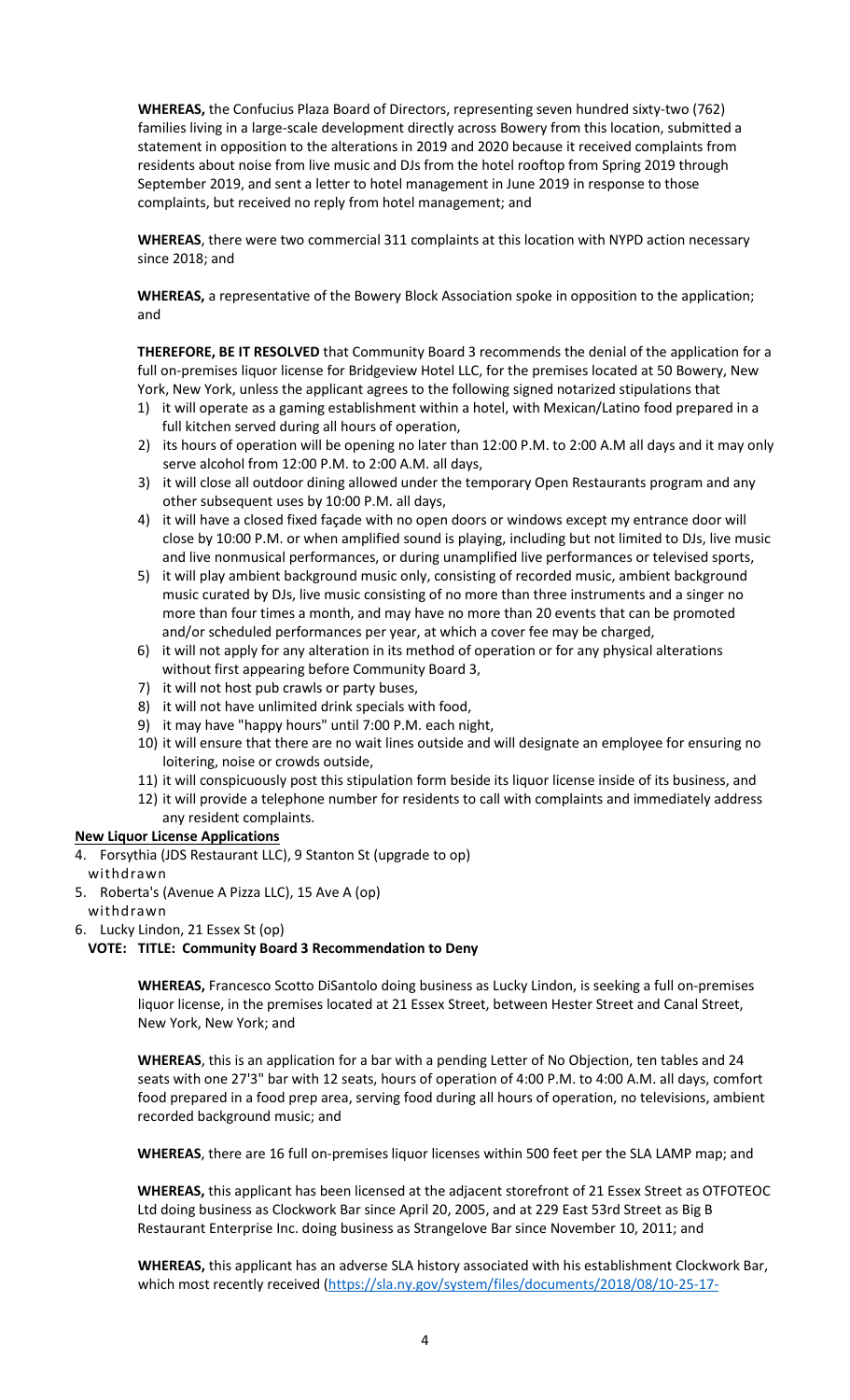[disciplinary.pdf\)](https://sla.ny.gov/system/files/documents/2018/08/10-25-17-disciplinary.pdf) a civil penalty of \$1,000 for several violations, including for "disorderly premises altercation/assault" on February 11, 2017 following an attack on two patrons during an event hosted on premises featuring a member of a neo-Nazi hate group as DJ (https://gothamist.com/news/rightwing-skinheads-attack-grad-students-at-les-bar-over-antifascist-cellphone-sticker), and received a fine of \$1,500 on December 17, 2012 for use of an unauthorized trade name, and a \$3,500 fine on July 14, 2015 for prohibited sales and other violations; and

**WHEREAS**, a neighbor provided to the committee several videos showing disturbing and violent behavior near the applicant's current establishment Clockwork Bar and adjacent to the premises under consideration, including:

- a security guard being attacked by patrons of the bar throwing tables, skateboards, and other implements at the security guard, who was trying to defend himself [\(https://vimeo.com/586381956\)](https://vimeo.com/586381956);
- a bar patron crossing the street to harass pedestrians [\(https://vimeo.com/user10465572\)](https://vimeo.com/user10465572)
- a stabbing at the bar in July 2021 [\(https://www.youtube.com/watch?v=Z45Vat6NkFE\)](https://www.youtube.com/watch?v=Z45Vat6NkFE); and

**WHEREAS**, the committee chair observed throughout the COVID-19 pandemic that Clockwork Bar consistently violated state- and city-issued guidelines for operations, including serving indoors before indoor dining was allowed, allowing its patrons to gather outdoors in its Open Restaurants enclosure when seating was required, and allowing gathering at times significantly past outdoor dining curfews; and

**WHEREAS**, there were 47 commercial 311 complaints at this location with NYPD action necessary since 2018; and

**WHEREAS**, the 7th Precinct reported to Community Board 3 that Clockwork Bar is a chronic 311 location, citing their experience that from the beginning of 2021 to current it received a total of 45 311 noise complaints and 40 911 calls, and took five reports for assault since January 2021, including:

- On June 5, 2021, there was a bar fight where someone reported being kicked in the buttocks,
- On June 17, 2021, there was a fight where one person sustained a laceration to the face,
- On July 3, 2021, a person got stabbed in the abdomen, and
- On July 18, 2021, there was a bar fight/bottle throwing incident where one individual got hit with a skateboard; and

**WHEREAS,** the SPaCE block association, residents of six apartments from 19 Essex Street, and six other local residents wrote to the committee in opposition to this application because of the problems described above; and

**WHEREAS**, seven nearby residents, a representative of Orchard Street Block Association, and a representative of SPaCE block association spoke in opposition to this application because the applicant's current establishment Clockwork creates a dangerous atmosphere for residents; and

**THEREFORE, BE IT RESOLVED** that Community Board 3 recommends the denial of the application for a full on-premises liquor license for Francesco Scotto DiSantolo for the premises located at 21 Essex Street, New York, New York. because of the adverse SLA history and police activity at the applicant's current establishment doing business as Clockwork located at 21 Essex Street.

7. Avenue C Hospitality, 102 Ave C (op)

### **VOTE: TITLE: Community Board 3 Recommendation To Deny Unless Stipulations Agreed To - Stipulations Attached**

**WHEREAS,** Avenue C Hospitality LLC, is seeking a full on-premises liquor license, in the premises located at 102 Avenue C, between 6th Street and 7th Street, New York, New York; and

**WHEREAS**, this is an application for a restaurant with a pending Letter of No Objection, 12 tables and 45 seats with one 16'8" stand-up bar with ten seats, hours of operation of 11:30 A.M. to 1:00 A.M. Sunday to Wednesday and 11:30 A.M. to 2:00 A.M. Thursday to Saturday, serving Northern European fare prepared in a full kitchen, serving food during all hours of operation, no televisions, ambient recorded background music; and

**WHEREAS**, there are five full on-premises liquor licenses within 500 feet per the SLA LAMP map; and

**WHEREAS,** 102 Avenue C has been licensed with a full on-premises liquor license as Avenue C Restaurant LLC doing business as Avenue C since March 13, 2019 with hours of operation of 11:00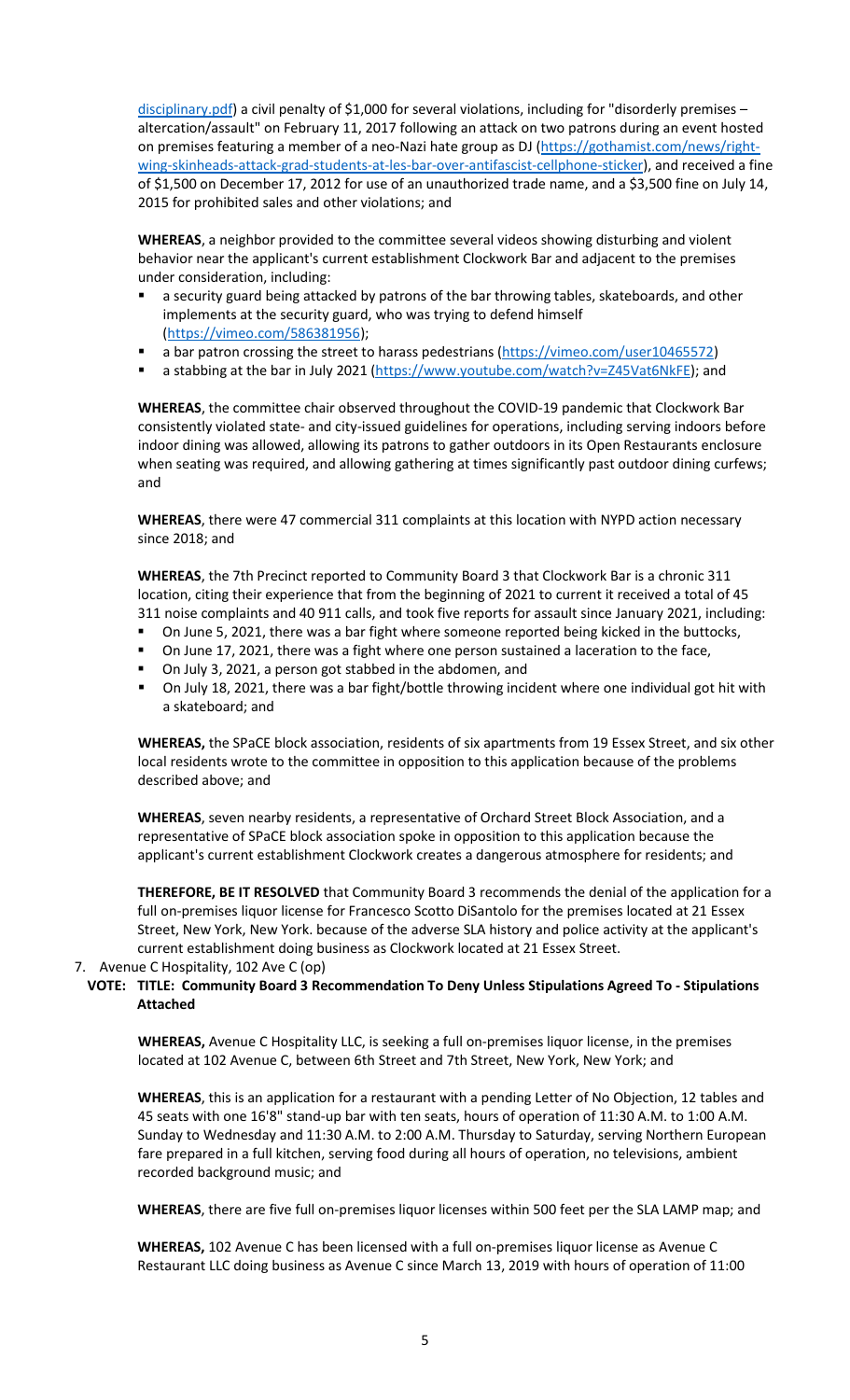A.M. to 2:00 A.M. Sundays through Wednesdays and 11:00 A.M to 3:00 A.M. Thursdays through Saturdays; and

**WHEREAS**, there was one commercial 311 complaint at 102 Avenue C with NYPD action necessary since 2018; and

**WHEREAS**, this applicant has been licensed with a full on-premises liquor license at the adjacent storefront at 104 Avenue C as 104 Avenue C Partners doing business as Joyface since 2017, where there were 16 commercial 311 complaints at this location with NYPD action necessary since 2018; and

**WHEREAS**, in February 2020 residents reported to the Community Board 3 office that Joyface had begun using a velvet rope to cordon off a line on Avenue C and East 7th Street, and that they had been informed by the applicant that Community Board 3 had asked that "stanchions" be used to keep the line in order but the applicant signed stipulations in August 2017 that said it "will ensure that there are no wait lines outside;" and

**WHEREAS**, a resident of the building where Joyface is located initially supported the application for that location subsequently wrote to the committee in opposition to this application because the operator has been operating at Joyface outside the stipulations it agreed upon with Community Board 3, and has been unresponsive to community concerns about issues like lines and loud dance music vibrating in the residential building, and four local residents wrote to the committee in opposition to this application because of its relationship to Joyface; and

**WHEREAS,** three residents testified in opposition to the application because of the quality of life issues created by Joyface; and

**WHEREAS**, four residents of 230 East 7th Street residents, including one who said Joyface was better than the last establishment at 104 Avenue C; five residents from across the street; twelve nearby residents, four non-resident supporters; and

**WHEREAS,** 160 residents who live within two blocks of the location signed a petition in favor of the application; and

**THEREFORE, BE IT RESOLVED** that Community Board 3 recommends the denial of the application for a full on-premises liquor license for Avenue C Hospitality LLC, for the premises located at 104 Avenue A, New York, New York, unless the applicant agrees to the following signed notarized stipulations that

- 1) it will operate as a restaurant, serving Northern European fare prepared in a full kitchen during all hours of operation,
- 2) its hours of operation will be opening no later than 11:30 A.M. to 1:00 A.M. all nights,
- 3) it will use a reservations and texting system to ensure that patrons of 102 Avenue C and 104 Avenue C do not congregate in front of the restaurant,
- 4) it will close all outdoor dining allowed under the temporary Open Restaurants program and any other subsequent uses by 10:00 P.M. all days,
- 5) it will close any front or rear façade entrance doors at 10:00 P.M. every night or when amplified sound is playing, including but not limited to DJs, live music and live nonmusical performances or during unamplified live performances or televised sports, and will otherwise have a closed fixed facade with no open doors or windows,
- 6) it will play ambient background music only, consisting of recorded music, and will not have live music, DJs, promoted events, scheduled performances or any event at which a cover fee will be charged,
- 7) it will not apply for any alteration in its method of operation or for any physical alterations without first appearing before Community Board 3,
- 8) it will not host pub crawls or party buses,
- 9) it will not have unlimited drink specials with food,
- 10) it may have "happy hours" until 8:00 P.M. each night,
- 11) it will ensure that there are no wait lines outside and will designate an employee for ensuring no loitering, noise or crowds outside,
- 12) it will conspicuously post this stipulation form beside its liquor license inside of its business; and
- 13) it will provide a telephone number for residents to call with complaints and immediately address any resident complaints.
- 8. Bar and Events 14th Street LLC, 124 E 14th St (op)
- withdrawn
- 9. Lucky Star (Parkside 3 NYC LLC), 135 Division St (wb) withdrawn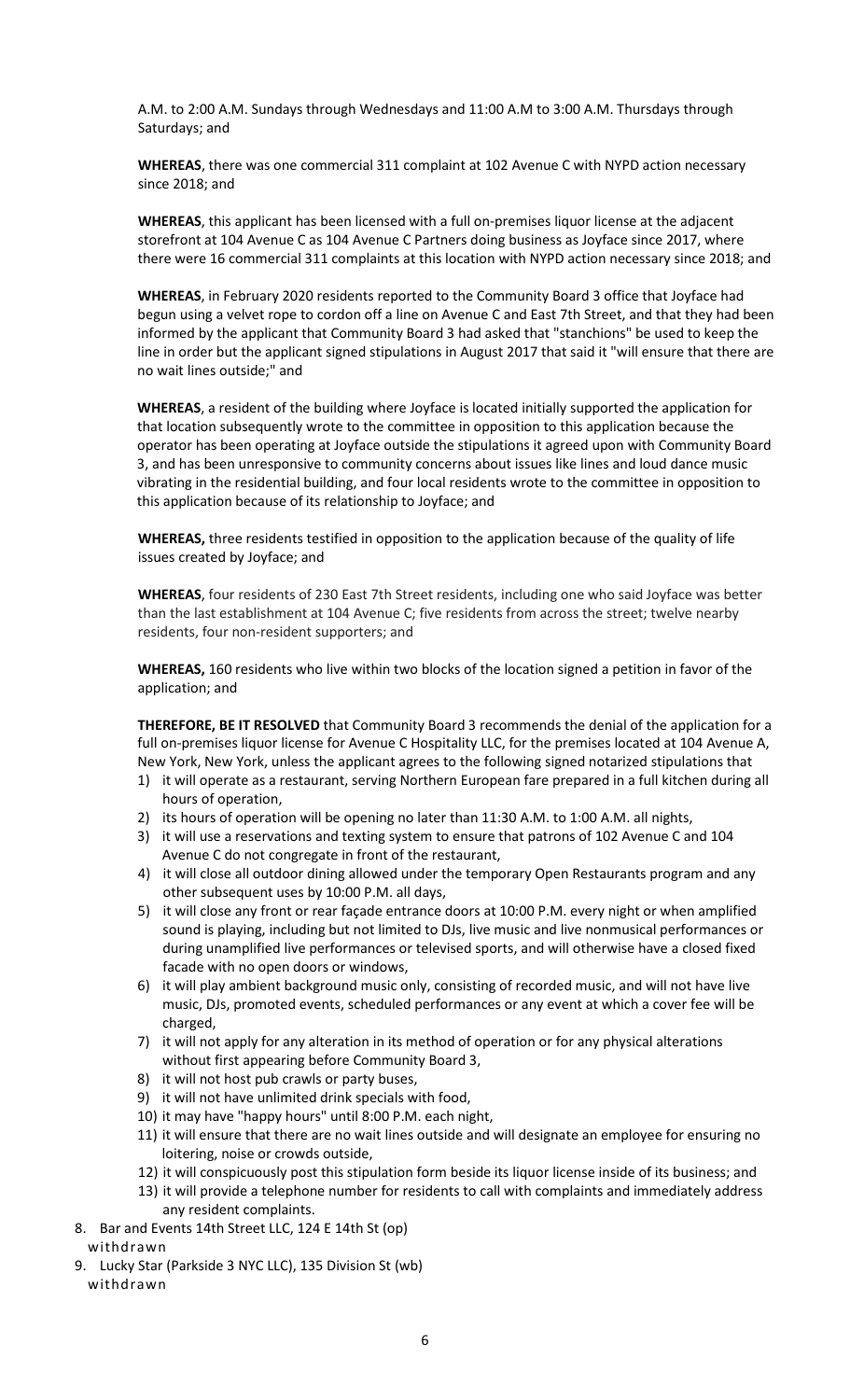#### 10. Moneygoround Inc, 235 Eldridge St (op)

#### **VOTE: TITLE: Community Board 3 Recommendation To Deny Unless Stipulations Agreed To - Stipulations Attached**

**WHEREAS,** Moneygoround Inc., is seeking a full on-premises liquor license, in the premises located at 235 Eldridge Street, between Stanton Street and East Houston Street, New York, New York; and

**WHEREAS**, this is an application for an establishment with a Letter of No Objection of 74 people, ten tables and 42 seats with one 13-foot straight bar with seven seats, hours of operation of 2:00 P.M. to 4:00 A.M. all days, snack food prepared in a food preparation area, serving food during all hours of operation, no televisions, ambient recorded background music; and

**WHEREAS**, there are 15 full on-premises liquor licenses within 500 feet per the SLA LAMP map; and

**WHEREAS,** this location was licensed from December 6, 1999 until December 23, 2019, with closing hours of 4:00 A.M. all nights, the license is currently inactive, most recently under licensee Jacob & Kelly Inc. doing business as BOB Bar; and

**WHEREAS**, this location was last heard by this committee in March 2015 for a corporate change with complaint when the application was approved by the committee with stipulations, including adding soundproofing and hiring more security guards to manage sidewalk noise, because residents had complained of drug use on premise and noise on the sidewalk, complaints that had previously been mediated by the community board; and

**WHEREAS**, there were zero commercial 311 complaints at this location with NYPD action necessary since 2018; and

**WHEREAS**, this applicant is currently licensed with full on-premises liquor licenses at four locations in CB3:

- 112 Avenue A as Tozzer Ltd. doing business as Niagra since 1992 which the SLA fined at least three times: \$2,500 in February 2019 for violations in October 2017 including being over maximum capacity and operating an unlicensed cabaret, \$3,000 in November 2018 for illegal sale of alcohol to a minor in November 2017, and \$5,000 in February 2015 for violations including failure to conform and refilling/contaminated bottles;
- 162-164 Avenue B as 162 4 Ave B Bar doing business as Dream Baby since January 1996, which has no adverse history;
- **527 Bowery as Bowery Tech Restaurant LLC doing business as The Bowery Electric since January** 2001 which the SLA fined \$2,500 in February 2019 for disorderly premises, and \$500 in June 2017 for "pre-mixing;" and
- 25 Avenue A as Swauto Ltd. doing business as Berlin since May 2020 which has no adverse SLA history;

**WHEREAS,** the Eldridge Street Block Association wrote in opposition to this committee, with 15 members voting against the application and two voting to support the application because of the applicant's SLA history and concerns about oversaturation of nightlife in the area; and

**WHEREAS,** 32 residents from 235 Eldridge's block signed a petition in favor of the application; and

**WHEREAS,** a resident of the block, a resident of East 1st Street, another neighborhood resident, and one former employee who lives on the East River spoke in support of the application because they trust the applicants; and

**WHEREAS**, the president of Eldridge Street Block Association and another resident of the block spoke in opposition because of the saturation of liquor licenses in the vicinity; and

**THEREFORE, BE IT RESOLVED** that Community Board 3 recommends the denial of the application for a full on-premises liquor license for Moneygoround Inc., for the premises located at 235 Eldridge, New York, New York, unless the applicant agrees to the following signed notarized stipulations that

- 1) it will operate as a bar, with limited snack food prepared in a food preparation area served during all hours of operation,
- 2) its hours of operation will be opening no later than 2:00 P.M. and closing by 2:00 A.M. all days,
- 3) it will close all outdoor dining allowed under the temporary Open Restaurants program and any other subsequent uses by 10:00 P.M. all days,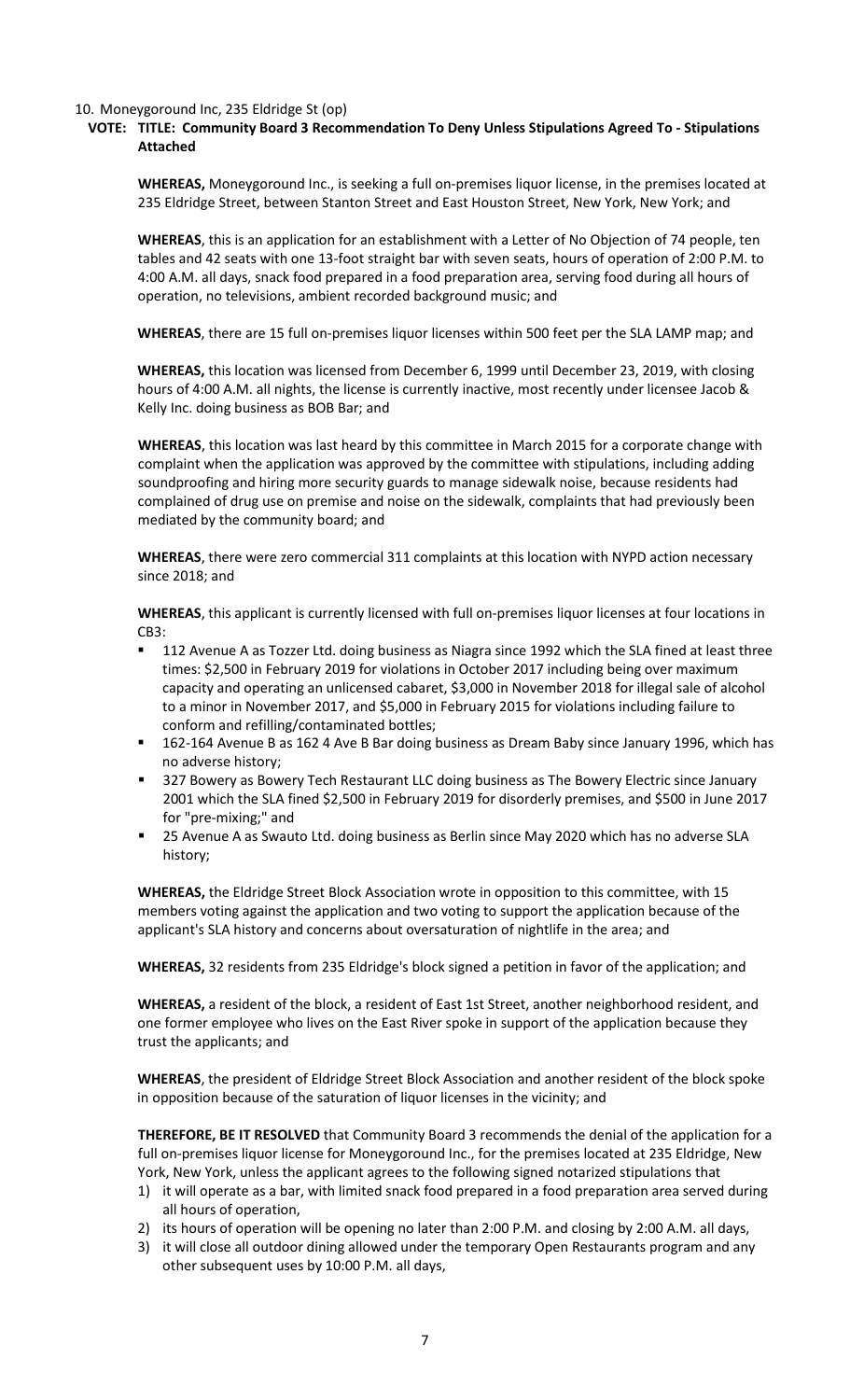- 4) it will have a closed fixed façade with no open doors or windows except my entrance door will close by 10:00 P.M. or when amplified sound is playing, including but not limited to DJs, live music and live nonmusical performances, or during unamplified live performances or televised sports,
- 5) it will play ambient background music only, consisting of recorded music, DJs on Fridays and Saturdays only, and will not have live music, promoted events, scheduled performances or any event at which a cover fee will be charged,
- 6) it will not apply for any alteration in its method of operation or for any physical alterations without first appearing before Community Board 3,
- 7) it will not host pub crawls or party buses,
- 8) it will not have unlimited drink specials with food,
- 9) it may have "happy hours" until 7:00 P.M. each night,
- 10) it will ensure that there are no wait lines outside and will designate an employee for ensuring no loitering, noise or crowds outside,
- 11) it will conspicuously post this stipulation form beside its liquor license inside of its business, and
- 12) it will provide a telephone number for residents to call with complaints and immediately address any resident complaints.

### 11. Sally Can Wait LLC, 252 Broome St (op)

### **VOTE: TITLE: Community Board 3 Recommendation To Deny Unless Stipulations Agreed To - Stipulations Attached**

**WHEREAS,** Sally Can Wait LLC doing business as Sally Can Wait, is seeking a full on-premises liquor license, in the premises located at 252 Broome Street, between Orchard Street and Ludlow Street, New York, New York; and

**WHEREAS**, this is a transfer of assets for an establishment with a certificate of occupancy of 74 people, 16 tables and 50 seats with an L-shaped bar with 13 seats, hours of operation of 12:00 P.M. to 1:00 A.M. Sunday to Wednesday and 12:00 P.M.to 2:00 A.M. Thursday to Saturday, serving Jewish-Latino fusion food prepared in a full kitchen serving food during all hours of operation, no televisions, ambient recorded background music only; and

**WHEREAS**, there are 21 full on-premises liquor licenses within 500 feet per the SLA LAMP map; and

**WHEREAS,** Community Board 3 approved an application at this application for 54 Mulberry LLC doing business as Devon for a full on-premises liquor license in April 2018, with operating hours of 8:00 A.M. to 1:00 A.M. Sundays through Wednesdays and 8:00 A.M. to 2:00 A.M. Thursdays through Saturdays, which is currently licensed**,** and was fined \$5000 in March 2021 for non-compliance with emergency measures in July 2020 and September 2020 [\(https://sla.ny.gov/system/files/documents/2021/03/03-](https://sla.ny.gov/system/files/documents/2021/03/03-31-2021_-_detailed_compliance_agenda-.pdf) 31-2021 - detailed compliance agenda-.pdf); and

**WHEREAS**, the applicants Zak Snyder and Matthew Friedlander have never previously been license holders but Matthew Friedlander has worked in the industry and served as a general manager and head bartender at various restaurants for 10 years; and

**WHEREAS**, there were 5 commercial 311 complaints at this location with NYPD action necessary since 2018; and

**WHEREAS,** Community Board 3 received opposition to this application from the Orchard Street Block Association and four local residents citing the location's proximity to other licenses in the immediate area and ongoing quality of issues with the current operator; and

**WHEREAS,** 67 residents who live within two blocks of the location - including nine residents of the building - signed a petition in favor of the application and one resident of 247 Broome Street spoke at the meeting in support of the application; and

**THEREFORE, BE IT RESOLVED** that Community Board 3 recommends the denial of the application for a full on-premises liquor license for Sally Can Wait LLC, for the premises located at 252 Broome Street, New York, New York, unless the applicant agrees to the following signed notarized stipulations that

- 1) it will operate as a Jewish-Latino fusion restaurant, with full kitchen serving food at all hours of operation,
- 2) its hours of operation will be opening no later than 12:00 P.M. and closing by 1:00 A.M Sunday to Wednesday and opening no later than 12:00 P.M. and closing by 2:00 A.M. Thursday to Saturday,
- 3) it will close all outdoor dining allowed under the temporary Open Restaurants program and any other subsequent uses by 10:00 P.M. all days,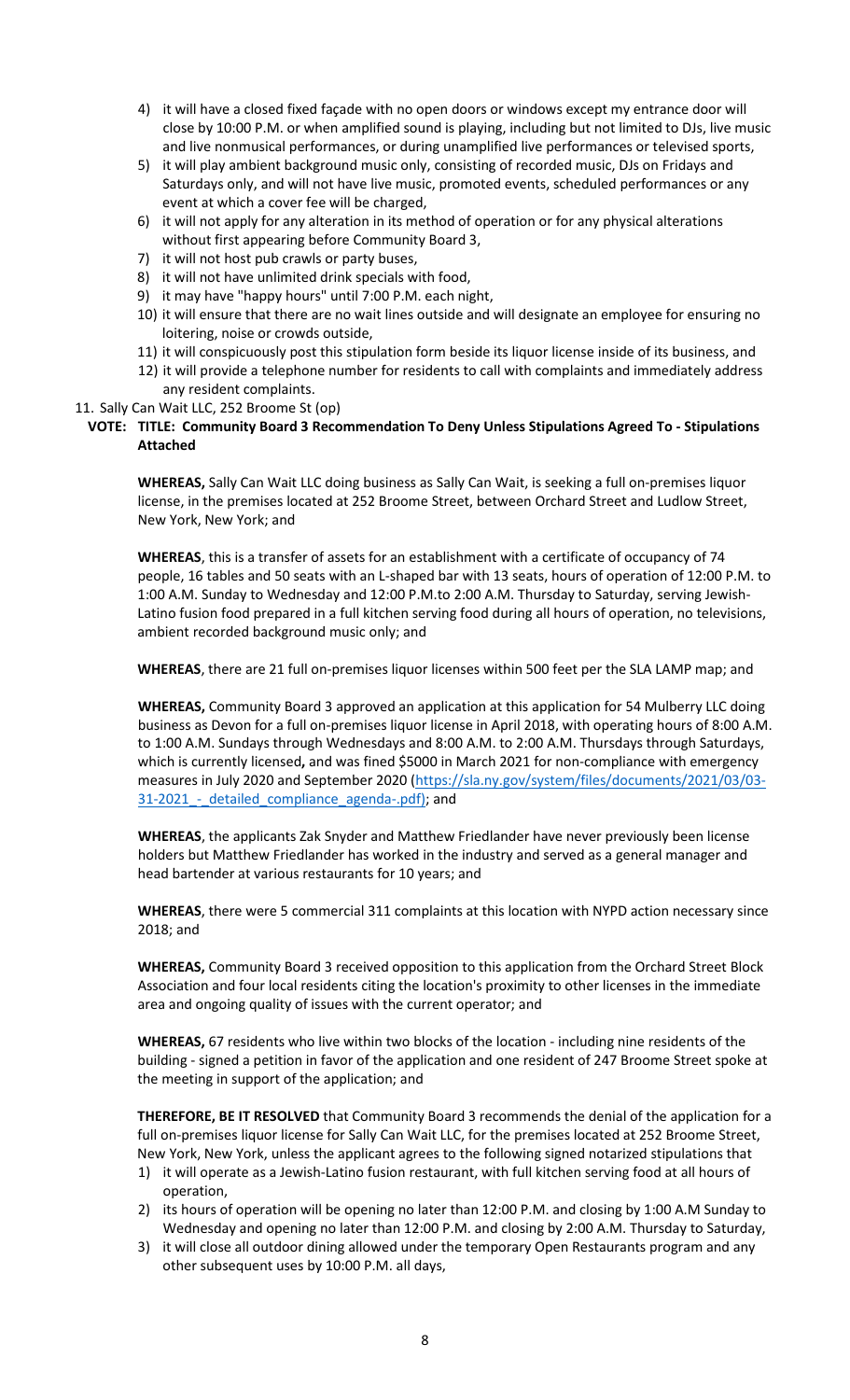- 4) it will close any front or rear facade doors and windows at 10:00 P.M. every night or when amplified sound is playing, including but not limited to DJs, live music and live non-musical performances, or during unamplified live performances or televised sports,
- 5) it will play ambient background music only, consisting of recorded music, and will not have live music, DJs, promoted events, scheduled performances or any event at which a cover fee will be charged, or more than 15 private events per year,
- 6) it will not apply for any alteration in its method of operation or for any physical alterations without first appearing before Community Board 3,
- 7) it will not host pub crawls or party buses,
- 8) it will not have unlimited drink specials with food,
- 9) it may have "happy hours" until 7:00 P.M. each night,
- 10) it will ensure that there are no wait lines outside and will designate an employee for ensuring no loitering, noise or crowds outside,
- 11) it will conspicuously post this stipulation form beside its liquor license inside of its business, and
- 12) it will provide a telephone number for residents to call with complaints and immediately address any resident complaints.

### **Alterations**

#### 12. 8282 (BBRH LLC), 84 Stanton St (op)

**VOTE: TITLE: Community Board 3 Recommendation To Deny Unless Stipulations Agreed To - Stipulations Attached**

**WHEREAS,** Lion Hospitality LLC doing business as 8282, is seeking a full on-premises liquor license, in the premises located at 84 Stanton Street, between Allen Street and Orchard Street, New York, New York; and

**WHEREAS**, this is an application for an establishment with a Letter of No Objection of 74 people, 12 tables and 24 seats with a 16' 10" by 6' 9" bar with 14 seats, hours of operation of 5:30 P.M. to 12:00 A.M. Tuesday to Friday and 12:00 P.M. to 12:00 A.M. Saturday and Sunday, full kitchen, serving Korean food during all hours of operation, no televisions, ambient recorded background music only; and

**WHEREAS**, there are 33 full on-premises liquor licenses within 500 feet per the SLA LAMP map; and

**WHEREAS,** this location had been licensed since 2009 with a full on-premises liquor license as The Meatball Shop LLC doing business as the Meatball Shop with closing hours of 4:00 A.M. all days; and

**WHEREAS**, the applicant was previously a license holder for S&D Wave Group Inc doing business as Pado at 199 2nd Avenue and there were zero commercial 311 complaints at this location with NYPD action necessary since 2018; and

**WHEREAS**, there were no commercial 311 complaints at 84 Stanton Street with NYPD action necessary since 2018; and

**WHEREAS**, the LES Dwellers and the applicant entered into an outside agreement designed to ensure that the location will be operated solely as a restaurant and not have a deleterious impact on the neighborhood, which includes provisions such as: closing by 12:00 A.M. all nights and only seating guests until one hour before closing, agreeing not to apply for a cabaret license, not installing subwoofers and soundproofing with the help of a sound engineer, and keeping orderly premises outside the establishment; and

**WHEREAS,** one resident of the adjacent spoke in favor of the application and noted that in a building vote there were no objections to the application; and

**WHEREAS,** the applicant did not gather signatures from residents who live within two blocks of the location signed a petition in favor of the application; and

**THEREFORE, BE IT RESOLVED** that Community Board 3 recommends the denial of the application for a full on-premises liquor license for Lion Hospitality LLC doing business as 8282, for the premises located at 84 Stanton Street, New York, New York, unless the applicant agrees to the following signed notarized stipulations that

- 1) it will operate as a modern Korean restaurant, with full kitchen serving food within one hour of closing,
- 2) its hours of operation will be opening no later than 11:00 A.M. and closing by 12:00 A.M. all days,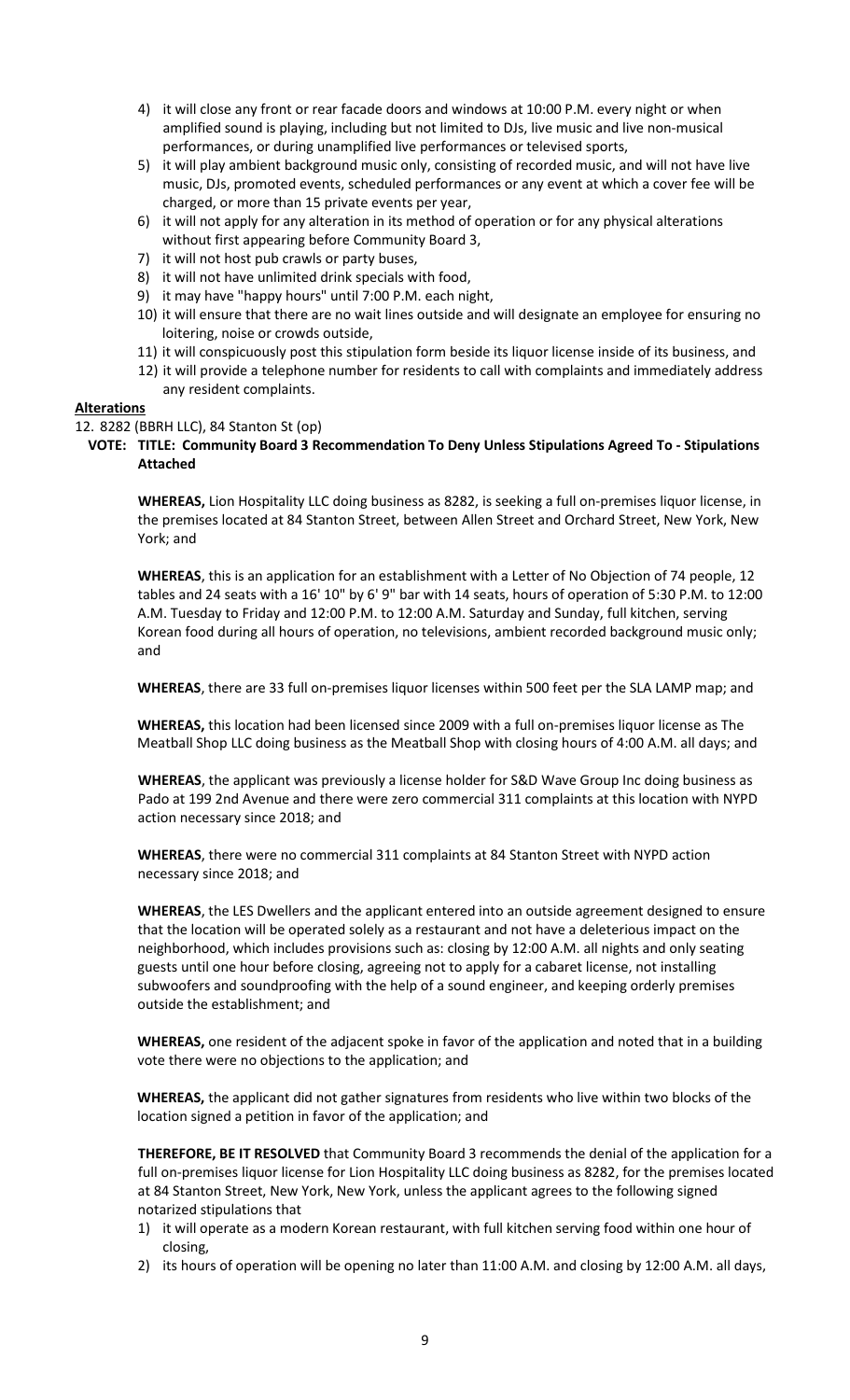- 3) it will close all outdoor dining allowed under the temporary Open Restaurants program and any other subsequent uses by 10:00 P.M. all days and not have any speakers or TV monitors,
- 4) it will use a reservations and texting system to ensure its patrons do not congregate in front of the restaurant,
- 5) it will close any front or rear façade entrance doors at 10:00 P.M. every night or when amplified sound is playing, including but not limited to DJs, live music and live nonmusical performances or during unamplified live performances or televised sports, and will otherwise have a closed fixed facade with no open doors or windows,
- 6) it will play ambient background music only, consisting of recorded music, and will not have live music, DJs, promoted events, scheduled performances or any event at which a cover fee will be charged,
- 7) it will not have subwoofers and it will install soundproofing anywhere that deficiencies are detected and if necessary, work with a sound engineer to ensure that sound from the premises is not audible in any surrounding apartments,
- 8) it will not have game nights or recreational games,
- 9) it will not apply for any alteration in its method of operation or for any physical alterations without first appearing before Community Board 3,
- 10) it will not host pub crawls or party buses,
- 11) it will not have unlimited drink specials with food,
- 12) it will not have "happy hours,",
- 13) it will ensure that there are no wait lines outside and will designate an employee for ensuring no loitering, noise or crowds outside,
- 14) it will conspicuously post this stipulation form beside its liquor license inside of its business, and
- 15) it will provide a telephone number for residents to call with complaints and immediately address any resident complaints.

# **New Liquor License Applications**

- 13. Sour Mouse (Sweatshop LES LLC), 110 Delancey St (Basement) (upgrade to op)
	- **VOTE: TITLE: Community Board 3 Recommendation To Deny Unless Stipulations Agreed To - Stipulations Attached**

**WHEREAS,** Sweatshop LES LLC doing business Sour Mouse, is seeking an upgrade to a full on-premises liquor license, in the premises located at 110 Delancey Street, between Essex Street and Ludlow Street, New York, New York; and

**WHEREAS**, this is an application for an establishment with a temporary certificate of occupancy of 263, six tables and 35 seats with one L-shape 15-foot by 6-foot bar with eight seats, hours of operation of 12:00 P.M. to 4:00 A.M. all days, snack food prepared in a food preparation area, serving food during all hours of operation, no television, ambient background music; and

**WHEREAS**, this application is for a game hall that seeks to provide a community space that will also have family friendly activities that do not focus on drinking and will continue to collaborate with the community board; and

**WHEREAS**, there are 30 full on-premises liquor licenses within 500 feet per the SLA LAMP map; and

**WHEREAS,** this applicant was approved for a wine beer license in July 2019 by Community Board 3 with the following stipulations 1) it will operate as a tavern game hall or room with ping pong tables and shuffleboard, with less than a full-service kitchen serving food during all hours of operation, 2) its hours of operation will be 12:00 P.M. to 4:00 A.M. all days, 3) it will not commercially operate any outdoor areas, 4) it will close any front or rear façade entrance doors at 10:00 P.M. every night or when amplified sound is playing and will otherwise have a closed fixed facade with no open doors or windows, 5) it will play ambient background music, consisting of recorded music, as part of its general operation and may have acoustic unamplified live jazz music, and it will not have DJs, promoted events or any event at which a cover fee would be charged, 6) it may have scheduled performances consisting of an open mike stand-up comedy night, two (2) nights per week, between 7:00 P.M. and 10:00 P.M., 7) it will not apply for any alteration in its method of operation or for any physical alterations without first appearing before Community Board 3, 8) it will not host pub crawls or party buses, 9) it will not have unlimited drink specials with food, 10) it will not have "happy hours," 11) it will ensure that there are no wait lines outside and will designate an employee to oversee patrons and noise on the sidewalk, 12) it will conspicuously post this stipulation form beside its liquor license inside of its business, and 13) it will provide a telephone number for residents to call with complaints and immediately address any resident complaints and issued a license by the SLA on October 24, 2019; and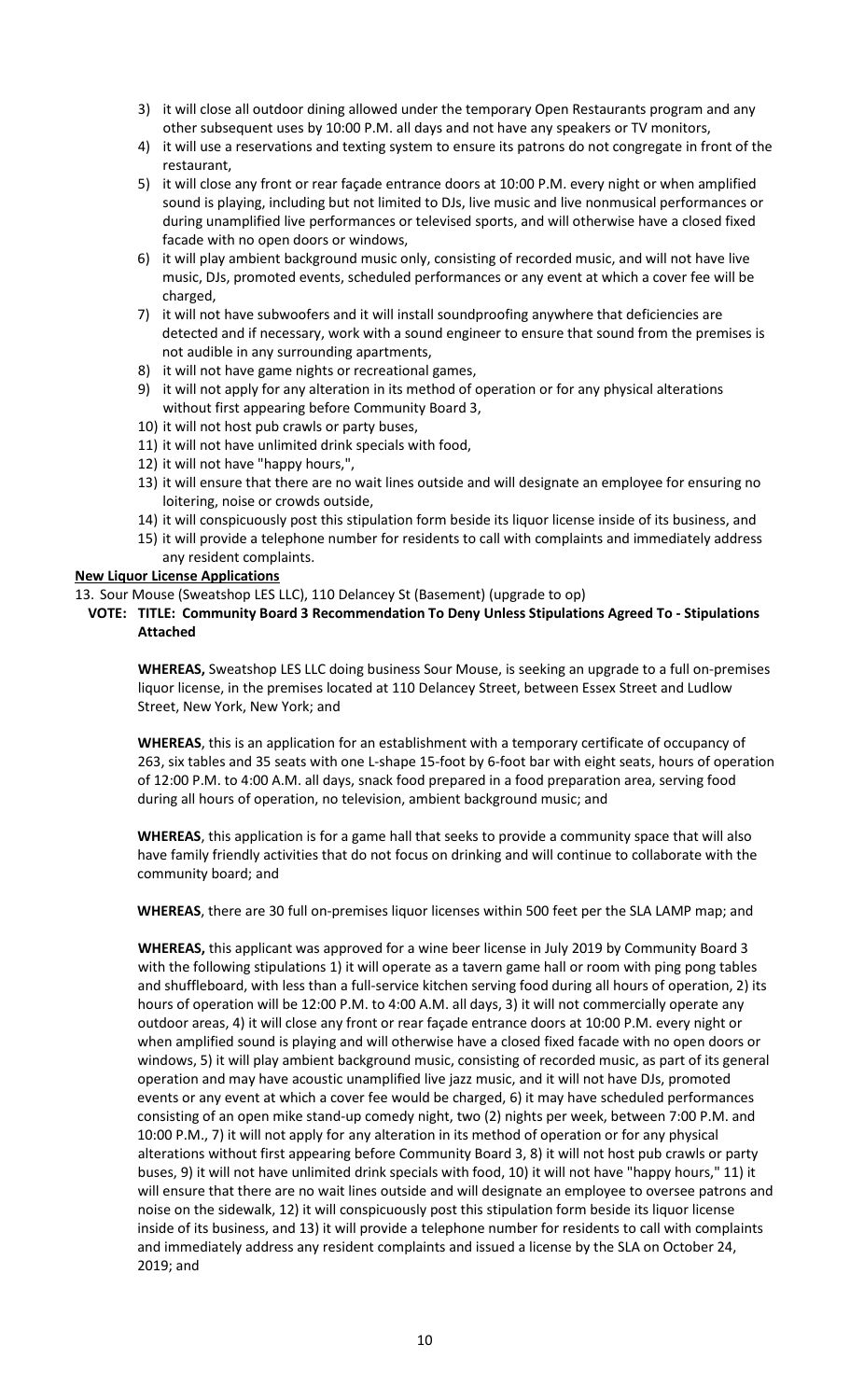**WHEREAS**, there were zero commercial 311 complaints at this location with NYPD action necessary since 2018; and

**WHEREAS**, this applicant has also operated Black Cat LES at 172 Rivington since October 2016 where there were zero commercial 311 complaints at this location with NYPD action necessary since 2018; and

**WHEREAS,** a representative of the LES Dwellers wrote in opposition to this application because the applicant has only been operating since October 2020 (less than a year) and has been operating outside its stipulations as indicated above; and

**WHEREAS**, two local residents including a resident of 210 Rivington Street - which is around the corner from the premises - and one performer from the space who does not live in the district spoke in support of the application because they vouch for the applicants; and

**THEREFORE, BE IT RESOLVED** that Community Board 3 recommends the denial of the application for a full on-premises liquor license for Sweatshop LES LLC, for the premises located at 110 Delancey Street, New York, New York, unless the applicant agrees to the following signed notarized stipulations that:

- 1) it will operate as a tavern game hall or room with ping pong tables and shuffleboard, with less than a full-service kitchen serving food during all hours of operation,
- 2) its hours of operation will be opening no later than 12:00 P.M. to 4:00 A.M. all days,
- 3) it will not use outdoor space for commercial use,
- 4) it will have a closed fixed façade with no open doors or windows except my entrance door will close by 10:00 P.M. or when amplified sound is playing, including but not limited to DJs, live music and live nonmusical performances, or during unamplified live performances or televised sports,
- 5) it may play entertainment level music, consisting of recorded music and live music, and may have scheduled performances seven days a week consisting of amplified live music, standup comedy nights, and karaoke, and it may have DJs on Thursdays, Fridays, and Saturdays, and it may not have third-party promoted events or any event at which a cover fee would be charged,
- 6) it will not apply for any alteration in its method of operation or for any physical alterations without first appearing before Community Board 3,
- 7) it will not host pub crawls or party buses,
- 8) it will not have unlimited drink specials with food,
- 9) it may have "happy hours" until 7:00 P.M.,
- 10) it will ensure that there are no wait lines outside and will designate an employee for ensuring no loitering, noise or crowds outside,
- 11) it will conspicuously post this stipulation form beside its liquor license inside of its business, and
- 12) it will provide a telephone number for residents to call with complaints and immediately address any resident complaints.
- 14. Tokyo Sushi 168 Inc, 151 Rivington St (op)
- **VOTE: TITLE: Community Board 3 Recommendation To Deny Unless Stipulations Agreed To - Stipulations Attached**

**WHEREAS,** Tokyo Sushi 168 Inc., is seeking a full on-premises liquor license, in the premises located at 151 Rivington Street, between Suffolk Street and Clinton Street, New York, New York; and

**WHEREAS**, this is an application for a restaurant with a certificate of occupancy of 74 people, four tables and ten seats with one 41-foot U-shaped bar, hours of operation of 11:00 A.M. to 10:30 P.M. Monday to Thursday 11:30 A.M. to 11:30 P.M. Friday to Saturday and 12:00 P.M. to 10:30 P.M. Sunday, sushi prepared in a full kitchen, serving food during all hours of operation, no television, ambient recorded background music; and

**WHEREAS**, there are 17 full on-premises liquor licenses within 500 feet per the SLA LAMP map; and

**WHEREAS,** this location was previously licensed with a restaurant wine license from August 31, 2011 to January 31, 2021 as OEC International Inc. doing business as Yopparai; and

**WHEREAS**, the applicant has never previously been a license holder and has no prior relevant experience beyond currently operating the location without a license; and

**WHEREAS**, there were two commercial 311 complaints at this location with NYPD action necessary since 2018, however there was also a bar in the cellar level of this location and available data did not distinguish which establishment the 311 calls were about; and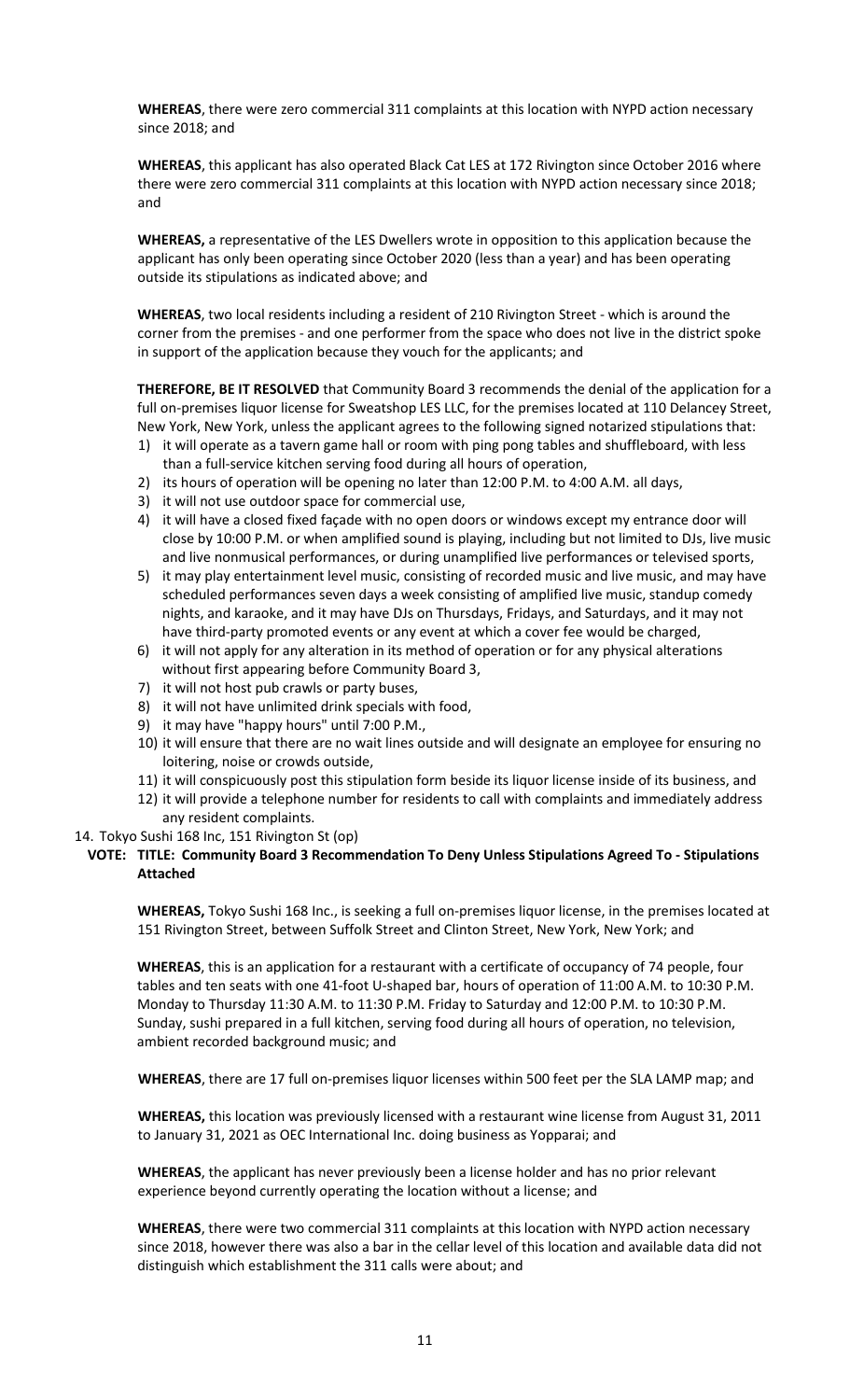**THEREFORE, BE IT RESOLVED** that Community Board 3 recommends the denial of the application for a full on-premises liquor license for Tokyo Sushi 168 Inc., for the premises located at 151 Rivington Street, New York, New York, unless the applicant agrees to the following signed notarized stipulations that

- 1) it will operate as a sushi restaurant, with sushi prepared in a full kitchen, serving food during all hours of operation,
- 2) its hours of operation will be opening no later than 11:00 A.M. to 10:30 P.M. Monday to Thursday, 11:30 A.M. to 11:30 P.M. Friday to Saturday and 12:00 P.M. to 10:30 P.M. Sunday,
- 3) it will not use outdoor space for commercial use,
- 4) it will have a closed fixed façade with no open doors or windows except my entrance door will close by 10:00 P.M. or when amplified sound is playing, including but not limited to DJs, live music and live nonmusical performances, or during unamplified live performances or televised sports,
- 5) it will play ambient background music only, consisting of recorded music, and will not have live music, DJs, promoted events, scheduled performances or any event at which a cover fee will be charged,
- 6) it will not apply for any alteration in its method of operation or for any physical alterations without first appearing before Community Board 3,
- 7) it will not host pub crawls or party buses,
- 8) it will not have unlimited drink specials with food,
- 9) it will not have "happy hours,"
- 10) it will ensure that there are no wait lines outside and will designate an employee for ensuring no loitering, noise or crowds outside,
- 11) it will conspicuously post this stipulation form beside its liquor license inside of its business, and
- 12) it will provide a telephone number for residents to call with complaints and immediately address any resident complaints.
- 15. Henry Street Pretzels LLC, 193 Henry St (1st Floor) (op)

### **VOTE: TITLE: Community Board 3 Recommendation To Deny Unless Stipulations Agreed To - Stipulations Attached**

**WHEREAS,** Henry Street Pretzels LLC doing business as Henry Street Pretzels, is seeking a full onpremises liquor license, in the premises located at 193 Henry Street, between Jefferson Street and Clinton Street, New York, New York; and

**WHEREAS**, this is an application for an establishment with a certificate of occupancy of 51 people in the ground floor and 22 people in the cellar level, six tables with 42 seats and one 10-foot by 4-foot bar with eight stools on the ground floor and five tables with 20 seats on the cellar level, hours of operation of 9:00 A.M. to 12:00 A.M. all days, New American food/pretzels prepared in a full kitchen, serving food during all hours of operation, no televisions, ambient recorded background music and live, acoustic music in the cellar; and

**WHEREAS**, there are two full on-premises liquor licenses within 500 feet per the SLA LAMP map; and

**WHEREAS,** this location has never been previously licensed; and

**WHEREAS**, the applicant has experience at multiple licensed establishments within the confines of Community Board 3 including working at Café Mogador (101 St. Marks Place) for five years as a hostess, waitress and manager and is currently a captain at Dr. Clark's (104 Bayard Street); and

**WHEREAS,** one local resident appeared in support of the application; and

**WHEREAS,** three residents who live on the block where the establishment is located signed a petition in favor of the application; and

**THEREFORE, BE IT RESOLVED** that Community Board 3 recommends the denial of the application for a full on-premises liquor license for Henry Street Pretzels LLC, for the premises located at 193 Henry Street, New York, New York, unless the applicant agrees to the following signed notarized stipulations that

- 1) it will operate as a restaurant, with New American food/pretzels prepared in a full kitchen served during all hours of operation,
- 2) its hours of operation will be opening no later than 12:00 P.M. to 12:00 A.M. all days,
- 3) it will close all outdoor dining allowed under the temporary Open Restaurants program and any other subsequent uses by 10:00 P.M. all days and not have any speakers or TV monitors,
- 4) it will close any front or rear façade entrance doors and windows at 10:00 P.M. every night or when amplified sound is playing, including but not limited to DJs, live music and live nonmusical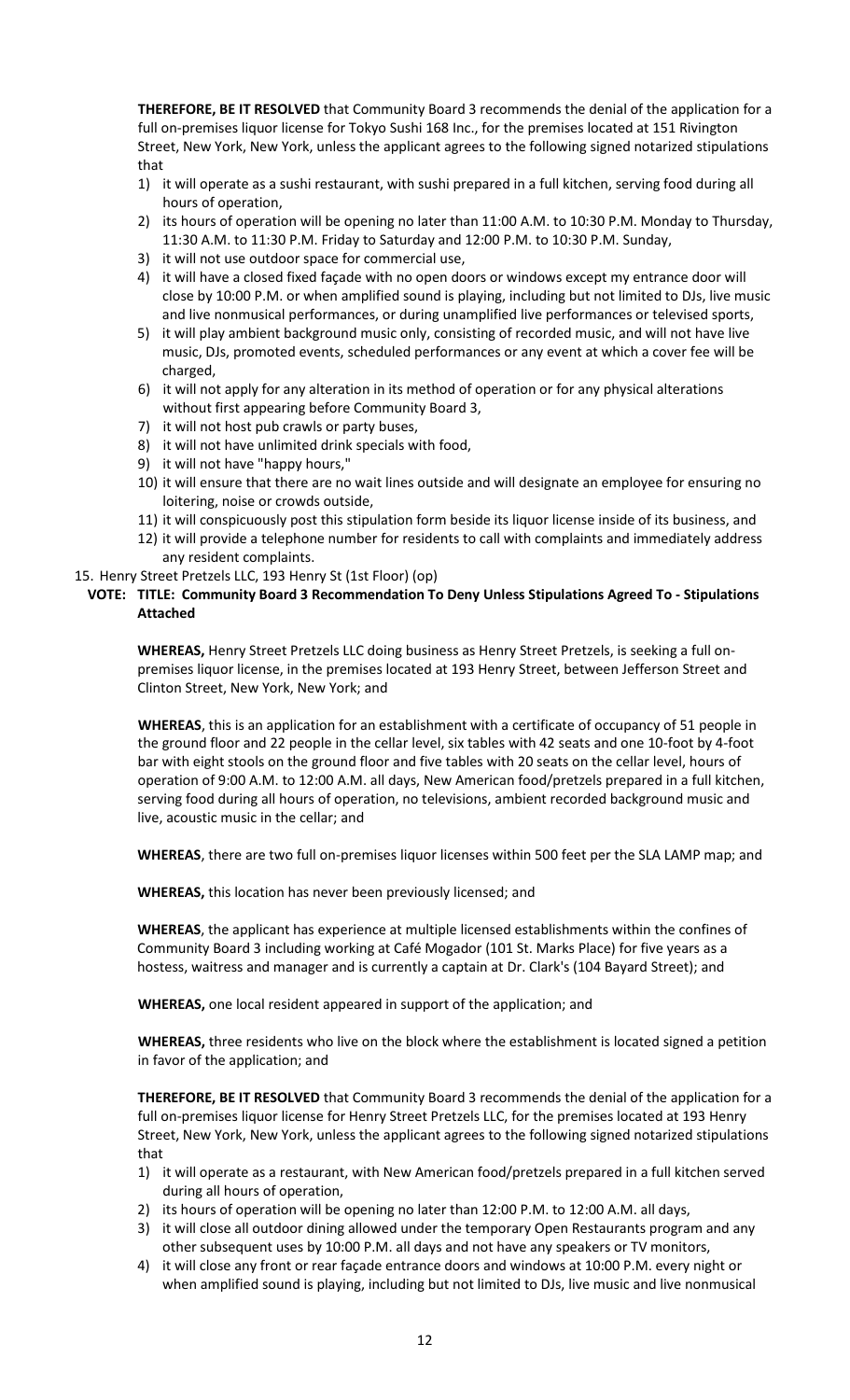performances or during unamplified live performances or televised sports, and will otherwise have a closed fixed facade with no open doors or windows,

- 5) it will play ambient background music only, consisting of recorded music, on the ground floor and it may have live, acoustic music in the cellar level, and will not have, DJs, promoted events, scheduled performances or any event at which a cover fee will be charged,
- 6) it will not apply for any alteration in its method of operation or for any physical alterations without first appearing before Community Board 3,
- 7) it will not host pub crawls or party buses,
- 8) it will not have unlimited drink specials with food,
- 9) it may have "happy hours" until 8:00 P.M.,
- 10) it will ensure that there are no wait lines outside and will designate an employee for ensuring no loitering, noise or crowds outside,
- 11) it will conspicuously post this stipulation form beside its liquor license inside of its business, and
- 12) it will provide a telephone number for residents to call with complaints and immediately address any resident complaints.
- 16. ACES (Fine Food and Spirits Inc), 197 2nd Ave (op)

# **VOTE: TITLE: Community Board 3 Recommendation To Deny Unless Stipulations Agreed To - Stipulations Attached**

**WHEREAS,** Michael Dollaway doing business as ACES Fine Food & Spirits, is seeking a full on-premises liquor license, in the premises located at 197 2nd Avenue, between 12th Street and 13th Street, New York, New York;

**WHEREAS**, this is an application for an establishment with a pending Letter of No Objection, with ten tables and 52 seats with one 24' L-shaped bar with 22 seats, hours of operation of 5:00 P.M. to 3:00 A.M. Mondays through Wednesdays, 5:00 P.M. to 4:00 A.M. Thursdays through Saturdays and 5:00 P.M. to 2:00 A.M. Sundays, serving Modern Continental food in a full kitchen, and serving food during all hours of operation, there will be no televisions, ambient recorded background music provided by small Bose speakers; and

**WHEREAS**, there are 11 full on-premises liquor licenses within 500 feet per the SLA LAMP map; and

**WHEREAS,** this location was most recently licensed as MJD Bar Ventures I LLC doing business as Black Emperor from December 17, 2018 to March 31, 2021 with a full on-premises liquor license that was approved by this committee in October 2018 with the provision of stipulations including: it will operate as a tavern, with a prep area serving food during all hours of operation, its hours of operation will be 5:00 P.M. to 3:00 A.M. Mondays through Wednesdays, 5:00 P.M. to 4:00 A.M. Thursdays through Saturdays and 5:00 P.M. to 2:00 A.M. Sundays, it will employ security personnel Wednesdays through Saturdays from 7:00 P.M. to closing, it will play ambient background music only, consisting of recorded music, and will not have live music, DJs, promoted events, scheduled performances or any event at which a cover fee will be charged and will have no more than fifteen (15) private parties per year; and

**WHEREAS**, applicant has a long history of owning and operating restaurants, including six years with Jean Georges including at The Mercer Hotel and Mercer Kitchen and as the general manager at Butter, as well as working at bars and clubs in the Hamptons, Miami, Sao Paolo and Dubai including Lily Pond and Provocateur in the Meatpacking District. The applicant is currently licensed with a full-on premises liquor license at the Broken Coconut; and

**WHEREAS**, there were six commercial 311 complaints at this location with NYPD action necessary since 2018;

**WHEREAS,** 22 residents who live within two blocks of the location signed a petition in favor of the application; and

**THEREFORE, BE IT RESOLVED** that Community Board 3 recommends the denial of the application for a full on-premises liquor license for Michael Dalloway, for the premises located at 197 2nd Avenue, New York, New York, unless the applicant agrees to the following signed notarized stipulations that

- 1) it will operate as a restaurant, with Modern Continental food served during all hours of operation,
- 2) its hours of operation will be opening no later than 5:00 P.M. to 3:00 A.M. Mondays through Wednesdays, 5:00 P.M. to 4:00 A.M. Thursdays through Saturdays and 5:00 P.M. to 2:00 A.M. Sundays,
- 3) it will close all outdoor dining allowed under the temporary Open Restaurants program and any other subsequent uses by 10:00 P.M. all days and it will have no TV monitors or speakers,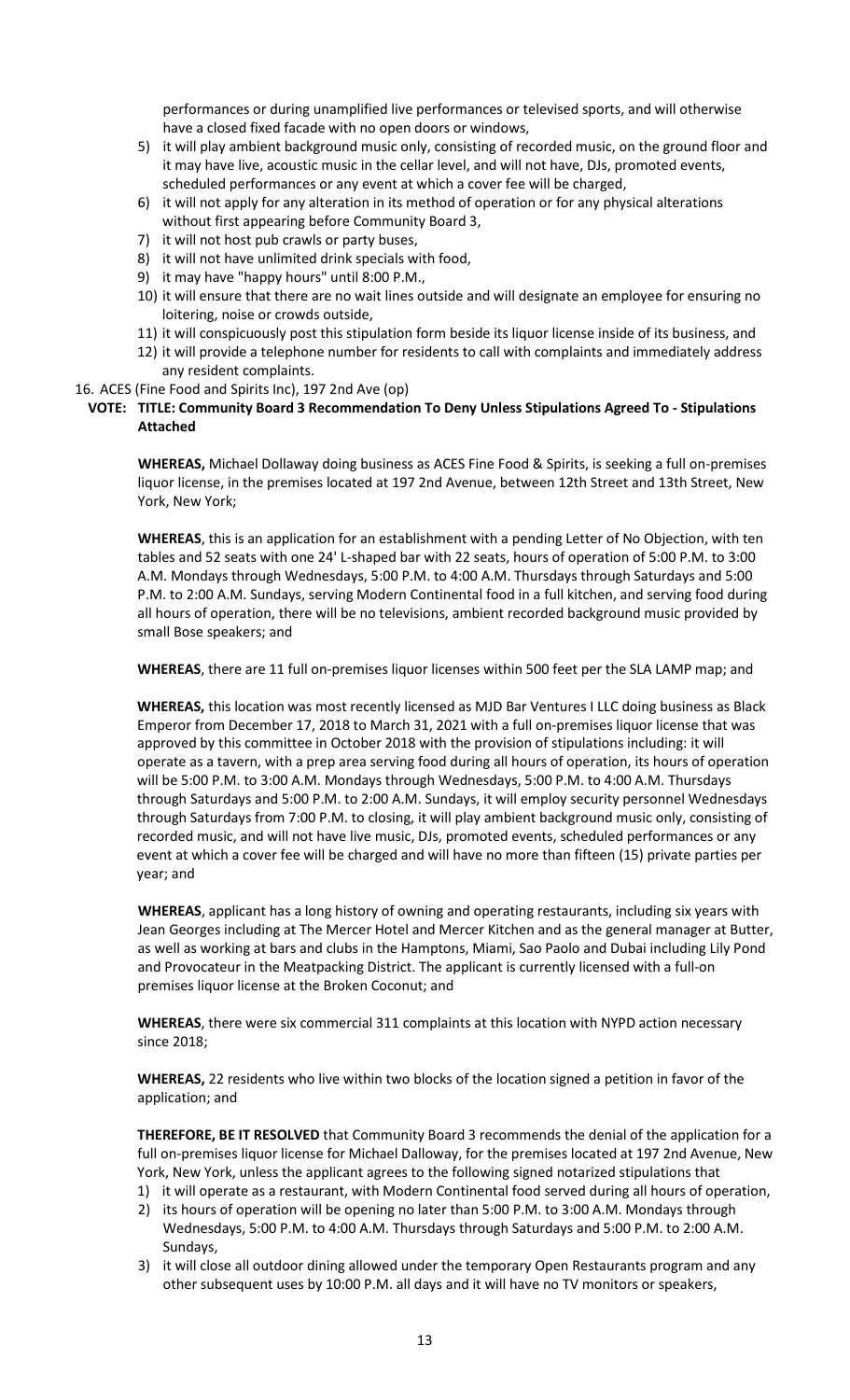- 4) it will close any front or rear façade entrance doors and windows at 10:00 P.M. every night or when amplified sound is playing, including but not limited to DJs, live music and live nonmusical performances or during unamplified live performances or televised sports, and will otherwise have a closed fixed facade with no open doors or windows,
- 5) it will play ambient background music only, consisting of recorded music, and will not have live music, DJs, promoted events, scheduled performances or any event at which a cover fee will be charged,
- 6) it will not apply for any alteration in its method of operation or for any physical alterations without first appearing before Community Board 3,
- 7) it will not host pub crawls or party buses,
- 8) it will not have unlimited drink specials with food,
- 9) it may have "happy hours" until 8:00 P.M. each night,
- 10) it will ensure that there are no wait lines outside and will designate an employee for ensuring no loitering, noise or crowds outside,
- 11) it will use a reservations and texting system to ensure its patrons do not congregate in front of the restaurant,
- 12) it will conspicuously post this stipulation form beside its liquor license inside of its business, and
- 13) it will provide a telephone number for residents to call with complaints and immediately address any resident complaints.
- 17. Fat Buddha (Fat Social Club), 212 Ave A (op)

# withdrawn

18. Lxta (LLC to be formed by Mike Himani), 299 Bowery (op)

# **VOTE: TITLE: Community Board 3 Recommendation To Deny Unless Stipulations Agreed To - Stipulations Attached**

**WHEREAS,** Aen Hospitality Group LLC doing business as Ixta, is seeking a full on-premises liquor license, in the premises located at 299 Bowery, between East 1st Street and Houston Street, New York, New York; and

**WHEREAS**, this is an application for an establishment with a certificate of occupancy of 194 people, 54 tables and 165 seats with one 22-foot rectangle bar with ten seats, hours of operation of 11:00 A.M. to 12:00 A.M. Sunday to Wednesday and 11:30 A.M. to 2:00 A.M. Thursday to Saturday, Mexican food prepared in a full kitchen, serving food during all hours of operation, two televisions, ambient recorded background music and a live mariachi band; and

**WHEREAS**, there are 15 full on-premises liquor licenses within 500 feet per the SLA LAMP map; and

**WHEREAS,** this location was licensed with a full on-premises license from February 4, 2008 to April 30, 2019 as Bowery Restaurant LLC doing business as DBGB Kitchen and Bar; and

**WHEREAS**, this applicant with many full on-premises and restaurant wine licenses throughout New York City and Long Island and this applicant is currently licensed at the following locations, none of which have adverse SLA histories:

- 234 West 34th Street as Chickpea at Penn Inc. with a grocery beer and wine license since June 8, 2012,
- **2056 Hillside Avenue, New Hyde Park, New York as Alfine Dining Inc. doing business as Nanking** with a full on-premises license since June 24, 2014,
- 598 Broad Hollow Road, Melville, New York as Tulip NYC Inc. doing business as Nisi Mediterranean with a full on-premises license since June 14, 2017,
- 250 West 47th Street as Nisi at 47 Partners LLC doing business as Nisi with a full on-premises license since July 26, 2018; and

**WHEREAS,** 34 residents who live within two blocks of the location signed a petition in favor of the application; and

**THEREFORE, BE IT RESOLVED** that Community Board 3 recommends the denial of the application for a full on-premises liquor license for Aen Hospitality Group LLC, for the premises located at 299 Bowery, New York, New York, unless the applicant agrees to the following signed notarized stipulations that

- 1) it will operate as a restaurant, with Mexican food prepared in a full kitchen served during all hours of operation,
- 2) its hours of operation will be opening no later than of 11:00 A.M. to 12:00 A.M. Sunday to Wednesday and 11:30 A.M. to 2:00 A.M. Thursday to Saturday,
- 3) it will close all outdoor dining allowed under the temporary Open Restaurants program and any other subsequent uses by 10:00 P.M. all days,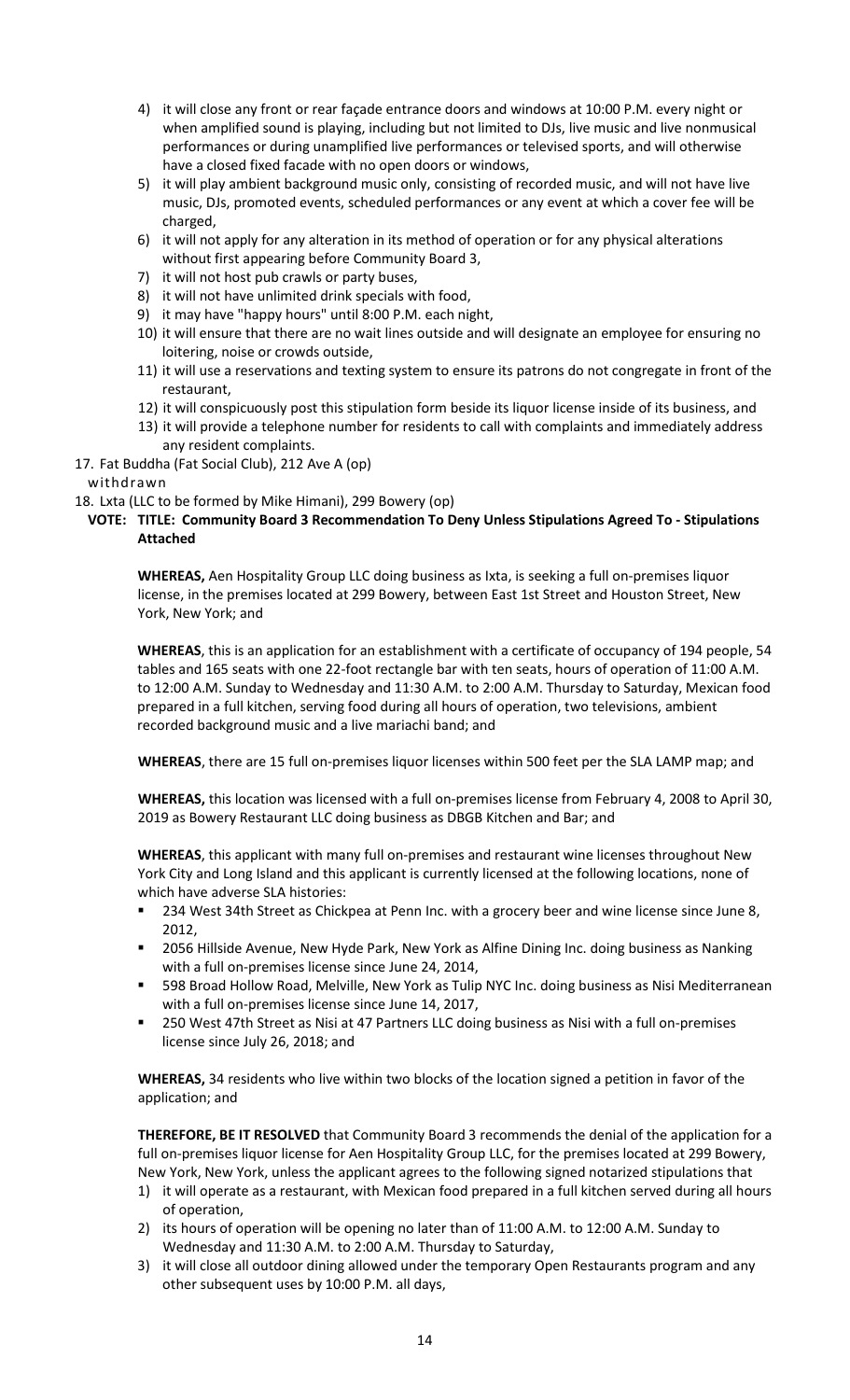- 4) it will have a closed fixed façade with no open doors or windows except my entrance door will close by 10:00 P.M. or when amplified sound is playing, including but not limited to DJs, live music and live nonmusical performances, or during unamplified live performances or televised sports,
- 5) it will play ambient background music, consisting of recorded music, and may have a live mariachi band up to three nights per week and will not have, DJs, promoted events, scheduled performances or any event at which a cover fee will be charged,
- 6) it will not apply for any alteration in its method of operation or for any physical alterations without first appearing before Community Board 3,
- 7) it will not host pub crawls or party buses,
- 8) it will not have unlimited drink specials with food,
- 9) it may have "happy hours" until 7:00 P.M. each night,
- 10) it will ensure that there are no wait lines outside and will designate an employee for ensuring no loitering, noise or crowds outside,
- 11) it will conspicuously post this stipulation form beside its liquor license inside of its business, and
- 12) it will provide a telephone number for residents to call with complaints and immediately address any resident complaints.

#### 19. The York, 186 Ave B (op)

# **VOTE: TITLE: Community Board 3 Recommendation To Deny Unless Stipulations Agreed To - Stipulations Attached**

**WHEREAS,** Dos Dudes LLC doing business as The York, is seeking a full on-premises liquor license, in the premises located at 186 Avenue B, between East 11th Street and East 12th Street, New York, New York; and

**WHEREAS**, this is an application for an establishment with a Letter of No Objection of 74 people, seven tables and twenty-two seats with one 21-foot U-shaped bar with 12 seats, hours of operation of opening no later than 2:00 P.M. and closing by 2:00 A.M. all days, American comfort food prepared in a full kitchen, serving food during all hours of operation, no televisions, ambient recorded background music; and

**WHEREAS**, there are 12 full on-premises liquor licenses within 500 feet per the SLA LAMP map; and

**WHEREAS,** this location was most recently a retail store called Community 54 and prior to that was licensed with a restaurant wine license as Fat Dog Inc. doing business as Pizza Gruppo until April 30, 2013; and

**WHEREAS**, one of the applicants is currently licensed at Gem at 116 Forsyth Street with a full onpremises liquor licenses and the other applicant has worked in the industry for more than a decade including at Black & White on East 10th Street; and

**WHEREAS,** a representative of the East Village Community Coalition wrote in opposition to this application because it has not recently been licensed with a full on-premises license and because of the general saturation of liquor licenses in the immediate area; and

**WHEREAS**, a representative of the 12th Street Block Association wrote in opposition and three members of the community spoke at the meeting in opposition to this application because of the overall saturation of bars in the vicinity that are creating quality of life issues like trash pile-ups and rat issues; and

**WHEREAS**, a resident of lower First Avenue and a resident of East 10th Street testified as a character witness for the applicants and spoke in support of the application; and

**WHEREAS,** 46 residents who live within two blocks of the location signed a petition in favor of the application; and

**WHEREAS**, it will keep its trash inside the premises and make a best effort to coordinate garbage pickup with its neighbors to mitigate trash pile-ups on the block; and

**THEREFORE, BE IT RESOLVED** that Community Board 3 recommends the denial of the application for a full on-premises liquor license for Dos Dudes LLC, for the premises located at 186 Avenue B, New York, New York, unless the applicant agrees to the following signed notarized stipulations that

- 1) it will operate as a restaurant with American comfort food prepared in a full kitchen, serving food during all hours of operation, no televisions,
- 2) its hours of operation will be opening no later than 2:00 P.M. and closing by 2:00 A.M. all days,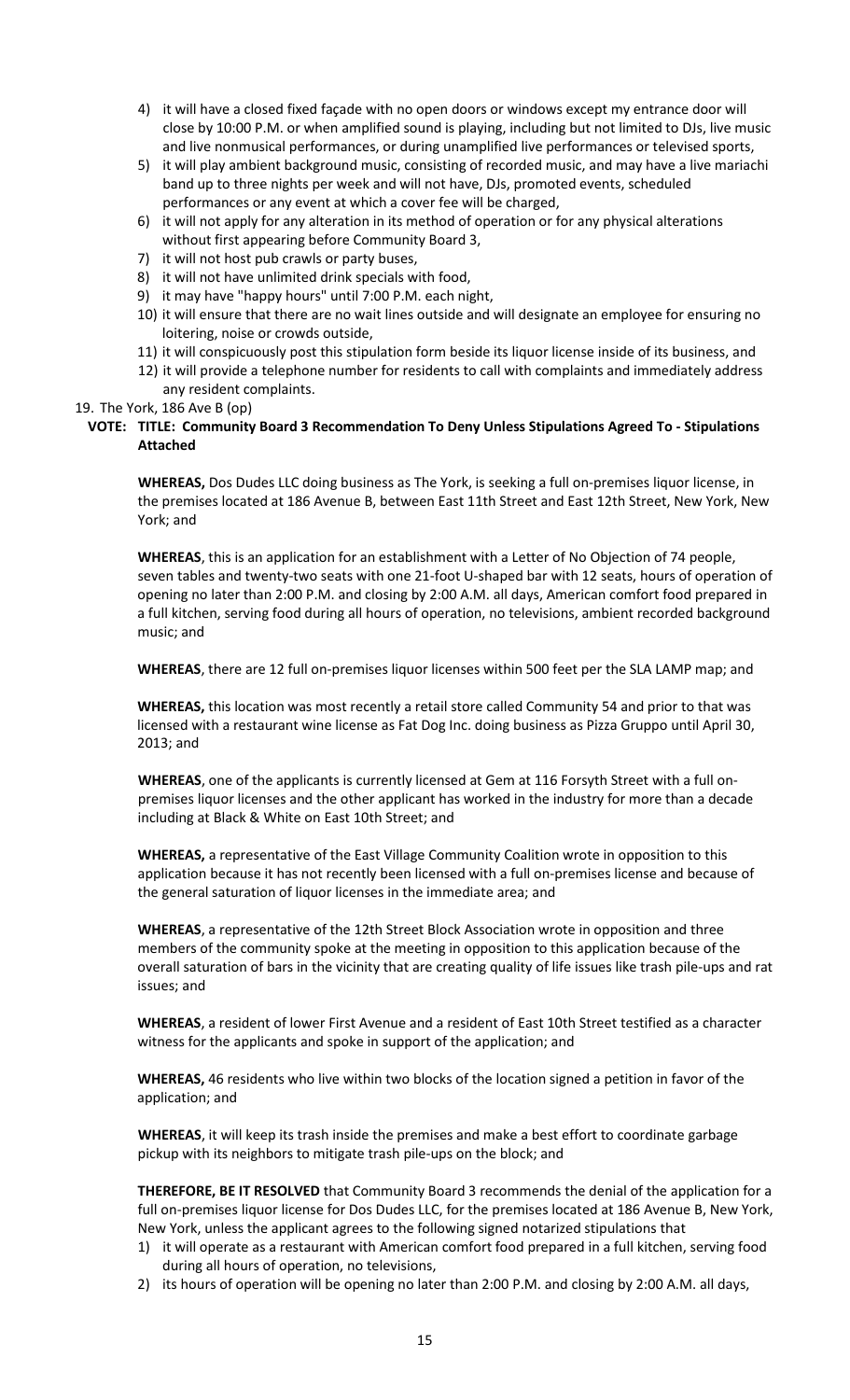- 3) it will close all outdoor dining allowed under the temporary Open Restaurants program and any other subsequent uses by 10:00 P.M. all days and not have any speakers or TV monitors,
- 4) it may not use its backyard for commercial use,
- 5) it will close any front or rear façade entrance doors at 10:00 P.M. every night or when amplified sound is playing, including but not limited to DJs, live music and live nonmusical performances or during unamplified live performances or televised sports, and will otherwise have a closed fixed facade with no open doors or windows,
- 6) it will play ambient background music only, consisting of recorded music, and will not have live music, DJs, promoted events, scheduled performances or any event at which a cover fee will be charged,
- 7) it will not apply for any alteration in its method of operation or for any physical alterations without first appearing before Community Board 3,
- 8) it will not host pub crawls or party buses,
- 9) it will not have unlimited drink specials with food,
- 10) it may have "happy hours" until 7:00 P.M. each night,
- 11) it will ensure that there are no wait lines outside and will designate an employee for ensuring no loitering, noise or crowds outside,
- 12) it will conspicuously post this stipulation form beside its liquor license inside of its business, and
- 13) it will provide a telephone number for residents to call with complaints and immediately address any resident complaints.

# **Items not heard at Committee**

- 20. The Gray Mare (Meath Trails Inc), 61 2nd Ave (op/alt: removing additional bar, lengthening current bar, moving seating around in back room)
	- administratively approved
- 21. Nai Tapas (Nai Tapas Restaurant Corp), 84 2nd Ave (wb/removal from 85 2nd Ave) administratively approved
- 22. 3 Times (3 Times 90 Inc), 90-96 Clinton St (wb) administratively approved
- 23. Suki (Cafe TKJ Inc), 111 1st Ave (wb)
- administratively approved
- 24. Tre (Jersey Boys LLC), 173 Ludlow St (op/method of operation change: add live music) withdrawn
- 25. Fat Choy (China Bull LLC), 250 Broome Street (wb/corp change)
- administratively approved
- 26. Crab Du Jour Xpress (CDJ Xpresss of Grand St LLC), 384 Grand St (3) (wb)
- administratively approved
- 27. Vote to adjourn

approved by committee

# **36 YES 0 NO 0 ABS 0 PNV MOTION PASSED**

# **September SLA & DCA Licensing Committee**

1. Approval of previous month's minutes (minutes are deemed approved if no objections) approved by committee

**Alterations**

- 2. Tre (Jersey Boys LLC), 173 Ludlow St (op/method of operation change: add live music)
- **VOTE: TITLE:** Community Board #3 Recommendation To Deny

**WHEREAS,** Jersey Boys LLC doing business as Tre, is seeking to add incidental, acoustic Italian Jazz music to its operation, in the premises located at 173 Ludlow St, between Houston St. and Stanton St., New York, New York; and

**WHEREAS**, this is an application for an establishment with a certificate of occupancy of 74 people, twelve tables and 50 seats with one 12' x 4' rectangular bar with six seats, hours of operation of opening no later than 9:00 A.M. to 2:00 A.M. all days, Italian food prepared in a full kitchen, serving food during all hours of operation, no televisions, ambient background music; and

**WHEREAS**, there are 28 full on-premises liquor licenses within 500 feet per the SLA LAMP map; and

**WHEREAS**, this applicant has been operating at this location since 2008 as a quiet neighborhood Italian restaurant with no known quality of life issues and stopped using its backyard voluntarily after neighbors complained about noise; and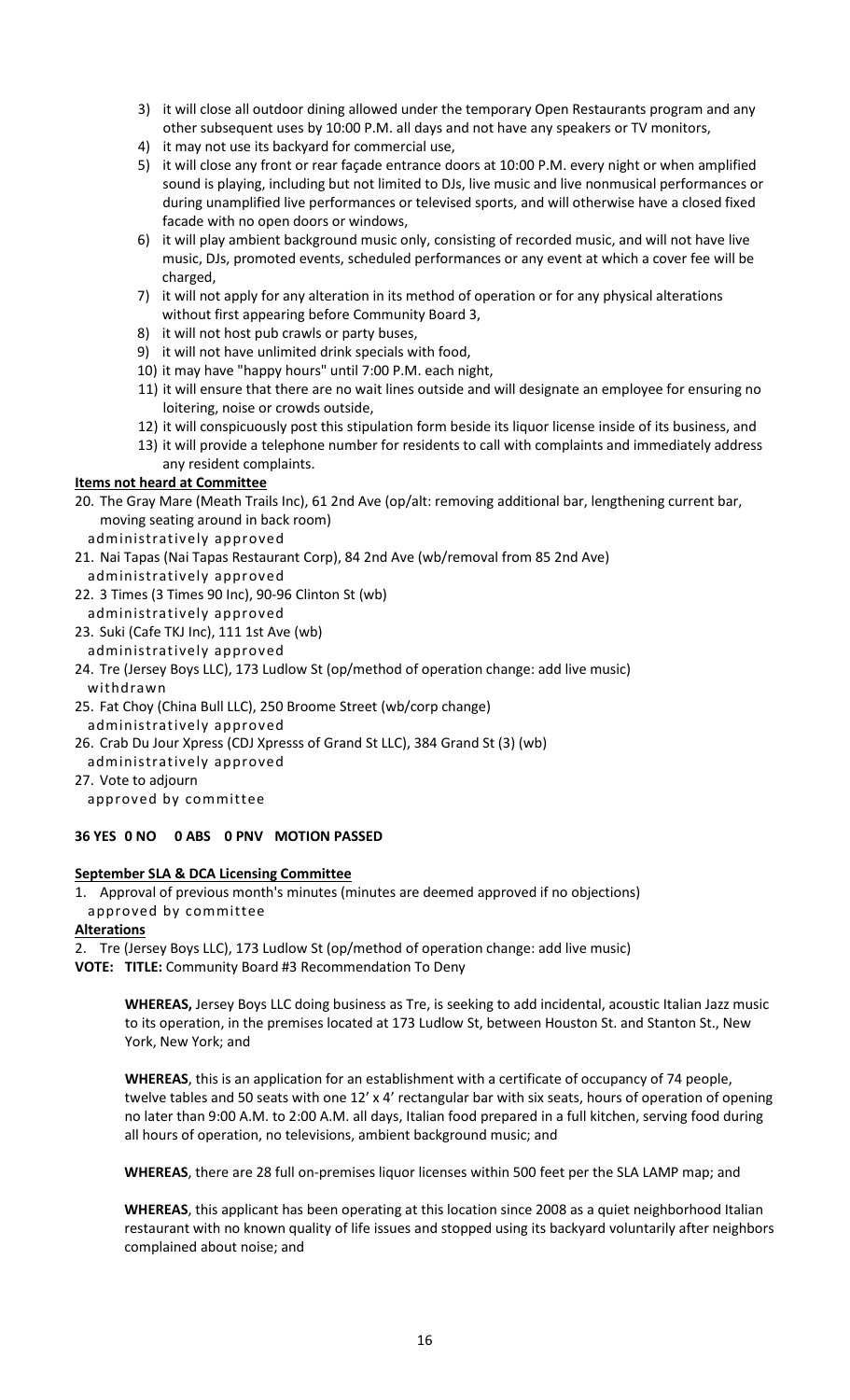**WHEREAS,** this operator was last heard by this committee in November 2015 to ask for an extension of closing hours to 2:00 A.M. all days which was denied by the committee unless the operator agreed to certain stipulations including operating as a full-service Italian restaurant, with a kitchen open and serving food during all hours of operation, hours of operation will be 9:00 A.M. to 2:00 A.M. all days, its hours of operation for its backyard will be 12:00 P.M. to 10:00 P.M. all days, it will serve food in the backyard during all hours of operation, it will not play music in the backyard and it will use the backyard for sit-down dining only, consisting of nine (9) tables and eighteen (18) seats, it will close any front or rear façade doors and windows at 10:00 P.M. every night or during any amplified performances, including but not limited to DJs, live music and live nonmusical performances, it will play ambient background music only, consisting of recorded music, and not have live music, DJs, promoted events, scheduled performances or any event at which a cover fee will be charged, it may have "happy hours" to 8:00 P.M. each night, it will not host pub crawls or party buses, it will insure that there are no wait lines outside; and

**WHEREAS**, there were four commercial noise 311 complaints at this location with NYPD action necessary since 2018; and

**WHEREAS**, one resident wrote expressing opposition to the addition of live music due to the quality of life issues generally occurring in the neighborhood; and

**THEREFORE, BE IT RESOLVED** that Community Board #3 recommends the denial of the application for a full on-premises liquor license for Jersey Boys LLC, for the premises located at 173 Ludlow Street, New York, New York, because the applicant did not agree to the following signed notarized stipulations, specifically the applicant did not agree to close outdoor use at 10:00 P.M., which is a standard for CB #3 in its residential and mixed use communities:

- 1) it will operate as a restaurant with Italian food prepared in a full kitchen, serving food during all hours of operation,
- 2) its hours of operation will be opening no later than 9:00 A.M. and closing by 2:00 A.M. all days,
- 3) it will close all outdoor dining allowed under the temporary Open Restaurants program and any other subsequent uses by 10:00 P.M. all days and not have any speakers or TV monitors,
- 4) it will close any front or rear facade doors and windows at 10:00 P.M. every night or when amplified sound is playing, including but not limited to DJs, live music and live non-musical performances, or during unamplified live performances or televised sports,
- 5) it will play ambient background music only, consisting of recorded music and incidental live acoustic jazz music from 6:30 P.M. to 10:30 P.M. only on Sunday, Tuesday, Wednesday, and Thursday and will not have any other types of live music, DJs, promoted events, scheduled performances or any event at which a cover fee will be charged,
- 6) it will not apply for any alteration in its method of operation or for any physical alterations without first appearing before Community Board #3,
- 7) it will not host pub crawls or party buses,
- 8) it will not have unlimited drink specials with food,
- 9) it may have "happy hours" until 8:00 P.M. each night,
- 10) it will ensure that there are no wait lines outside and will designate an employee for ensuring no loitering, noise or crowds outside,
- 11) it will conspicuously post this stipulation form beside its liquor license inside of its business, and
- 12) it will provide a telephone number for residents to call with complaints and immediately address any resident complaints.
- 3. Hwa Yuan Szechuan (42-44 East Broadway Restaurant Inc), 42-44 E B'way (op/alt: add additional floors/method of operation: add karaoke)

# **VOTE: TITLE: Community Board 3 Recommendation To Deny Unless Stipulations Agreed To—Stipulations Attached**

**WHEREAS,** 42-44 East Broadway Restaurant Inc. doing business as Hwa Yuan Szechuan, is seeking an alteration to its full on-premises liquor license to extend alcohol service to the fourth floor and add karaoke to the third and fourth floor, in the premises located at 42-44 East Broadway, between Market Street and Catherine Street, New York, New York; and

**WHEREAS**, this is an application for an establishment with a certificate of occupancy of 206 people, 57 tables and 171 seats with one L-shaped 30' foot bar on the ground floor with 15 seats, hours of operation of 11:00 A.M. to 11:00 P.M. Sundays through Thursdays and 11:00 A.M. to 12:00 A.M. Fridays and Saturdays, a full kitchen preparing Chinese cuisine, serving food during all hours of operation, one television, recorded background music; and

**WHEREAS**, there are four full on-premises liquor licenses within 500 feet per the SLA LAMP map; and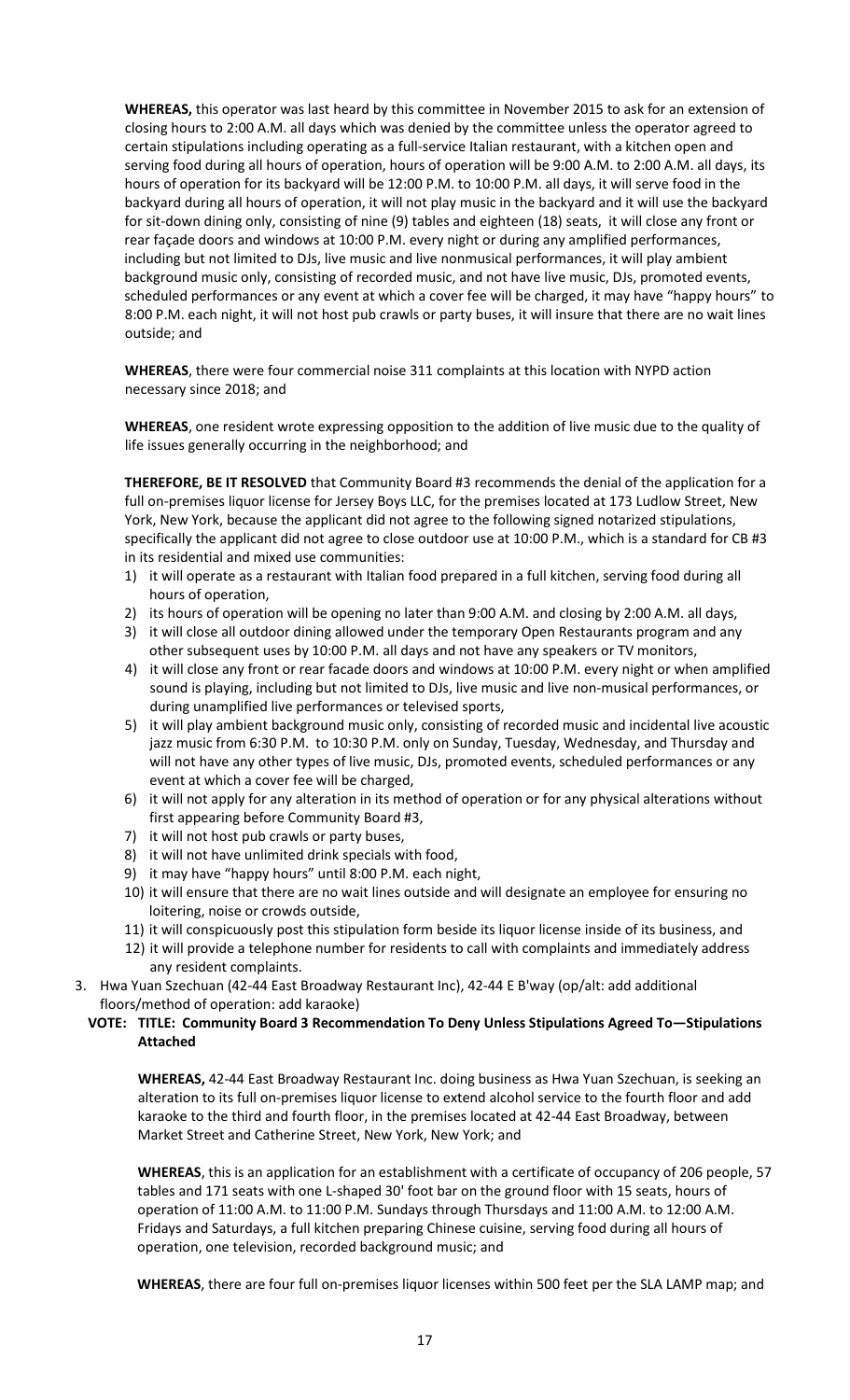**WHEREAS**, an application for a full on-premises liquor license for this applicant for a one-story restaurant with a certificate of occupancy of seventy-four people was heard by Community Board 3 in October of 2015 and a wine beer license was denied unless the applicant agreed to make as conditions of its license the stipulations that it would 1) operate as a full-service Chinese restaurant, with a kitchen open and serving food during all hours of operation, 2) have hours of operation of 11:00 A.M. to 11:00 P.M. Sundays through Thursdays and 11:00 A.M. to 12:00 A.M. Fridays and Saturdays, 3) not commercially operate any outdoor areas, 4) close any front or rear façade entrance doors at 10:00 P.M. every night and otherwise have a closed fixed facade with no open doors or windows, 5) play ambient background music only, consisting of recorded music, and not have live music, DJs, promoted events, scheduled performances or any event at which a cover fee would be charged, 6) not apply for any alteration in its method of operation without first appearing before Community Board 3, 7) not have "happy hours," 8) not host pub crawls or party buses, 9) insure that there are no wait lines and designate an employee responsible for overseeing patrons and noise on the sidewalk, 10) conspicuously post this stipulation form beside its liquor license inside of its business, and 11) provide a telephone number for residents to call with complaints and immediately address any resident complaints; and

**WHEREAS**, this business then opened with a wine beer license that was issued by the SLA on January 23, 2017, and has been operating since October 5, 2017; and

**WHEREAS**, the applicant then applied for a change in class of its wine beer license to a full onpremises liquor license in October of 2017, November of 2017 and June of 2018, but withdrew each of those applications because of community board concern that it had opened and was operating a three-story restaurant with alcohol service on each of its floors although it was only licensed for the ground floor; and

**WHEREAS**, at the June of 2018 hearing of its application, the applicant conceded that it was serving wine and beer on all floors of its three-story restaurant, although its license was only for the ground floor of this location and CB 3 directed the applicant to first apply for an alteration of its wine beer license to address this illegal operation before applying for a change in class of its wine beer license to a full on-premises liquor license; and

**WHEREAS**, the applicant then simultaneously applied for an alteration to address its illegal conduct, as well as a change in class of its wine beer license to a full on-premises liquor license for all three floors of its business in July of 2019, withdrew its application for a change in class of its license and was denied the alteration unless the applicant agreed to make as conditions of its license the stipulations that it would 1) operate as a full-service Chinese restaurant, with a kitchen open and serving food during all hours of operation, 2) have hours of operation of 11:00 A.M. to 11:00 P.M. Sundays through Thursdays and 11:00 A.M. to 12:00 A.M. Fridays and Saturdays, 3) not commercially operate any outdoor areas, 4) close any front or rear façade entrance doors at 10:00 P.M. every night and otherwise have a closed fixed facade with no open doors or windows, 5) play ambient background music only, consisting of recorded music, and not have live music, DJs, promoted events, scheduled performances or any event at which a cover fee would be charged, 6) not apply for any alteration in its method of operation or for any physical alterations without first appearing before Community Board 3, 7) not have "happy hours," 8) not host pub crawls or party buses, 9) not have unlimited drink specials with food, 10) ensure that there are no wait lines outside and designate an employee responsible for overseeing patrons and noise on the sidewalk, 11) conspicuously post this stipulation form beside its liquor license inside of its business, and 12) provide a telephone number for residents to call with complaints and immediately address any resident complaints; and

**WHEREAS**, the applicant is the landlord of this building and should have notified the community board and SLA of the alteration to the plans it originally submitted but has now been approved by the SLA to extend its wine beer license to all three floors of its business; and

**WHEREAS**, CB 3 recognized that the applicant has operated an acclaimed restaurant at this location since October 5, 2017, previously operated a longstanding eating and drinking establishment in this neighborhood and has been a longtime member of this community and supported an upgrade to a full on-premises liquor license in March 2020; and

**WHEREAS**, there were zero commercial 311 complaints at this location with NYPD action necessary since 2018; and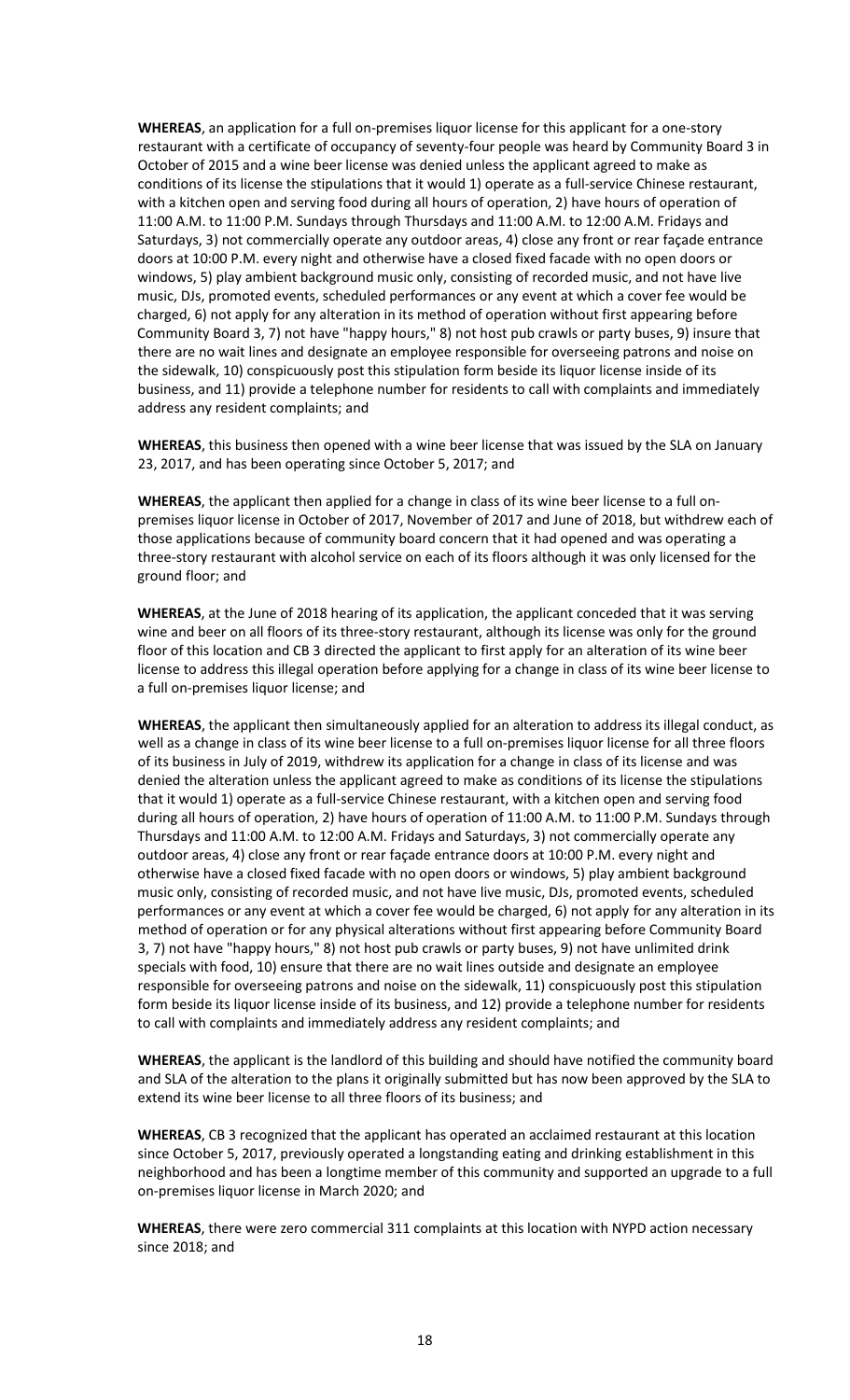**WHEREAS**, 57 residents that live within two blocks of the location signed a petition in support of the application; and

**THEREFORE, BE IT RESOLVED** that Community Board 3 recommends the denial of the application for a full on-premises liquor license for 42-44 East Broadway Restaurant Inc., for the premises located at 42-44 East Broadway, New York, New York, unless the applicant agrees to the following signed notarized stipulations that

- 1) it will operate as a restaurant, with Chinese food prepared in a full kitchen and served during all hours of operation,
- 2) its hours of operation will be opening no later than 11:00 A.M. to 11:00 P.M. Sundays through Thursdays and 11:00 A.M. to 12:00 A.M. Fridays and Saturdays,
- 3) it will close all outdoor dining allowed under the temporary Open Restaurants program and any other subsequent uses by 10:00 P.M. all days and not have any speakers or TV monitors,
- 4) it will close any front or rear facade doors and windows at 10:00 P.M. every night or when amplified sound is playing, including but not limited to DJs, live music and live non-musical performances, or during unamplified live performances or televised sports,
- 5) it will play ambient background music only, consisting of recorded music, and will not have live music, DJs, promoted events, scheduled performances or any event at which a cover fee will be charged but may have karaoke on the third and fourth floors,
- 6) it will not apply for any alteration in its method of operation or for any physical alterations without first appearing before Community Board 3,
- 7) it will not host pub crawls or party buses,
- 8) it will not have unlimited drink specials with food,
- 9) it will not have "happy hours,"
- 10) it will ensure that there are no wait lines outside and will designate an employee for ensuring no loitering, noise or crowds outside,
- 11) it will conspicuously post this stipulation form beside its liquor license inside of its business, and
- 12) it will provide a telephone number for residents to call with complaints and immediately address any resident complaints.

#### **New Liquor License Applications**

4. Roberta's (Avenue A Pizza LLC), 15 Ave A (op)

### **VOTE: TITLE: Community Board 3 Recommendation To Deny Unless Stipulations Agreed To—Stipulations Attached**

**WHEREAS,** Avenue A Pizza LLC doing business as Roberta's is seeking a full on-premises liquor license, in the premises located at 15 Avenue A, between East Houston Street and East 2nd Street, New York, New York; and

**WHEREAS**, this is an application for an establishment with a pending certificate of occupancy, 11 tables and 44 seats with one 12-foot L-shaped with four seats, hours of operation of 11:00 A.M. to 12:00 A.M. all days, Italian food (pizza, pasta, and salumi) prepared in a full kitchen, serving food during all hours of operation, no televisions, and ambient recorded background music; and

**WHEREAS**, there are 12 full on-premises liquor licenses within 500 feet per the SLA LAMP map; and

**WHEREAS,** this location previously served as the site of a dentist's office, and has never previously been licensed with any type of on-premises license; and

**WHEREAS**, this applicant is currently licensed with full on-premises liquor licenses at two locations: 261 Moore Street Brooklyn, NY 11206 (Severed Heads LLC dba Blanca) since November 2012, and 266 Kent Avenue, Retail #1 Brooklyn, NY 11249 (Grand St Pizza LLC dba Roberta's) since September 2020, and with restaurant wine licenses at at least two locations: 230 Park Avenue, Stall 22, New York, NY 10169 (So Goth LLC dba Roberta's) since July 2015, and 570 Lexington Avenue New York, NY 10022 (Lurking Fear LLC dba Roberta's) since April 2020; and

**WHEREAS,** a local resident wrote to the committee requesting the denial of this application because of the saturation of the block and general area and current problems associated with this, and because the location is previously unlicensed; and

**WHEREAS,** nine residents who live within two blocks of the location signed a petition in favor of the application but none in the building directly behind or the next two closest buildings; and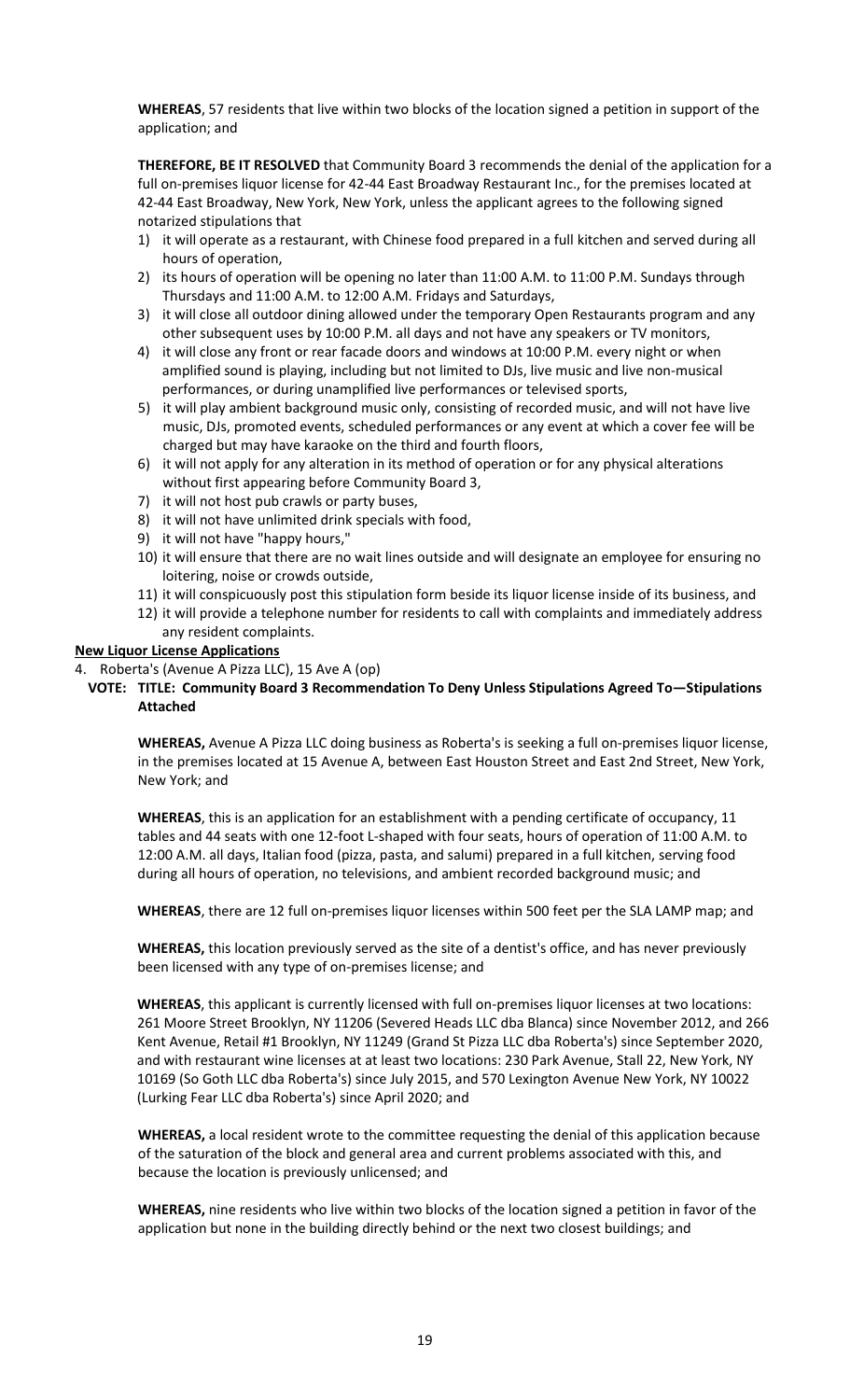**THEREFORE, BE IT RESOLVED** that Community Board 3 recommends the denial of the application for a beer wine license for Avenue A Pizza LLC, for the premises located at 15 Avenue A, New York, New York, unless the applicant agrees to the following signed notarized stipulations that

- 1) it will operate as a restaurant, with Italian food (pizza, pasta, and salumi) served during all hours of operation,
- 2) its hours of operation will be opening no later than 11:00 A.M and closing by 12:00 A.M all days,
- 3) it will not use any outdoor space for commercial purposes,
- 4) it will close any front or rear facade doors and windows at 10:00 P.M. every night or when amplified sound is playing, including but not limited to DJs, live music and live non-musical performances, or during unamplified live performances or televised sports,
- 5) it will play ambient background music only, consisting of recorded music, and will not have live music, DJs, promoted events, scheduled performances or any event at which a cover fee will be charged,
- 6) it will not apply for any alteration in its method of operation or for any physical alterations without first appearing before Community Board 3,
- 7) it will not host pub crawls or party buses,
- 8) it will not have unlimited drink specials with food,
- 9) it will not have "happy hours,"
- 10) it will ensure that there are no wait lines outside and will designate an employee for ensuring no loitering, noise or crowds outside,
- 11) it will conspicuously post this stipulation form beside its liquor license inside of its business, and
- 12) it will provide a telephone number for residents to call with complaints and immediately address any resident complaints.
- 5. Bar and Events 14th Street LLC, 124 E 14th St (op)

### **VOTE: TITLE: Community Board 3 Recommendation To Deny Unless Stipulations Agreed To—Stipulations Attached**

**WHEREAS,** Bar And Events 14th Street LLC doing business as Top Hops, is seeking a full on-premises liquor license, in the premises located at 124 East 14th Street, between 3rd Avenue and 4th Avenue, New York, New York; and

**WHEREAS**, this is an application for a bar inside an UrbanSpace food hall with a pending certificate of occupancy, 18 tables and 97 seats with one L-shaped bar with 18 seats indoors and 18 tables with 72 seats in an outdoor patio, hours of operation of 11:00 A.M. to 1:00 A.M all days, full kitchen preparing local fare, serving food during all hours of operation, no televisions, and only ambient pre-recorded music; and

**WHEREAS**, there are 11 full on-premises liquor licenses within 500 feet per the SLA LAMP map; and

**WHEREAS,** this location has never been licensed by the SLA as it is a new building that is still under construction; and

**WHEREAS**, Edward Kenny, one of the principal applicants, has an extensive history holding beer and wine licenses at three other locations sharing the trade name, two of which, at 88 Essex Street and 570 Lexington Avenue are in similar food halls to the one this new application would inhabit, and a recently closed flagship location that previously operated at 94 Orchard Street; and

**WHEREAS,** local organization Union Square Partnership and an UrbanSpace neighbor located near 570 Lexington Avenue called Plant Junkie both wrote letters in support of this application due to the historical benefit of UrbanSpace markets to its residing neighborhoods in other parts of the city; and

**WHEREAS,** 35 residents who live within two blocks of the location signed a petition in favor of the application; and

**THEREFORE, BE IT RESOLVED** that Community Board 3 recommends the denial of the application for a full on-premises liquor license for Bar And Events 14th Street LLC, for the premises located at 124 E 14th Street, New York, New York, unless the applicant agrees to the following signed notarized stipulations that

- 1) it will operate as a food hall restaurant, with local fare being served at all hours of operation,
- 2) its hours of operation will be opening no later than 11:00 A.M. and closing by 1:00 A.M all days,
- 3) it will only use its outdoor patio for commercial usage until 10:00 P.M. every night and not have any speakers or TV monitors, and it must return to Community Board 3 it intends to use any other outdoor space, including any outdoor dining allowed under the temporary Open Restaurants program and any other subsequent uses,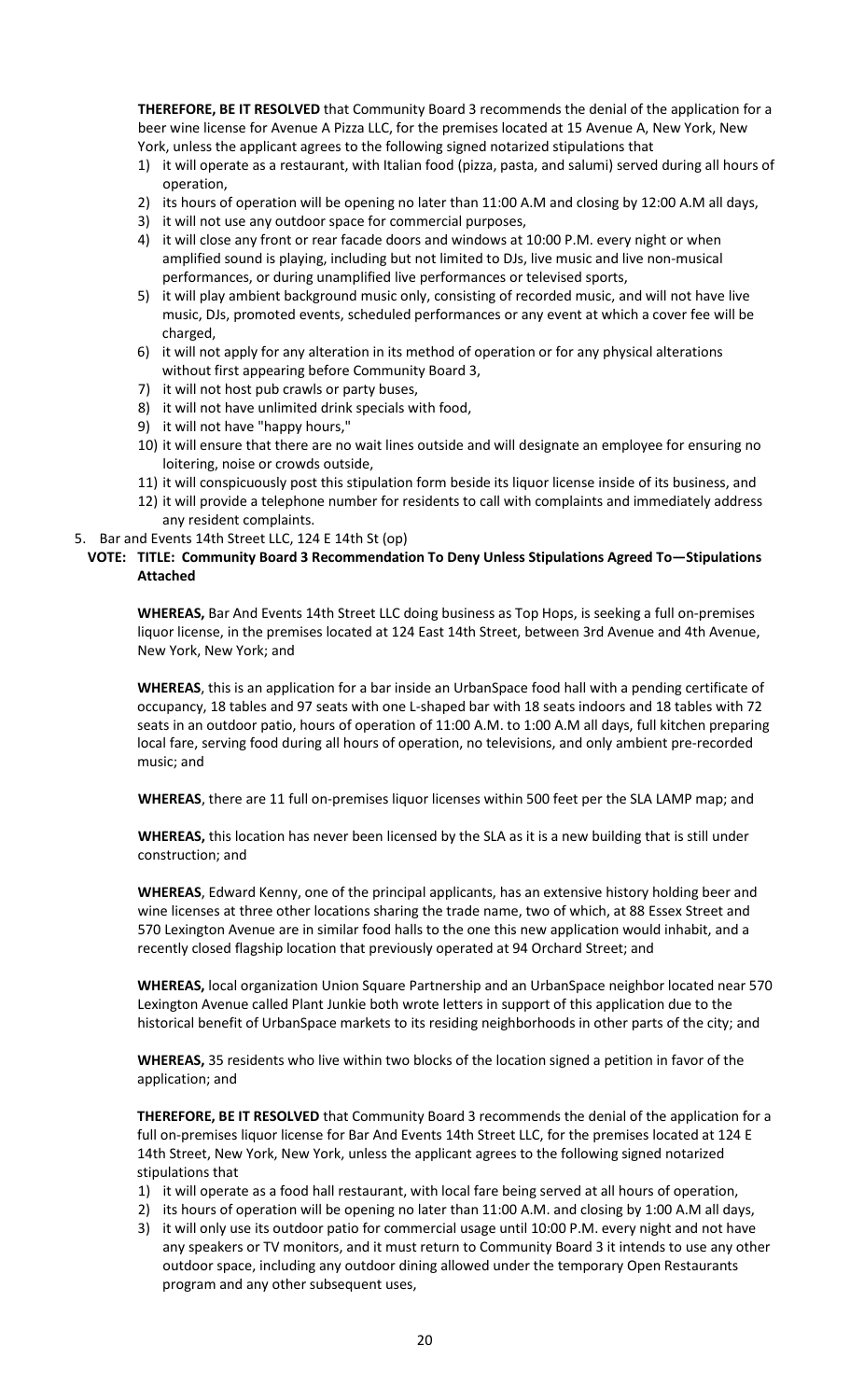- 4) it will have a closed fixed façade with no open doors or windows except my entrance door will close by 10:00 P.M. or when amplified sound is playing, including but not limited to DJs, live music and live nonmusical performances, or during unamplified live performances or televised sports,
- 5) it will play ambient background music only, consisting of recorded music, and will not have live music, DJs, promoted events, scheduled performances or any event at which a cover fee will be charged], and it will host no more than 15 private parties in a year,
- 6) it will not apply for any alteration in its method of operation or for any physical alterations without first appearing before Community Board 3,
- 7) it will not host pub crawls or party buses,
- 8) it will not have unlimited drink specials with food,
- 9) it may have "happy hours" until 7:00 P.M. each night,
- 10) it will ensure that there are no wait lines outside and will designate an employee for ensuring no loitering, noise or crowds outside,
- 11) it will conspicuously post this stipulation form beside its liquor license inside of its business, and
- 12) it will provide a telephone number for residents to call with complaints and immediately address any resident complaints.

#### **New Liquor License Applications**

- 6. 10 Delancey Cocina Inc, 10 Delancey St (op)
- **VOTE: TITLE: Community Board 3 Recommendation To Deny Unless Stipulations Agreed To—Stipulations Attached**

**WHEREAS,** Joseph Cintron, Mark Tafoya, and Aidan Forgarty are seeking a full on-premises liquor license, in the premises located at 10 Delancey Street, between Bowery and Chrystie Street, New York, New York; and

**WHEREAS**, this is an application for an establishment with a pending Letter of No Objection of 74 people, 17 tables and 54 seats with one U-shaped 48' bar with 22 seats on the ground floor and a rear yard with six tables and 18 seats and sidewalk seating with six tables and 18 seats, hours of operation of 4:00 P.M. to 4:00 A.M. all days indoors and 4:00 P.M. to 10:00 P.M. all days outdoors, full kitchen with pub fare and tacos, serving food during all hours of operation, 10 televisions, and ambient recorded background music only; and

**WHEREAS**, there are 11 full on-premises liquor licenses within 500 feet per the SLA LAMP map; and

**WHEREAS,** this location was most recently licensed with a full on-premises liquor license since August 2011 as One Mile House with hours of operation of 12:00 P.M. to 4:00 A.M. all days and was last heard at the committee in February 2011 where it was denied unless it agreed to certain stipulations including: 1) it will operate as a tavern restaurant serving a full menu which will include daily lunch service and serving food to within one (1) hour of closing, 2) its hours of operation will be from 12:00 P.M. to 4:00 A.M. all days, 3) it will maintain a closed fixed facade, 4) it will play ambient background music only, consisting of recorded music, and not have DJs or live music, 5) it will operate its back yard with dining for no more than eighteen (18) people and will completely close its backyard to customers and staff by 9:00 P.M. every night, 6) it will extend an awning over its backyard during its hours of operation, and 7) it will post its contact information in Chinese within its building for easy access by building residents; and

**WHEREAS**, two of the applicants are currently license holders at two establishments with full onpremises liquor licenses: at The Winslow (243 East 14th Street) since March 2013, which has a pending SLA covid-related food service violation from July 2020, and Hibernia (401 West 50th Street) since May 2008 and the third applicant was for eight years the general manager at The Central Bar located at 109 East 9th Street; and

**WHEREAS**, there were zero commercial 311 complaints at this location with NYPD action necessary since 2018 and there are no complaints at this location known to the Community Board 3 office; and

**WHEREAS,** 21 residents who live within two blocks of the location signed a petition in favor of the application; and

**THEREFORE, BE IT RESOLVED** that Community Board 3 recommends the denial of the application for a full on-premises liquor license for Joseph Cintron, Mark Tafoya, and Aidan Forgarty, for the premises located at 10 Delancey Street, New York, New York, unless the applicant agrees to the following signed notarized stipulations that

1) it will operate as a bar, with a full kitchen with pub fare and tacos, serving food during all hours of operation,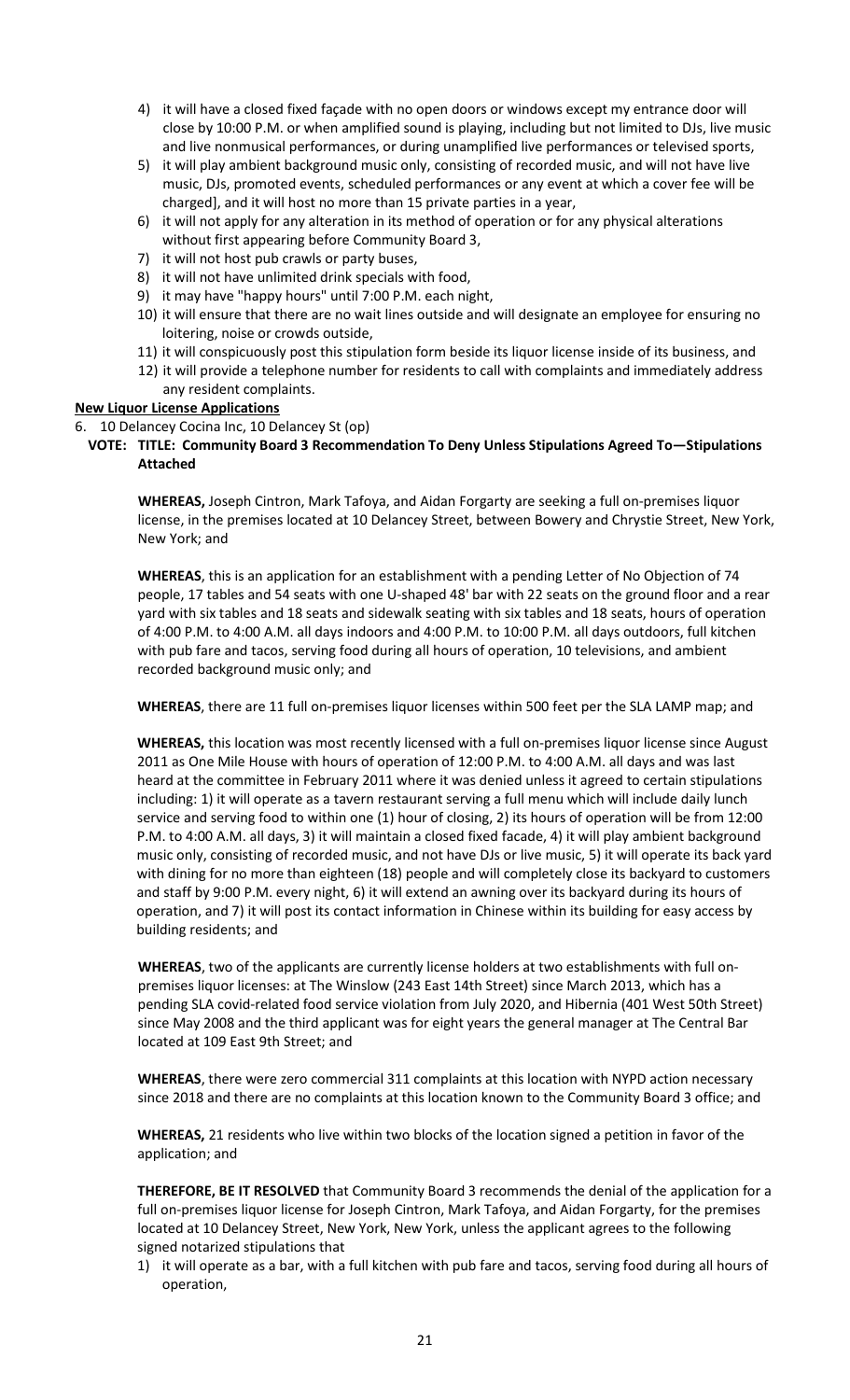- 2) its hours of operation will be opening no later than 4:00 P.M. and closing by 2:00 A.M. Sunday to Tuesday and 4:00 A.M. Wednesday to Saturday,
- 3) it will close all outdoor dining, including its backyard and any other dining allowed under the temporary Open Restaurants program and any other subsequent uses, by 10:00 P.M. all days and not have any speakers or TV monitors,
- 4) it will close any front or rear facade doors and windows at 10:00 P.M. every night or when amplified sound is playing, including but not limited to DJs, live music and live non-musical performances, or during unamplified live performances or televised sports,
- 5) it will play ambient background music only, consisting of recorded music, and will not have live music, DJs, promoted events, scheduled performances or any event at which a cover fee will be charged,
- 6) it will not apply for any alteration in its method of operation or for any physical alterations without first appearing before Community Board 3,
- 7) it will not host pub crawls or party buses,
- 8) it will not have unlimited drink specials with food,
- 9) it may have "happy hours" until 7:00 P.M. each night,
- 10) it will ensure that there are no wait lines outside and will designate an employee for ensuring no loitering, noise or crowds outside,
- 11) it will conspicuously post this stipulation form beside its liquor license inside of its business, and
- 12) it will provide a telephone number for residents to call with complaints and immediately address any resident complaints.

#### 7. French 37 LLC, 37 Canal St (op)

### **VOTE: TITLE: Community Board 3 Recommendation To Deny Unless Stipulations Agreed To—Stipulations Attached**

**WHEREAS,** FRENCH 37 LLC / Jon Neidich doing business as TBD, is seeking a full on-premises liquor license, in the premises located at 37 Canal Street, between Ludlow and Essex St, New York, New York; and

**WHEREAS**, this is an application for an establishment with a certificate of occupancy of 74 people, 21 tables and 60 seats with 2 bars and 14 bar stools in total, hours of operation of 11:00am - 2:00am daily with a sidewalk cafe of 11:00am - 10:00pm daily, full kitchen, serving food during within one hour of closing, No televisions, and music from an internet streaming service; and

**WHEREAS**, there are 21 full on-premises liquor licenses within 500 feet per the SLA LAMP map; and five licensed establishments within one block; and

**WHEREAS,** there were five commercial 311 noise complaints at 37 Canal Street with action necessary by NYPD since 2018; and

**WHEREAS**, the applicant has four active licenses - Acme Bar & Grill (9 Great Jones Street), Tijuana Picnic (151 Essex Street), The Happiest Hour (121 W. 10th Street), Wythe Hotel & Reynard (80 Wythe Avenue) - and one inactive license at the Moxy Hotel (26 Ann Street); and

**WHEREAS**, there was one commercial 311 noise complaint at Acme Bar & Grill (9 Great Jones Street); there were 11 commercial 311 noise complaints at Tijuana Picnic (151 Essex Street) with NYPD action necessary; there were three commercial 311 noise complaints at The Happiest Hour (121 W. 10th Street); there was one commercial 311 noise complaint at Wythe Hotel & Reynard (80 Wythe Avenue); and

**WHEREAS,** the Orchard Street Block Association wrote in opposition to this application because they "think it's suspicious that [the applicant] would keep serving food at 1:00 AM on Sunday - Wednesday. We also know the basement lounge was problematic before, and will obviously be used as a club since they say they will have security on weekends 'as needed';" and

**WHEREAS**, SPaCE Block Association wrote in support of the application so long as the applicant agreed to certain stipulations including limit its opening hours to opening no later than 11:00 A.M. all days and closing by 12:00 A.M. Sunday to Monday, 1:00 A.M. Tuesday to Wednesday, and 2:00 A.M. Thursday to Saturday and actively monitoring sound levels in conjunction with a sound engineer and the community; and

**WHEREAS,** 69 residents who live within two blocks of the location signed a petition in favor of the application; and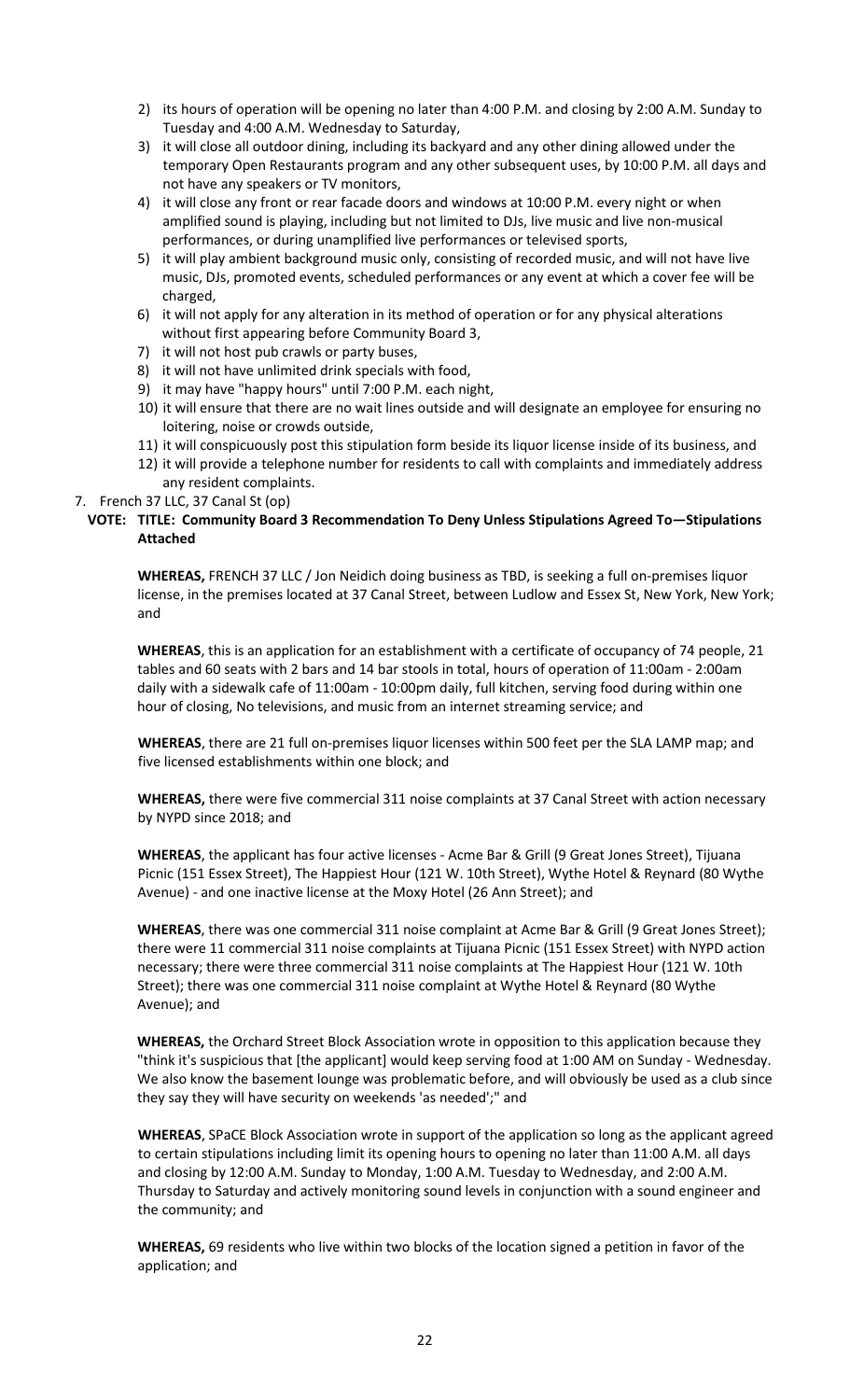**THEREFORE, BE IT RESOLVED** that Community Board 3 recommends the denial of the application for a full on-premises liquor license for FRENCH 37 LLC / Jon Neidich doing business as TBD, for the premises located at 37 Canal Street, New York, New York, unless the applicant agrees to the following signed notarized stipulations that

- 1) it will operate as a restaurant/bar, with sidewalk cafe, with a full kitchen open within one hour of closing all days and food available during all hours of operation,
- 2) its hours of operation will be opening no later than 5:00 P.M. all days and closing by 12:00 A.M. Sunday to Monday, 1:00 A.M. Tuesday to Wednesday, and 2:00 A.M. Thursday to Saturday,
- 3) it will close all outdoor dining allowed under the temporary Open Restaurants program and any other subsequent uses by 10:00 P.M. all days and will not have televisions or speakers,
- 4) it will close any front or rear façade entrance doors at 10:00 P.M. every night or when amplified sound is playing, including but not limited to DJs, live music and live nonmusical performances or during unamplified live performances or televised sports, and will otherwise have a closed fixed facade with no open doors or windows,
- 5) it will play ambient background music only, consisting of recorded music, and will not have live music, DJs, promoted events, scheduled performances or any event at which a cover fee will be charged,
- 6) it will address any soundproofing deficiencies as necessary with a sound engineer,
- 7) it will not apply for any alteration in its method of operation or for any physical alterations without first appearing before Community Board 3,
- 8) it will not host pub crawls or party buses,
- 9) it will not have unlimited drink specials with food,
- 10) it will not have "happy hours,"
- 11) it will ensure that there are no wait lines outside and will designate an employee for ensuring no loitering, noise or crowds outside,
- 12) it will use an online reservations and texting system to ensure that patrons do not block the sidewalk in front of the establishment,
- 13) it must have tables in the cellar level for dining,
- 14) the door on Ludlow Street will be used for emergency egress only,
- 15) it will conspicuously post this stipulation form beside its liquor license inside of its business, and
- 16) it will provide a telephone number for residents to call with complaints and immediately address any resident complaints.
- 8. Dali NYC LLC, 37 Market St (op)

# **VOTE: TITLE: Community Board 3 Recommendation To Deny Unless Stipulations Agreed To—Stipulations Attached**

**WHEREAS,** Dali NYC is seeking a full-premise liquor license, in the premises located at 37 Market Street, between Henry Street and Madison Street, New York, New York, 10002; and

**WHEREAS**, this is an application for a restaurant with a certificate of occupancy of 74 people, 12 tables and 24 seats and one L-shape bar with eight seats, hours of operation of Tuesday to Saturday: 4:00 P.M. to 2:00 A.M and Sunday: 11:00 A.M. to 9:00 P.M., operating a full kitchen serving Spanish Style Tapas until 12:00 A.M. all days with a late night menu served after 12:00 A.M. all days, ambient recorded background music and acoustic live flamenco/Latin jazz music no more than once a month during Sunday brunch from 2:00 P.M. to 4:00 P.M., two-four televisions; and

**WHEREAS**, there are two full on-premises liquor licenses within 500 feet per the SLA LAMP map; and

**WHEREAS,** this applicant has never previously been a license holder but has 15 years of experience working in the food and beverage industry, including as the food and beverage director at The Williamsburg Hotel and Rooftop from 2019 to 2021, manager of operations at The Edition Hotel from 2016 to 2019, and manager of operations at The Attic Rooftop Restaurant Lounge; and

**WHEREAS**, four residents of Knickerbocker Village wrote in opposition to the application mainly because of its proposed late closing hours, six residents wrote to ask for earlier closing hours, the pastor of Table Church at 103 Madison Street wrote to ask for earlier weekday closing hours, and a representative from the Residents of Two Bridges Association wrote in opposition to this application because of the operator's lack of experience and asked for 12:00 A.M. Sunday to Thursday and 1:00 A.M. Friday and Saturday closing times if the application is approved by the committee; and

**WHEREAS**, a local resident spoke at the meeting in favor of the application and as a character witness for the applicant and four residents spoke with concern that the closing hours were too late; and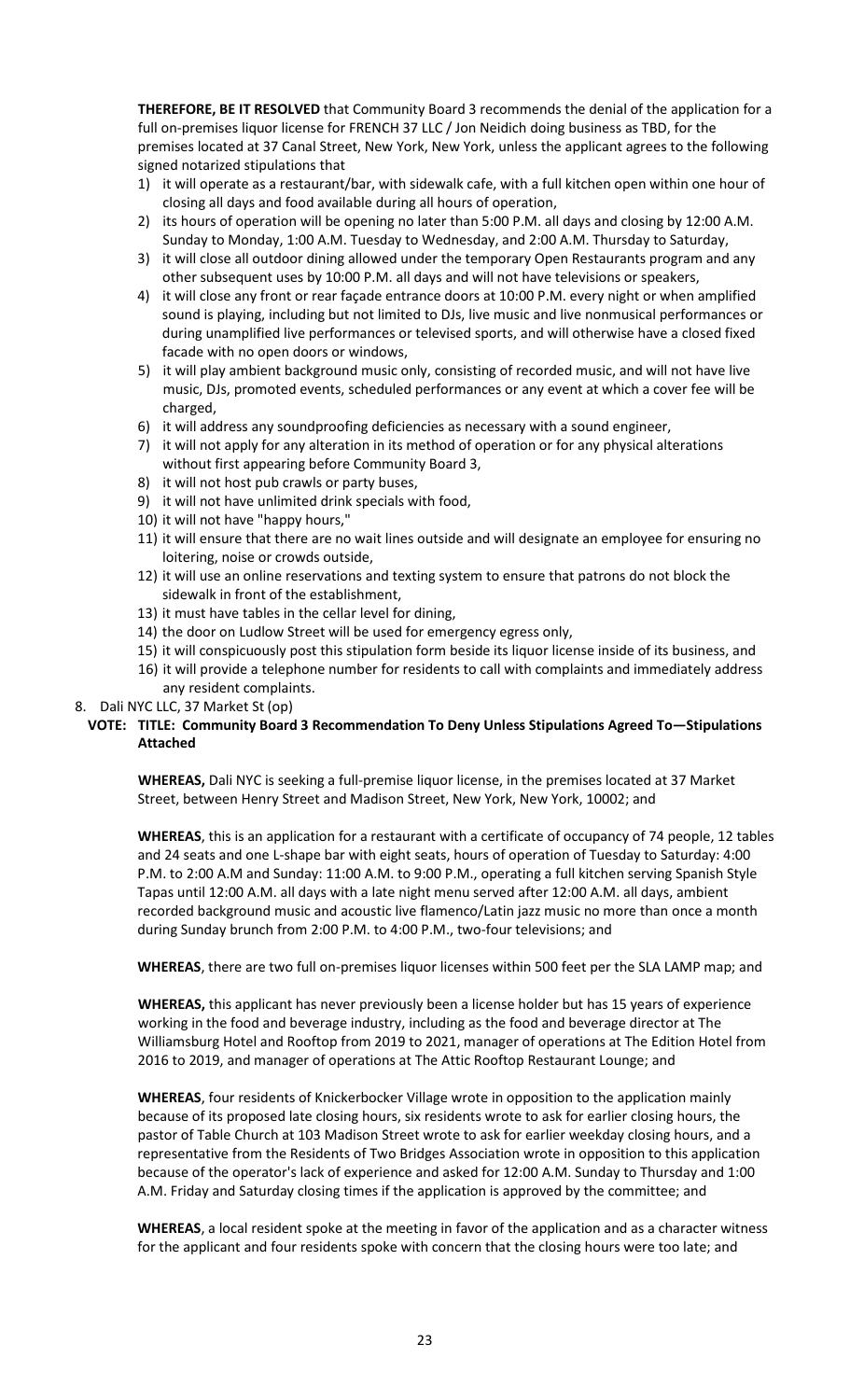**WHEREAS**, 18 residents who live within two blocks of the establishment signed a petition in favor of the application; and

**THEREFORE, BE IT RESOLVED** that Community Board 3 recommends the denial of the application for a full on-premises liquor license for Dali NYC, for the premises located at 37 Market St., New York, New York, unless the applicant agrees to the following signed notarized stipulations that

- 1) it will operate as a full-service restaurant, serving Spanish Style Tapas until 12:00 A.M. and a limited late menu,
- 2) its hours of operation will be opening no later than 5:00 P.M. all days and closing Tuesday to Thursday at 12:00 A.M., Friday and Saturday at 2:00 A.M. and Sunday at 9:00 P.M.,
- 3) it will not use any outdoor space for commercial use,
- 4) it will have a closed fixed façade with no open doors or windows except my entrance door will close by 10:00 P.M. or when amplified sound is playing, including but not limited to DJs, live music and live nonmusical performances, or during unamplified live performances or televised sports,
- 5) it will play ambient background music only, consisting of recorded music, and may have a no more than three-piece unamplified acoustic World Music band on Sundays only from 2:00 P.M. to 4:00 P.M. during brunch no more than once a month, it will not have DJs, promoted events, scheduled performances or any event at which a cover fee will be charged,
- 6) it will not apply for any alteration in its method of operation or for any physical alterations without first appearing before Community Board 3,
- 7) it will not host pub crawls or party buses,
- 8) it will not have unlimited drink specials with food,
- 9) it will not have "happy hours,
- 10) it will ensure that there are no wait lines outside and will designate an employee for ensuring no loitering, noise or crowds outside,
- 11) it will conspicuously post this stipulation form beside its liquor license inside of its business, and
- 12) it will provide a telephone number for residents to call with complaints and immediately address any resident complaints.
- 9. Spain East Inc, 49 Ave B (op)

### withdrawn

10. Gama Lounge LLC, 50 Ave B (op)

### **VOTE: TITLE: Community Board 3 Recommendation To Deny Unless Stipulations Agreed To—Stipulations Attached**

**WHEREAS,** Gama Lounge LLC with a pending tradename, is seeking a full on-premises liquor license, in the premises located at 50 Avenue B, between 3rd Street and 4th Street, New York, New York; and

**WHEREAS**, this is an application for an establishment with a certificate of occupancy of 183 people, 26 tables and 128 seats, with 2 bars of 10 seats and 4 seats, respectively, hours of operation of 9:00 A.M to 12:00 A.M Sunday to Wednesday, 9:00 A.M to 2:00 A.M Thursday to Saturday, with a food preparation area, serving Portuguese small bites at all hours of operation, 3 televisions, live, DJ, and recorded music; and

**WHEREAS**, there are 12 full on-premises liquor licenses within 500 feet per the applicant; and

**WHEREAS,** this location was previously licensed for a full on-premise liquor license to Sunrise Shadow LLC doing business as Lovecraft, until it expired in July 2018; and

**WHEREAS**, there were zero commercial 311 complaints at this location with NYPD action necessary since 2018; and

**WHEREAS**, the applicant holds an active beer/wine license at Joey Bats Café NYC LLC, located at 129 Allen Street, where there were 17 commercial 311 complaints at this location with NYPD action necessary since 2018 and is regularly hosting comedy shows in its outdoor roadbed dining [\(https://www.instagram.com/p/COzSHmapIL5/](https://www.instagram.com/p/COzSHmapIL5/) , https://www.instagram.com/p/COaspR0Jyx7/); and

**WHEREAS,** a member of CB 3 who is also a nearby resident, wrote a letter in support of this application because of the applicant's consideration for his neighbors and his engagement with his customers and the community at his other café on Allen Street and another local resident spoke in favor of this application and as a character witness for the applicant; and

**WHEREAS**, the East 4th Street/Lower Avenue B Block Association wrote supporting a license for this applicant, but did not specify support for beer/wine or full on-premises, so long as the applicant agrees to certain stipulations including: closing by 12:00 A.M Sunday to Wednesday and closing by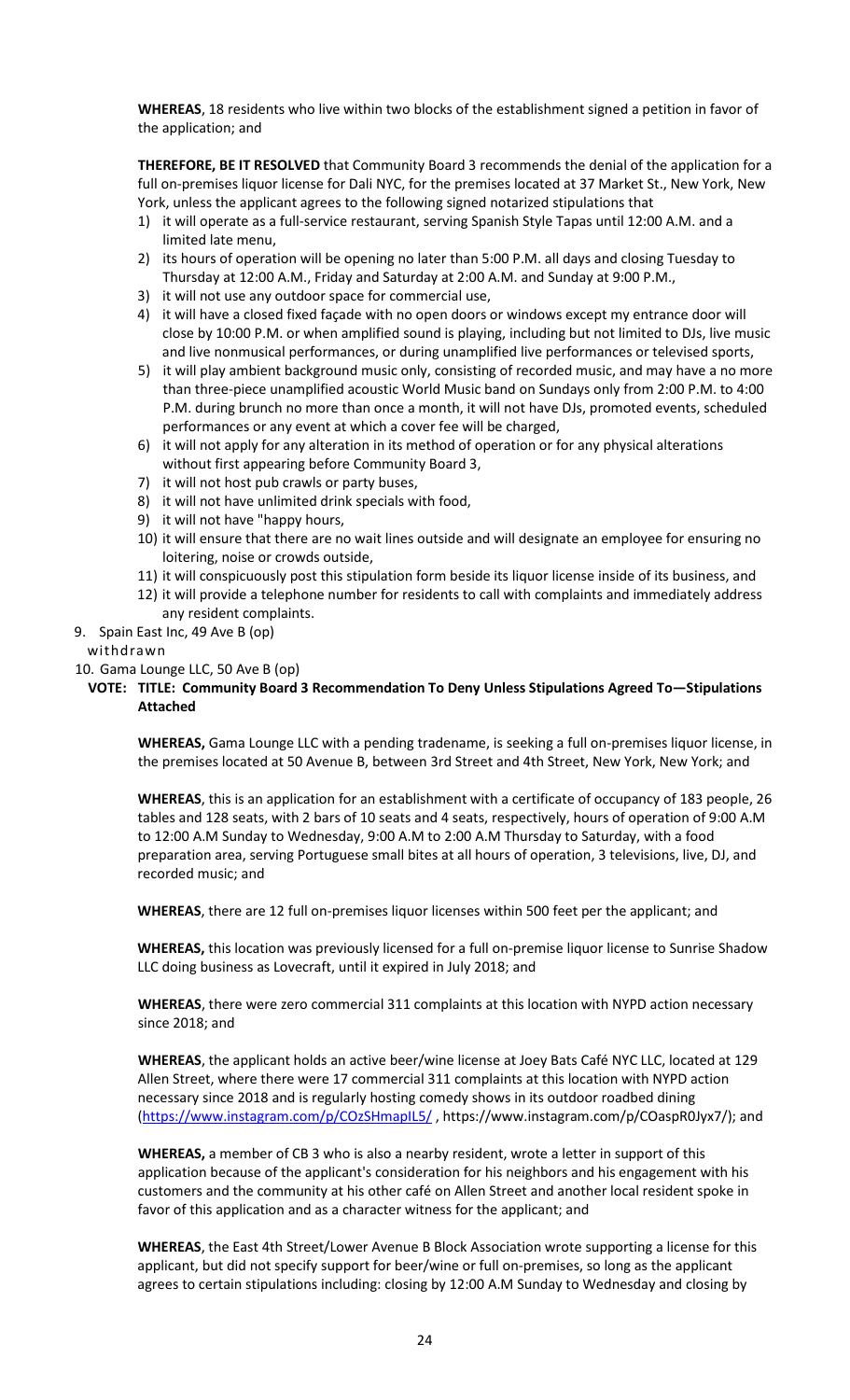1:00 A.M. Thursday to Saturday, only having acoustic live music in the basement, and installing soundproofing so that no noise is heard in surrounding residences; and

**WHEREAS**, a resident of the building where the establishment would be located wrote in opposition to the application because it appears to be a café with a liquor license and no full kitchen, with the potential for the basement to turn into a nightclub, and because of quality of life issues created by previous tenants such as noise escaping from the premises into surrounding residences and patrons exiting through the residential lobby; and

**WHEREAS,** 34 residents who live within two blocks of the location signed a petition in favor of the application; and

**WHEREAS**, the property manager for 129 Allen, where the applicant currently operates, two business neighbors of 129 Allen, and a resident of 131 Allen Street wrote in support of this application and as character witnesses for the applicant; and

**WHEREAS**, the Certificate of Occupancy for this location allows music but does not allow scheduled performances; and

**THEREFORE, BE IT RESOLVED** that Community Board 3 recommends the denial of the application for a full on-premises liquor license for Gama Lounge LLC, for the premises located at 50 Avenue B, New York, New York, unless the applicant agrees to the following signed notarized stipulations that

- 1) it will operate as a bar, with Portuguese appetizers and desserts prepared in a food preparation area at all hours of operation,
- 2) its hours of operation will be opening no later than 9:00 A.M and closing by 12:00 A.M Sunday to Wednesday, and closing by 1:00 A.M. Thursday to Saturday,
- 3) it will close all outdoor dining allowed under the temporary Open Restaurants program and any other subsequent uses by 10:00 P.M. all days and not have any speakers or TV monitors,
- 4) it will close any front or rear façade entrance doors at 10:00 P.M. every night or when amplified sound is playing, including but not limited to DJs, live music and live nonmusical performances or during unamplified live performances or televised sports, and will otherwise have a closed fixed facade with no open doors or windows,
- 5) it will play ambient background music only, consisting of recorded music and live, acoustic, unamplified incidental music at background levels in the cellar-level only, and will not have DJs, third-party promoted events, scheduled performances or any event at which a cover fee will be charged,
- 6) it will not apply for any alteration in its method of operation or for any physical alterations without first appearing before Community Board 3,
- 7) it will not host pub crawls or party buses,
- 8) it will not have unlimited drink specials with food,
- 9) it may have "happy hours" until 8:00 P.M. each night,
- 10) it will ensure that there are no wait lines outside and will designate an employee for ensuring no loitering, noise or crowds outside,
- 11) it will conspicuously post this stipulation form beside its liquor license inside of its business, and
- 12) it will provide a telephone number for residents to call with complaints and immediately address any resident complaints.
- 11. David's (David Hospitality Group Corporation), 76 Forsyth St (op)

#### withdrawn

# **Items not heard at Committee**

- 12. Tipsy Shanghai Restaurant Management Inc, 189 E B'way (Ground Fl, Basement) (op) administratively approved
- 13. Jiang Kitchen (65 St Marks Inc), 65 St Marks Pl (wb)

administratively approved

14. Kotti Berliner Doner, 88 Essex St (Booth 40) (wb)

administratively approved

- 15. Blue Moon Hotel, 100 Orchard St (wb) administratively approved
- 16. Ruffian Ventures LLC, 125 E 7th St (South Storefront) (wb)
- administratively approved
- 17. Kinkys Dessert Bar (Dicky Fun Factory LLC), 181 Orchard St (North Store) (wb) administratively approved
- 18. May Kaidee (May Kaidee East Broadway LLC), 215 E B'way (wb) administratively approved
- 19. Spike's (Pub 218 Corp), 218 Ave A (expansion onto municipal property)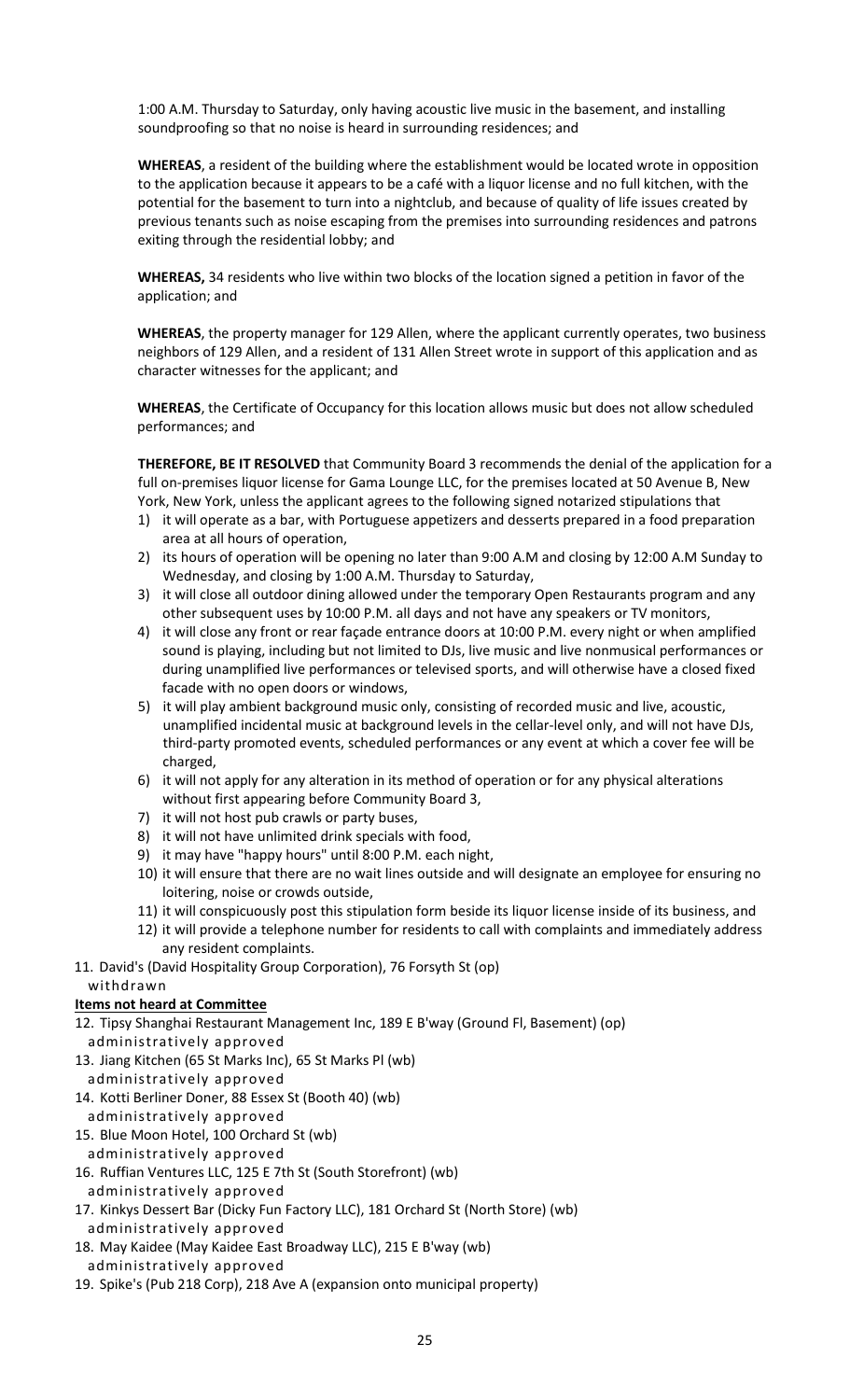administratively approved

20. Dim Sum Go Go NYC Inc, 221 1st Ave (wb)

### withdrawn

- 21. Eureka Gem LLC, 297 Broome St (wb)
- administratively approved
- 22. One year before upgrade requests will be considered

#### **VOTE: TITLE: Applicants Granted Administrative Approval Beer/Wine Licenses May Not Apply For A Class Change Until Having Completed One Year Of Operation**

**WHEREAS,** Community Board 3 created a category of administrative approvals for beer/wine licenses for businesses that close by midnight; and

**WHEREAS,** the purpose of the administrative approval is to encourage businesses to close early to address the issue of late-night noise as well as to streamline the process for both applicants and CB 3; and

**WHEREAS,** to ensure that administrative approvals are not used to gain support for a license only as a first step for a higher-impact license; so

**THEREFORE,** be it resolved, that applications for change in class to full on-premises licenses for beer/wine licenses supported by administrative approval will require one year of operation before consideration.

#### 23. Guidance to applicants on CB 3 licensing priorities

#### **VOTE: TITLE: Community Board #3 Guidance To Liquor License Applicants**

**WHEREAS,** Community Board 3 offers the following guidance for liquor license applicants. This guidance will inform applicants regarding policies that inform CB 3's votes as well as create consistency in policies informing the Board's recommendations. The guidance will additionally allow meetings to be shorter and more efficient, which is a benefit to applicants, board members, and the public. CB 3 reviews each application based on its specific circumstances and numerous criteria, but the following points are considered carefully:

- For applications subject to the 500-foot rule that do not show public interest, previously unlicensed locations in saturated areas will generally not be supported, particularly portions of the East Village (especially Avenue A and St. Marks Place) and the upper Lower East Side (Allen Street to Essex Street, East Houston Street to Delancey Street) areas, but the number of licenses and quality of life complaints in all areas will be considered. Residential streets, including those with commercial overlays, will be considered differently than busy commercial avenues.
- For applications in problem areas that are likely to be approved by the State Liquor Authority, CB 3 will consider stringent stipulations, such as early closing hours, that address persistent quality of life issues like late night noise and congested streets and sidewalks.
- CB 3 always adheres to zoning regulations when making recommendations. Before presenting a business plan, please check the zoning of the proposed location. A common mistake is applying for method of operations not compliant to residential zoning. This would include expansion of existing space at nonconforming locations in residential areas and non-compliant method of operation. Under the current Open Dining regulations, that includes any outdoor space not on municipal property. R and C-1 zoning prohibits scheduled performances, outdoor use on private property, and ticketed events. Please check the Certificate of Occupancy for proposed locations.

# 24. Vote to adjourn

approved by committee

 **YES 0 NO 0 ABS 0 PNV MOTION PASSED (Excluding September SLA items 3, 7, 10, 11, 13, 19) YES 2 NO 0 ABS 0 PNV MOTION PASSED (SLA item 3) YES 2 NO 0 ABS 0 PNV MOTION PASSED (SLA item 7) YES 1 NO 0 ABS 0 PNV MOTION PASSED (SLA item 10) YES 2 NO 0 ABS 0 PNV MOTION PASSED (SLA item 11) YES 2 NO 0 ABS 0 PNV MOTION PASSED (SLA item 13) YES 2 NO 0 ABS 0 PNV MOTION PASSED (SLA item 19)**

#### **Landmarks Committee**

1. Approval of previous month's minutes approved by committee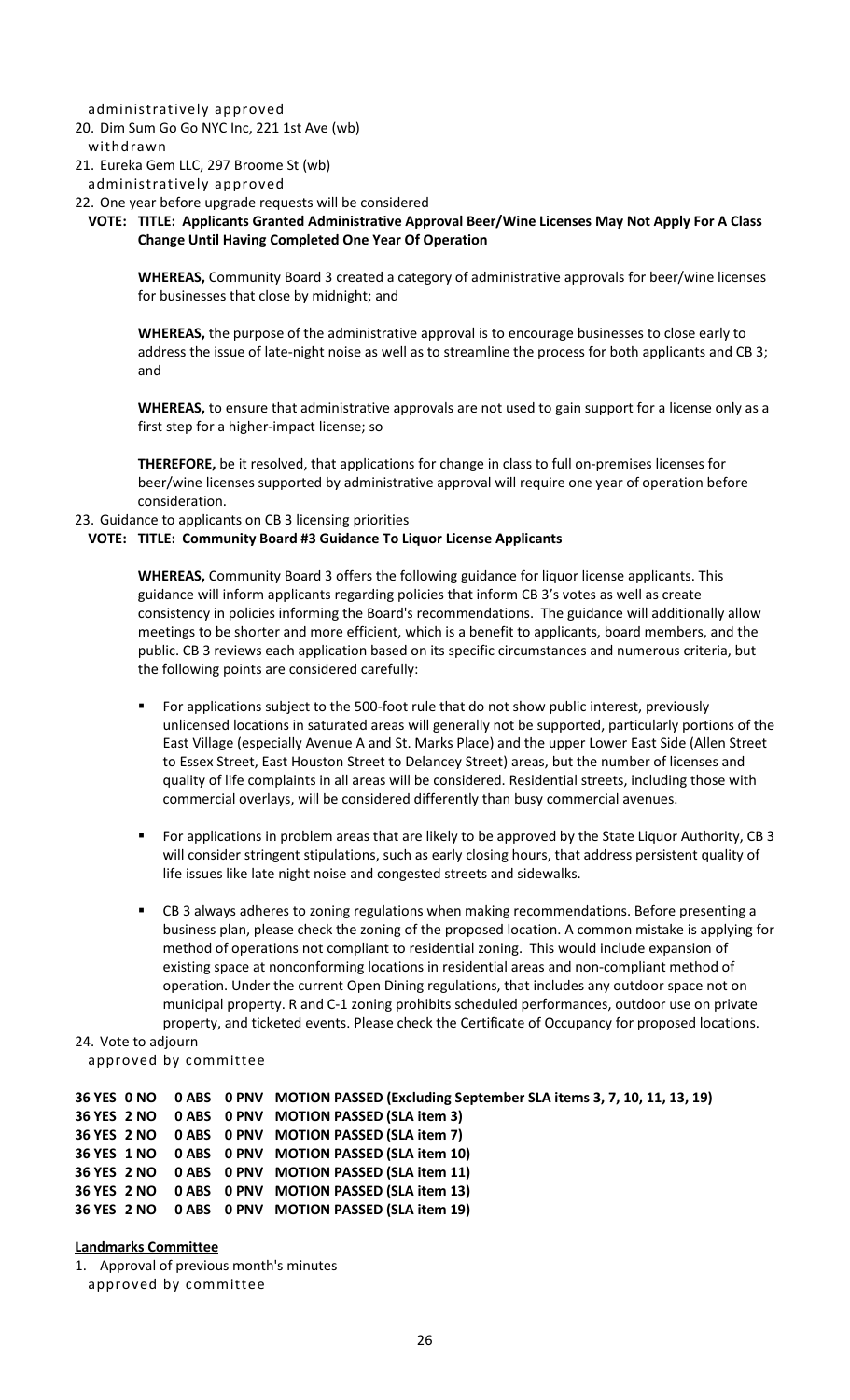### 2. LESPI presentation and request for support for protection of historic districts **VOTE: TITLE: The Need to Preserve and Protect Our Historic Districts**

**WHEREAS,** over the years New York City has put into place laws, rules, and guidelines to manage and control development in the City including the Zoning Resolution in 1916; and

**WHEREAS,** another milestone was the creation of the NYC Landmarks Preservation Commission (LPC) in 1965 through groundbreaking legislation signed by the late Mayor Robert F. Wagner in response to the losses of historically significant buildings in New York City, most notably, Pennsylvania Station; and

**WHEREAS,** many communities throughout the city have historic districts and individually landmarked buildings that are preserved to help tell the history of our great City and serve as attractions to visitors and New Yorkers alike; and

**WHEREAS,** many of the City **'**s civic organizations, preservation groups and community boards work tirelessly to preserve our historic districts and landmark structures which are vital contributions to the lifeblood of our city; and

**WHEREAS,** New York has a long history of finding a reasonable balance between needed development to accommodate new residents and businesses to the city and the preservation of the City **'**s history and quality of life for all those who live, work and visit here; and

**WHEREAS,** in the past few years, City leadership has prioritized development over the preservation of many of our historic neighborhoods; and

**WHEREAS,** we are seeing more and more unreasonable and unpopular development proposals throughout the City, including illegal spot zoning developments, routinely pushed through the public approval process with little regard for the community **'**s input, and this is a growing problem to the many who have long been involved in the land use review process. For example

- one of the most egregious of these development proposals is the LPC's recent approval of a new building at 250 Water Street, a building that, at more than 300 feet in height, will be clearly outof-scale with the other primarily four- and five-story historic buildings within the historic district, and three times the height of what is allowed by the Seaport Historic District Zoning, zoning which was approved by LPC in 2013, and which Jeffrey Kroessler, President of The City Club of New York, a group strongly opposed to the LPC decision on 250 Water Street, stated **"**could drive a stake through the heart of the landmarks law and threaten the zoning protections in other historic districts. This precedent does not bode well"; and
- also, under consideration affecting Lower Manhattan is a massive and dramatic up-zoning of Soho-Noho that has similarly been strongly opposed by the community and many other players, for its detrimental effect on existing affordable housing, mom-and-pop retail, and historic buildings and districts; and

**WHEREAS,** each year Community Board 3 has included in its District Needs statement a list of historic buildings worthy of consideration by the LPC as potential Individual Landmarks, which have not to our knowledge been acted upon; and

**WHEREAS,** the LPC has not designated any historic districts within Community Board 3 south of Houston Street, including the area around the Tenement Museum, when this area is widely considered one of the most historically and architecturally important neighborhoods in the city and country, for its artistic, political, architectural and immigration history; so

#### **THEREFORE BE IT RESOLVED:**

The LPC should pay special attention to protecting through landmark designation currently undesignated historic buildings and districts within CB3, which are under assault by demolitions and insensitive new development.

#### **BE IT FURTHER RESOLVED:**

Public officials, including those now running for Mayor, Borough President, and City Council, should rein in this rush to allow the overdevelopment of our historic districts and respect the zoning limits and landmark laws that are in place to preserve and protect these precious and very special parts of our city.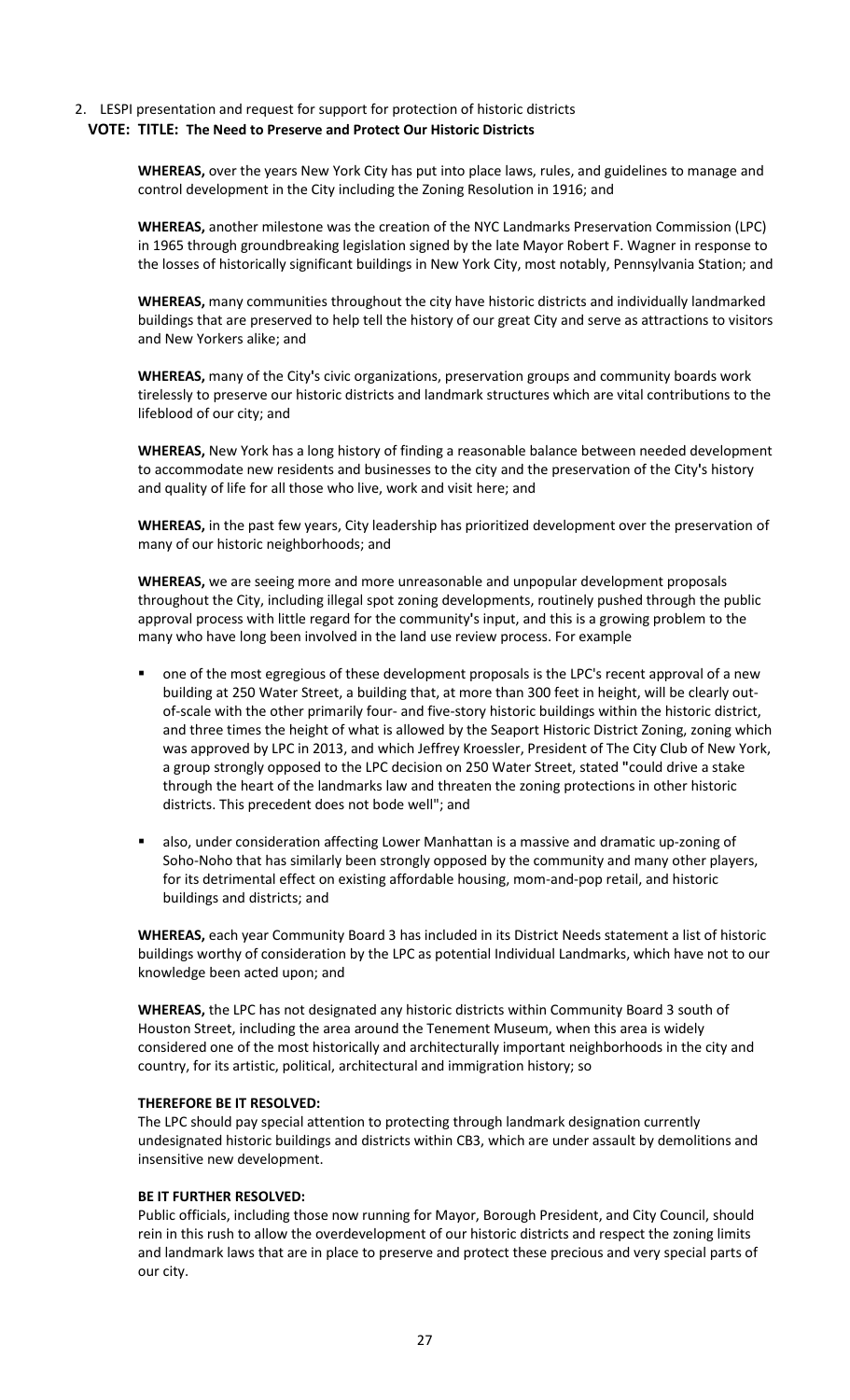#### **BE IT FURTHER RESOLVED:**

CB3 invites other Community Boards and organizations to adopt this or similar resolutions expressing strong support for preserving the historic districts that help make our city so great.

3. Vote to adjourn

approved by committee

### **36 YES 0 NO 0 ABS 0 PNV MOTION PASSED (Landmarks excluding item 2) 30 YES 5 NO 0 ABS 1 PNV MOTION PASSED (Landmarks item 2)**

#### **Land Use, Zoning, Public & Private Housing**

no meeting scheduled

### **Transportation, Public Safety, & Environment Committee**

- 1. Approval of previous month's minutes (minutes are deemed approved if no objections) approved by committee
- 2. Bus stop application: Go Go Sun Tour Inc, on East Broadway at Pike Street, in front of 125 East Broadway **VOTE: TITLE: Approve a Curbside Bus Stop for Go Go Sun Tour Inc at 125 East Broadway**

WHEREAS, Go Go Sun Tour Inc. has applied for a designated bus stop for curb-side loading/unloading operations located at 125 East Broadway, located at East Broadway and Pike Street. The buses will operate under the Go Go Sun Tour Inc name, providing service between New York City and Philadelphia, PA, with 2 departures daily at 12pm and 6pm, And 2 arrivals daily at 10am and 5pm. Go Go Sun Tour Inc. would be approved for only 1 bus at a time loading/unloading; and

WHEREAS, the applicant has entered into an agreement with CB3 to adhere to the following stipulations:

- Tickets will be sold only online, or at a designated ticket agency not on the street.
- There is a storefront that will be available to customers during arrivals and departures at 127 East Broadway.
- Tickets will be sold only for specific boarding times and will not be oversold.
- Tickets will be sold in an assigned boarding order system so that customers will not need to arrive early to jockey for positions.
- Sidewalk lines will be single file, and only for the next assigned bus.
- There will be a staff person on duty for every arrival and departure to guide loading / unloading, to have direct contact to dispatch to inform passengers of delays, and to engage in crowd and noise control.
- Trash bags will be used to collect litter and will be kept in storefront or will leave with the bus.
- Staff will routinely clean up the sidewalk by bus stop.
- Buses will keep to schedules, which will be published online or printed, as much as possible.
- The number of buses at this stop will not exceed the stated number of buses per hour/per day.
- All buses purchased in the future will be equipped with diesel particulate filters and use ultra-low sulfur fuels and will also be equipped with exhaust gas recirculation emission control technology.

THEREFORE, BE IT RESOLVED, that CB3-Manhattan recommend that DOT issue a permit for Go Go Sun Tour Inc. to operate their bus service at a designated curbside bus stop located at 125 East Broadway, provided that the preceding list of stipulations agreed between the applicant and CB3 will be attached to the DOT permit.

3. Avenues For Justice Street Co-naming on Avenue B at East 6th street

### **VOTE: TITLE: Support for street co-naming "Avenues for Justice Way" on Ave. B between 6th Street and 7th Street**

WHEREAS, Avenues for Justice formerly known as The Andrew Glover Youth Program has served the Lower East Side for over 40 years having been founded in the 1970's., and

WHEREAS, The organization was originally named in honor of police officer Andrew Glover of the 9th precinct who was killed in the line of duty near the Community Center at 100 Avenue B., and

WHEREAS, Angel Rodriguez, who co-founded the organization and remains its Executive Director is a lifelong resident of the Lower East Side and

WHEREAS, Avenues for Justice is one of the first Alternative to Incarceration Programs in the country. Alternative to Incarceration programs serve to assist young people in getting second chances in life. It offers a safe space for young people and families at its community center on Ave B, as well as provide activities such as work readiness, tutoring, and arts for the young people. And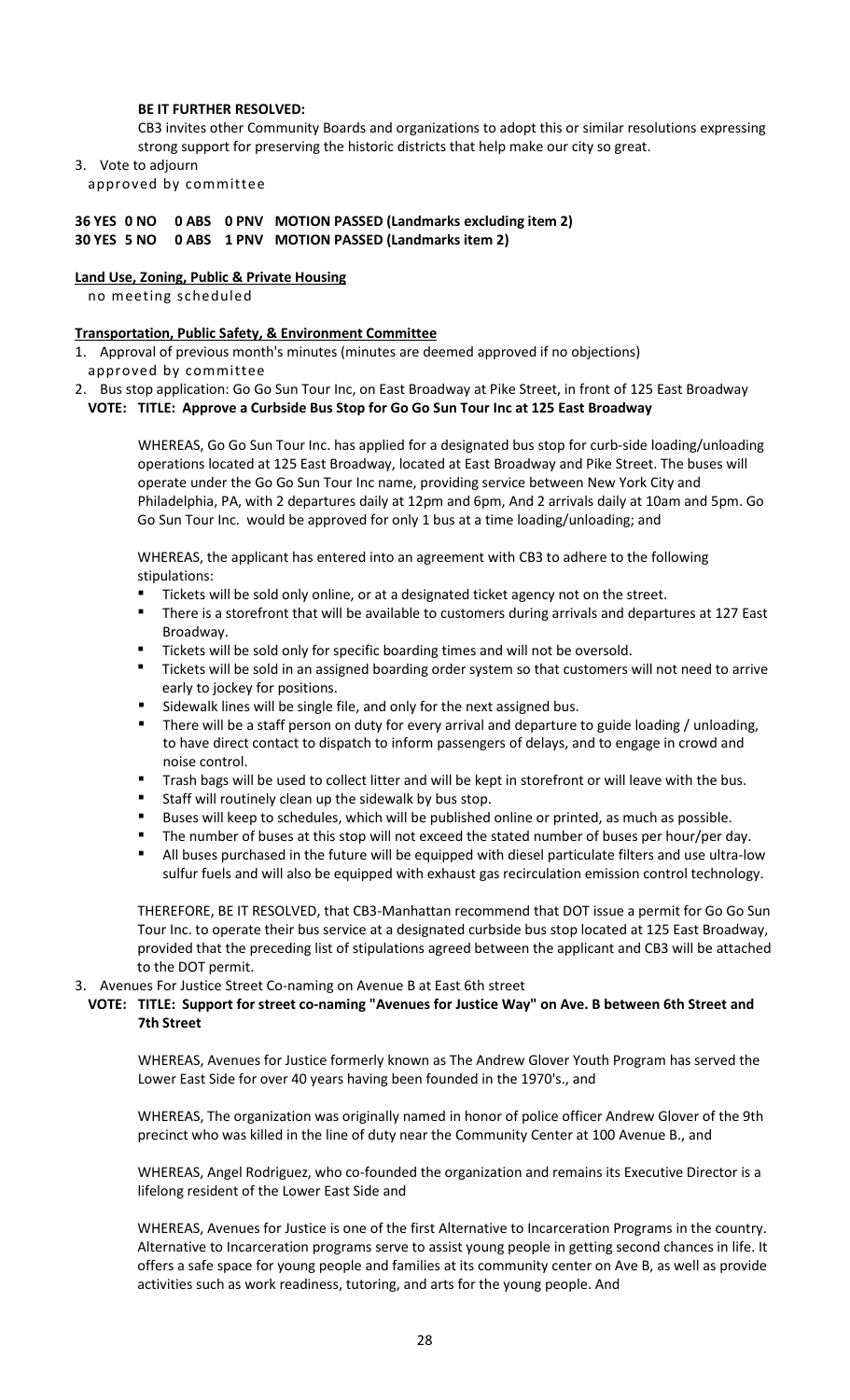WHEREAS, A petition for co-naming the corner of E 6 St and Ave B as "Avenues for Justice Way" demonstrated substantial neighborhood awareness and support. The petition gathered 109 signatures from the surrounding blocks, consisting of 74 residents and 35 owners/managers of business/institutions.

WHEREAS, Avenues for Justice meets the criterion in the CB3 guidelines for street Co-naming for a Non-Profit Organization, "An organization that has demonstrated a minimum of 30 years of extraordinary and consistent commitment to benefit this community."

THEREFORE, BE IT RESOLVED, that CB3-Manhattan supports co-naming AVENUE B BETWEEN 6TH AND 7TH STREETS as "Avenues for Justice Way."

- 4. UA3 Inc request for 25-foot loading zone on Suffolk (north of Grand Street, west side of the street)
- no vote necessary 5. Vote to adjourn

approved by committee

# **36 YES 0 NO 0 ABS 0 PNV MOTION PASSED**

# **Economic Development Committee**

no meeting scheduled

# **Parks, Recreation, Waterfront, & Resiliency Committee**

- 1. Approval of previous month's minutes
- approved by committee
- 2. Parks Manager update: CB 3 JOPs /school year hours no vote necessary
- 3. DDC/Parks: East Side Coastal Resiliency update no vote necessary
- 4. Parks: trees and bioswales update
- no vote necessary
- 5. Pier 36 Vessel Operations update no vote necessary
- 6. Vote to adjourn
- approved by committee

# **36 YES 0 NO 0 ABS 0 PNV MOTION PASSED**

# **Health, Seniors, & Human Services / Youth, Education, & Human Rights Committee**

- 1. Approval of previous month's minutes (minutes are deemed approved if no objections)
- approved by committee
- 2. Mount Sinai Beth Israel update
- no vote necessary
- 3. Proposal to install kiosk for sharps in front of Keith Cylar Community Health Center located at 743-749 East 9th St
	- no vote necessary
- 4. Goddard Riverside, Housing Works, Community Access: presentations on local initiatives and opportunities for joint operations
	- no vote necessary
- 5. CAB/CEC reports
- no vote necessary
- 6. Vote to adjourn approved by committee

# **36 YES 0 NO 0 ABS 0 PNV MOTION PASSED**

# **Joint Land Use, SLA, Transportation Committee**

Citywide Text Amendment: Open Restaurants

# **VOTE: TITLE: Citywide Text Amendment: Open Restaurants**

**WHEREAS,** The Open Restaurants Program was created as an emergency response to mitigate the negative impacts of the COVID-19 pandemic on the economy and the restaurant industry to promote safer outdoor space and social distancing for customers to address the temporary prohibitions on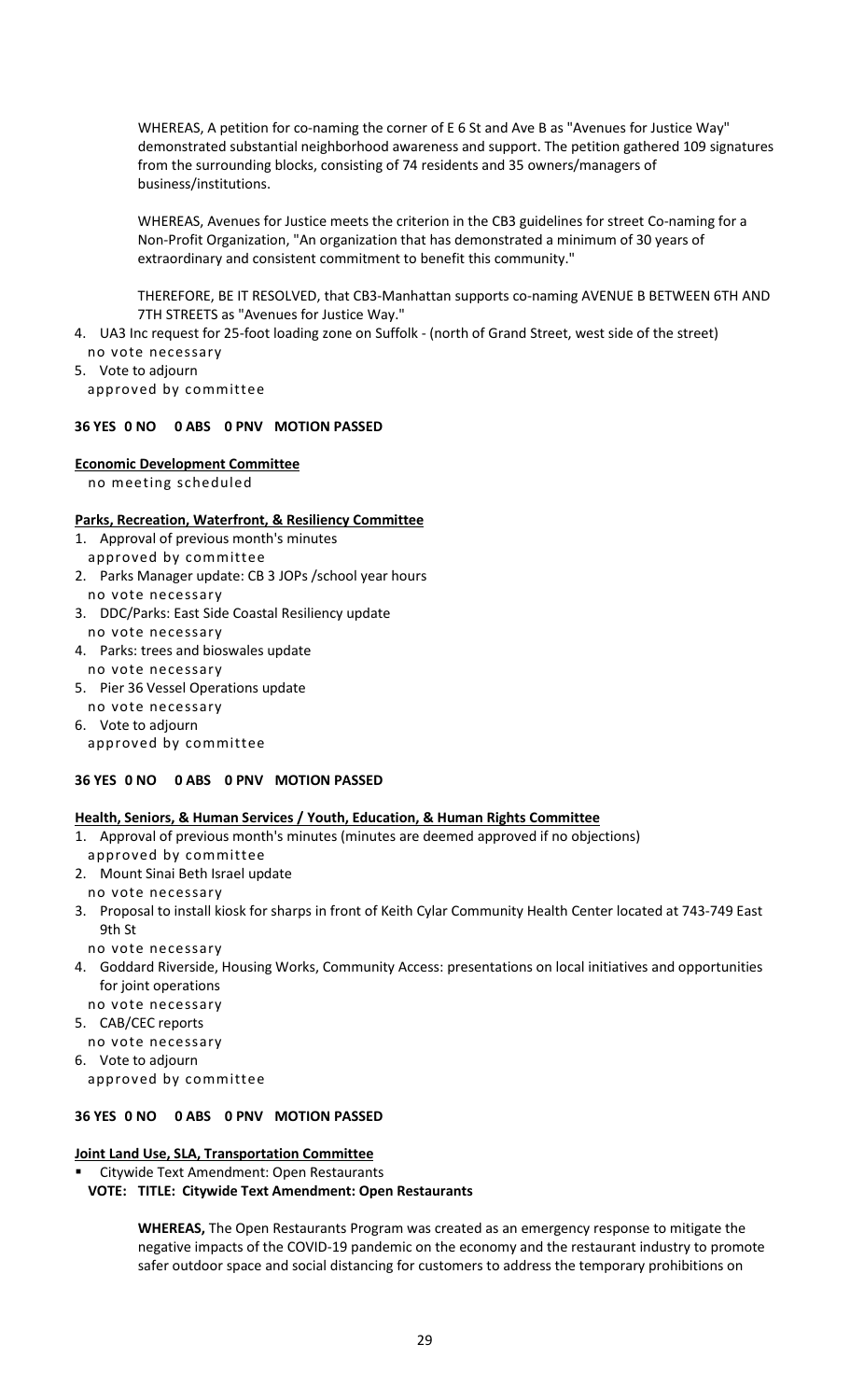indoor dining, and allowed business owners to create additional outdoor seating adjacent to their businesses on the sidewalk, and in front of the businesses in the roadbed, and

#### **Regarding changes to the sidewalk café text amendment**

**WHEREAS,** The City is now proposing guidelines to the permanent Open Restaurants program that will greatly impact the quality of life and economic development of Community District 3, which consist of the following changes to the zoning text:

- removal of all geographical restrictions to sidewalk cafes, which would remove protections for residentially-zoned areas,
- changes to the sidewalk café program, and
- the implementation of a permanent roadbed dining program; and

**WHEREAS,** Indoor dining restrictions were lifted on May 19, 2021, allowing restaurants to resume full dining capacity inside as well as full capacity outdoor seating, which has alleviated financial hardship caused by reduced seating, and

**WHEREAS,** Outdoor dining as part of the Open Restaurants Program was also enacted in part to prevent loss of jobs, but now restaurants are contending with the difficulty in hiring staff, indicating that availability of staff, not loss of jobs, is a concern for the restaurant industry and our City, and

**WHEREAS,** The NYC Zoning Resolution creates districts and prescribes trades and industries that are excluded or subjected to special regulations in order to preserve neighborhood character and ensure public health, safety, and welfare, and

**WHEREAS,** Residential districts are protected against the encroachment of other uses or industries that might change the character of the district and/or bring harmful nuisances, such as air pollution, traffic, or noise, and

**WHEREAS,** Open Restaurant structures are often of significant size, and have a strong visual presence on the streets, including within CD 3's historic districts, and one of the mandates of the NYC Landmarks Preservation Commission is to assure that new construction within historic districts are visually compatible with the historic buildings that define the streetscapes, and the proposed Permanent Open Restaurants Program (POR) does not address the lack of LPC review, and

**WHEREAS,** Article I, Chapter 4 of the Zoning Resolution explicitly states that its purpose is to "discourage sidewalk cafes in locations where they are inappropriate, and to promote and protect public health, safety, general welfare and amenity," and "to preserve and enhance the character of neighborhoods throughout the City," and

**WHEREAS,** The proposed Open Restaurant Citywide text amendment will delete Article I, Chapter 4: Sidewalk Café Regulations in its entirety from the NYC Zoning Resolution, thereby eliminating geographic restrictions on outdoor seating that protect residential districts from the increased activity and noise pollution that commercial use generates, and

**WHEREAS,** The Zoning Resolution, in Article V, Chapter 2, section 52-34 clearly states that nonconforming food and drink establishments shall be limited exclusively to the sale of food or drink for on-premises consumption by seated patrons within a completely enclosed building, in order to protect the character of residential districts, and to protect the welfare of residents.

**WHEREAS**, CD 3 relies on the restrictions of Article I, Chapter 4, and Article V, Chapter 2, to address and mitigate the recent trend of increased late-night noise and parties in residential districts, maintain the character of residential districts, and restrict the increase of non-conforming businesses in a residential area to avoid noise on residential streets and the harm to district residents, and

**WHEREAS,** Article V, Chapter 2 of the Zoning Resolution states that non-conforming uses can remain as grandfathered uses, and can be changed, but generally only to uses that maintain, reduce, or eliminate the degree of non-conformance. In a residential district, these restrictions help protect district residents from further encroachment of commercial activity and the noise it brings, and the removal or subversion of these restrictions will exacerbate noise issues that have significantly affected and harmed residents since Open Restaurants came into effect, and will threaten residents' rights to peace and quiet, and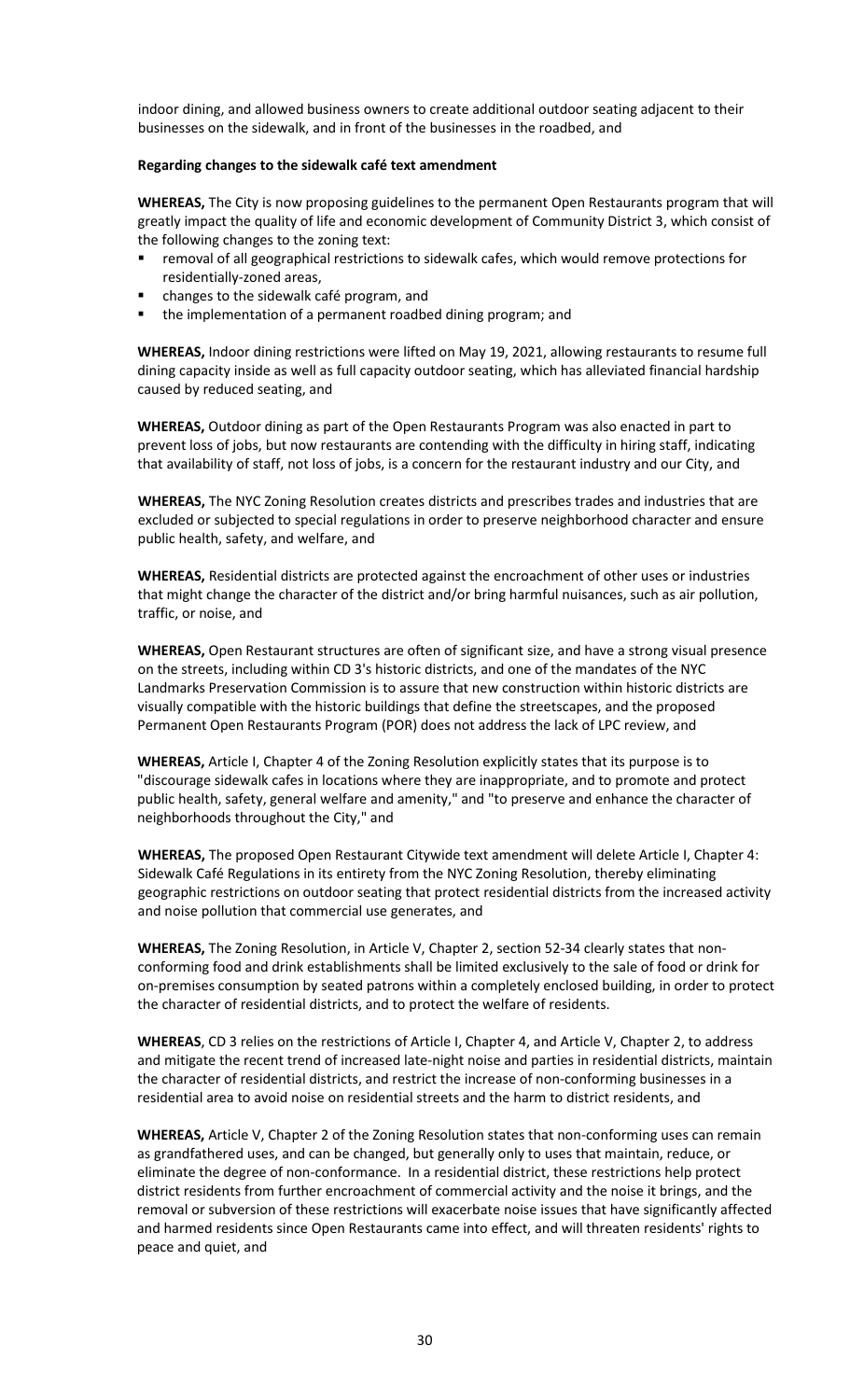**WHEREAS,** While the POR program will benefit the City and many of its communities, one size does not fit all and the program will have inequitable impacts to different communities. CD 3 has an exceptionally high density of food and drink establishments and non-conforming food and drink establishments in residential districts. CD 3 currently has 674 restaurants with outdoor seating as reported by Department of City Planning, 191 of which would have been prohibited under current zoning, and 134 of which are nonconforming in residential districts.

**WHEREAS,** CD 3 has the second highest number of non-conforming food and drink establishments of the 59 community boards, and the proposed text amendment would have a disproportionate and inequitable impact on the residents of CD 3 as it does not allow for community-based planning to develop programs and regulations that take into account disparities across communities, and

**WHEREAS,** CD 3 historically has been one of the top two districts in the City with the most commercial noise complaints at bars and restaurants, but had seen a slight improvement in pre-COVID years. Since the Open Restaurants Program was instituted, commercial noise complaints have increased 87.5 percent. (3,288 in FY 2019 pre-COVID to 6,155 in FY 2021), and

**WHEREAS,** The most significant and common complaint since the implementation of the Open Restaurants program has been the associated noise. The City has proven unable to respond and mitigate noise complaints; police have not been able to enforce noncompliance of the current Open Restaurants regulations as these rules are constantly changing, not communicated, and unclear to enforcement agencies, businesses, and the community alike. We are told that DOT will be enforcing the new Permanent program, but the DOT is not trained nor equipped nor experienced in charging commercial noise violations and applying the amount of enforcement that will be needed. The current program blatantly exhibits that the effort is well beyond the limits of any agency

**WHEREAS,** The proposed text amendment does not address these concerns, and Community Boards are now in position of voting on a text amendment before the agencies have developed programs for implementation and enforcement, nor presented such programs to community boards for consideration and approval, and

#### **Unintended economic impact**

**WHEREAS,** The proposed text amendment and POR will increase the square footage available exclusively to ground floor food and drink retail spaces, and therefore some landlords will prefer to rent to and profit most by renting only to eating / drinking establishments. CD 3 has been suffering from loss of retail services to serve residents and other small businesses, which will only be greatly exacerbated by the proposed text amendment. That is, making this program permanent would increase the trend of commercial spaces converting to food and drink establishments, creating one class of business unequally capable of paying higher rent because of its allowance to use public sidewalks and roadbeds for expansion, and

**WHEREAS,** The proposed text amendment will create inequities between those food and drink businesses able to take advantage of municipal space and those that can't due to bus stops, street furniture, and other static physical limitations. Since the current program was implemented, CD 3 and elected officials' offices have received calls from businesses not able to compete with their neighbors because of the above-mentioned restrictions, and

#### **Current complaints regarding Open Restaurants**

**WHEREAS,** The emergency rollout of Open Restaurants resulted in many complaints from residents and businesses not participating in the program. Sheds erected by restaurants have taken over both commercial streets and residential side streets, sometimes occupying whole blocks. There is a lack of enforcement for guidelines for roadbed sheds in design of the structures as well as adherence to using only frontage of the businesses, which has caused the following issues:

- Although the sheds are outdoors and do not need to comply with indoor requirements such as proof of vaccination, many are completely enclosed, have less ventilation and social distancing than indoor dining, resulting in public health hazards, and
- Sheds cut off sightlines on the streets, especially narrow residential streets targeted by the proposed text amendment, harming other businesses as well as resulting in loss of light and destroying the character of this CD 3 residential neighborhoods, and
- There is increased accumulations of uncollected trash, and
- Outdoor dining and constructions have blocked sidewalks, and created a lack of accessibility, especially in regard to ADA requirements, and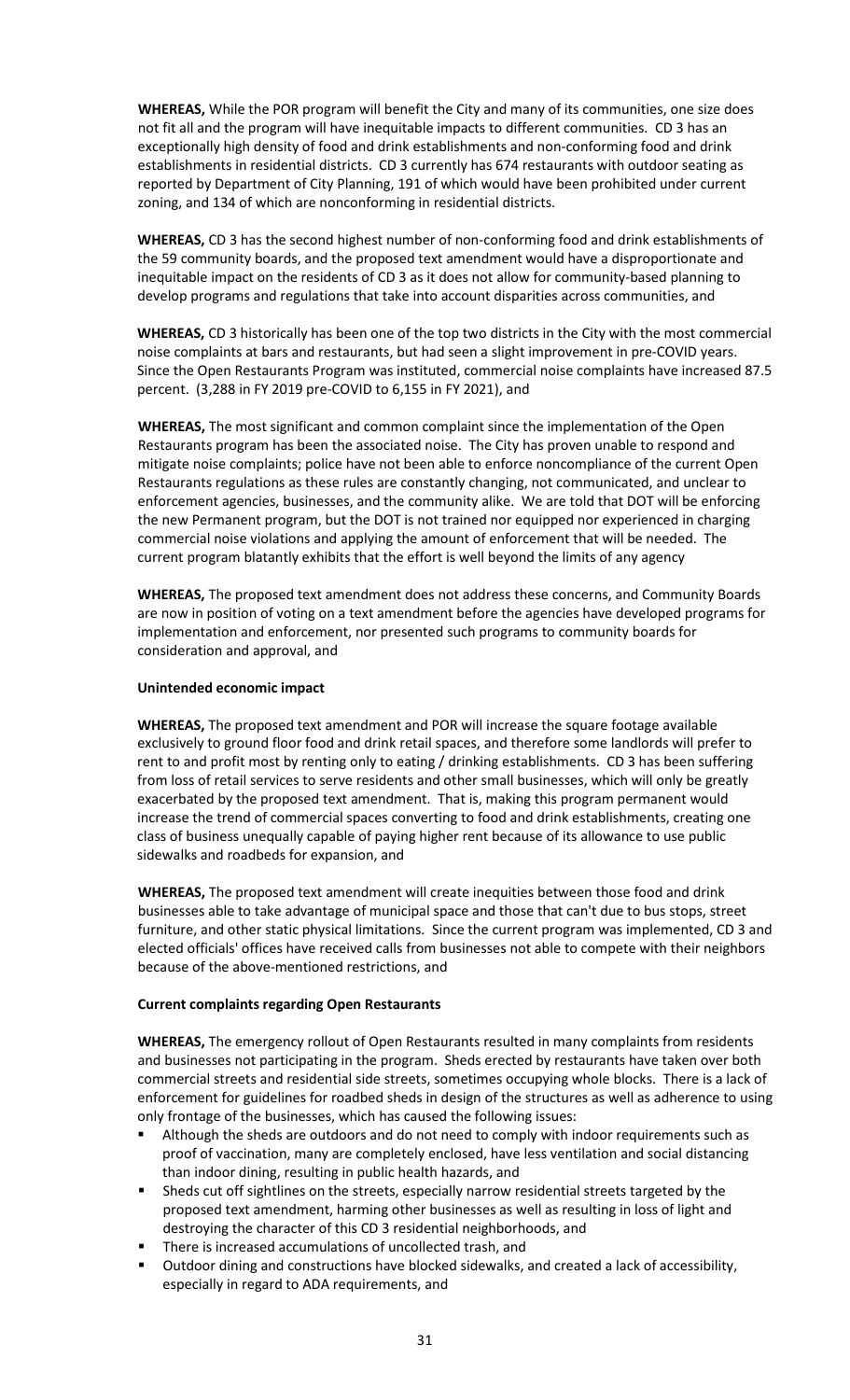- There have been instances where fire engines could not pass by the sheds in CD 2. Many residents also feel threatened by fire, electrical, and tripping hazards created by noncompliant installation of electricity and heating apparatuses in the sheds, and
- There have been complaints regarding the use of sheds after hours as encampments and locations for drug use, and
- **Residents have also complained about loss of parking, and businesses have complained about** inability of customers to park, and
- **The roadbed sheds also prevent the creation of curbside loading zones, which CB 3 requested** from DOT's Neighborhood Loading Program to address an increase in the number of deliveries occurring in the district, and

### **Voting on proposal without developed operational guidelines and without plans for community input for future guidelines, plans, and new programs**

**WHEREAS,** There is no plan for enforcement of roadbed guidelines nor provision for additional staff that will be needed to inspect and enforce. This would include DOHMH for both food prep and licenses and other health concerns as well as rodent inspections, DSNY inspections, DEP noise inspections and enforcement, and

### **Additional Concerns**

**WHEREAS,** Businesses have expressed concern regarding a lack of transparency and plans regarding hearings and appeals. DCWP hearings were transferred to OATH as an effort to help businesses navigate the adjudication process, but the proposed text amendment does not provide any information regarding whether enforcement will be handled by an agency or by OATH, and have also expressed concern that the DOT agencies in each of the five boroughs will have different enforcement priorities and not have a consistent citywide enforcement policy, and

#### **Comments on the Environmental Assessment Statement**

**WHEREAS,** Separate from the proposed text amendment, the EAS has findings that require community board comment. However, we have been informed by City Planning that there is not a process to comment on the EAS, so comments should be included with the text amendment. We have not been given assurances that comments will be taken into account or answered. Community Board 3 submits the following comments to the EAS:

- The Environmental Assessment Statement (EAS) acknowledges that there will be an introduction of new noise in the form of outdoor restaurant seating as a result of the text amendment (p. H-1, 111/176). The EAS claims that the proposed POR program would strengthen and enhance the existing controls to limit the noise emanating from outdoor restaurant seating. However, this is not only unreasonably optimistic, historically we have learned through unprecedented number of complaints that the City has not been able to control the noise and noncompliance associated with the Open Restaurants program after more than a year of educating businesses. It would be impossible to hire enough inspectors to enforce regulations; after more than a year of Open Restaurants, the City has shown inability to strengthen controls so that a majority of the businesses comply within guidelines and control noise. Rules are still poorly communicated, difficult to locate, unclear and conflicting. CB 3 has found through years of working on this issue that the only way to reduce late night noise from bars and restaurants is to contain the noise indoors by reducing outdoor use and to reduce late night hours of operations, specifically stopping outdoor use at 10 pm, prohibiting all outdoor sound, having designated and specialized enforcement that works in a collaborative fashion with community boards, and
- The EAS refers to the implementation of roadbed sheds in the plan. However, the sheds are not part of the text amendment and there is no process for opportunity for communities or community boards to participate in planning for roadbed sheds in their community. There is no plan for roadbed sheds to come before community boards to give communities a voice in planning for use of public land as has always been their right under ULURP. As stated previously, CD 3 has the second highest number of nonconforming businesses in the City. We currently have entire residential blocks lined with sheds that would become permanent under the proposed plan. This would negatively impact quality of life for residents and harm retail diversity in the district as many retail spaces are unable to compete with higher rent that will be expected with increased sidewalk and roadbed footage granted to food and drink establishments by the Open Restaurants program, and
- The reasonable worst case development scenario: EAS states the proposed action will not increase the number of restaurants. CB 3 disputes this assumption. As stated earlier, property will be more valuable to landlords as expanded capacity will allow landlords to charge higher rent. Areas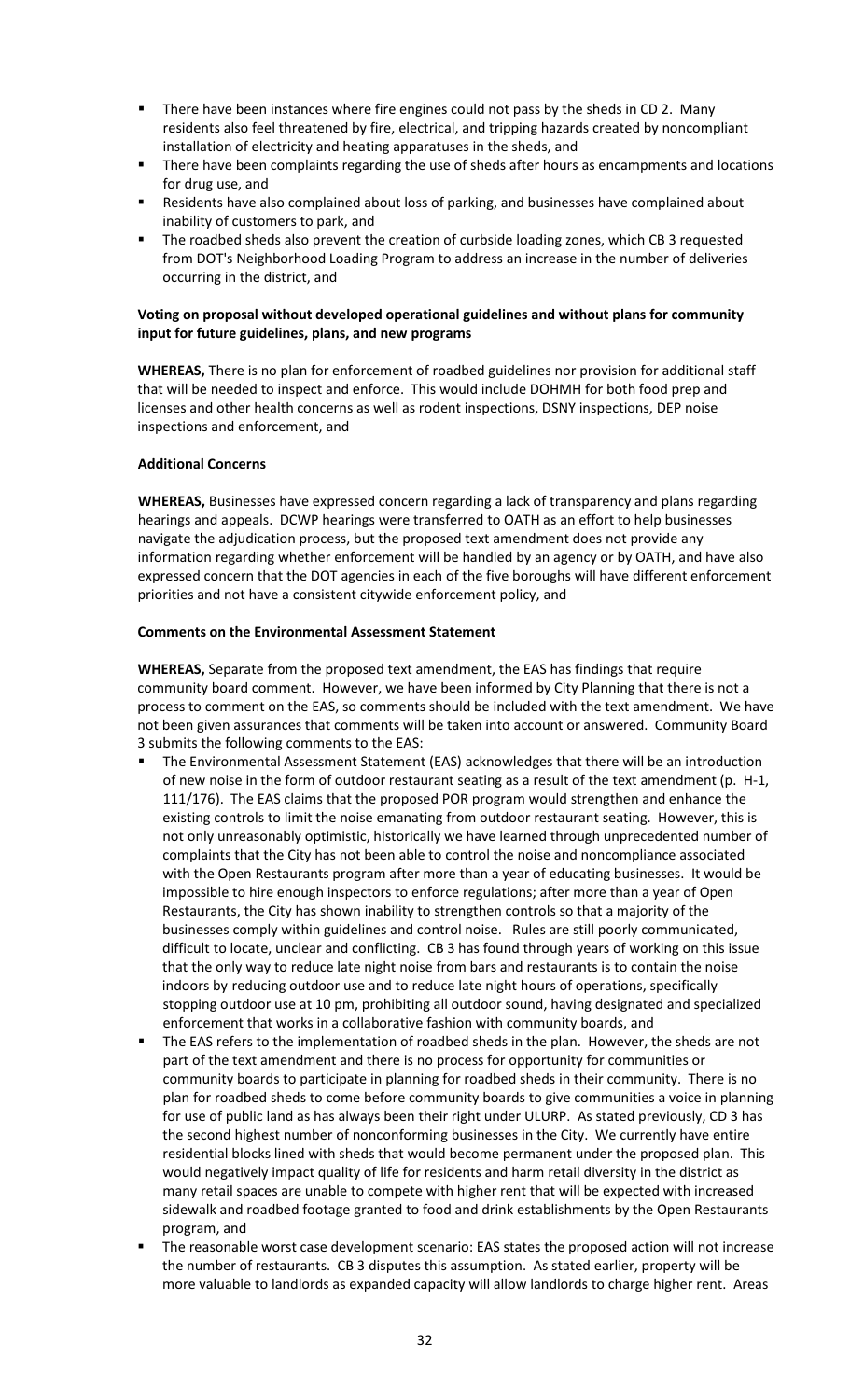of CD 3 have been trending toward a higher percentage of eating drinking businesses for years, crowding out local services. As documented in years of District Needs Statements, this has resulted in many blocks with majority eating drinking businesses that do not open until 5:00 p.m. This creates blighted streets during the day, no foot traffic, and an environment making daytime retail not viable. Restaurant concentration designates blocks with more than 8 restaurants as are classified as high concentration blocks. The map of nonconforming businesses included in the EAS shows an almost solid block of restaurants is some areas of CD 3. Additionally, commercial overlays and commercial streets have high restaurant concentrations. The expansion onto residential sidewalks and into streets in a neighborhood with an extremely high concentration of restaurants will alter the character of the neighborhood.

- The EAS assumes that the concentration of restaurants on a block will not change the number of restaurants as a result of POR implementation. As stated earlier, CB 3 disputes this, and
- The Solid Waste assessment assumes that the implementation of the POR program will not generate more than 50 tons of solid waste per week. This figure has no meaning for most of us, but we can attest that the open restaurant has produced significantly more garbage that we now see on the street. Because there is often no street space to put garbage out, it is placed in the street outside the sheds in travel lanes. BIDS complain about this because cars run over the garbage and it is spread over the street. Additionally, restaurants have much more garbage and because of lack of space, this is kept on the street often between structures. Although the EAS claims that restaurants place garbage only during off-hours, we see that because of the amount of garbage it is placed outside at all times, even though this does not contribute to the dining experience. There are many complaints to the community board about uncollected and uncontained garbage. As the Department of Health has been telling us for years, more food means more rats. People are reporting more rats and the Department of Health indexing reports has increased findings of rats since COVID. While this cannot all be directly related to Open Dining, more food is correlated to more rats, and
- The EAS states that there is not expected to have significant adverse contextual or visual impact on existing visual resources. However, the residents have responded that roadbed structures have real adverse impact on their streets. The structures are a collection of often unsightly sheds blocking view and creating dark canyons. Residents and other businesses alike report a significant negative visual impact from the sheds, and
- In addition to the deletion of the residential zoning protections in the zoning amendment, the EAS describes additional text changes that will impact residential and commercial overlay zones that were not presented by the City to the community boards. The change with the most impact that was not presented to the Board as part of the zoning text amendment is store front or store windows associated with eating and drinking establishments may be opened to serve customers outside the building. (Previous zoning protection required that all use be located within completely enclosed building). There are no hour limitations for the open windows or store front. The zoning text still allows music within eating and drinking establishments, therefore the City is now allowing open façade in residential and commercial overlays while there is music, which is guaranteed to cause quality of life problems for residents, so

**Therefore be it resolved** that Community Board 3 does not support the proposed text amendment from the Zoning Text, due especially to its adverse impact on Community Board 3 with its concentration of non-conforming restaurants in residential districts, and does not support the implementation of the Permanent Open Restaurants Program as presented, and

**Therefore be it also resolved** that Community Board 3 strongly objects to the City bringing the text amendment related to the Permanent Open Restaurant Program before us for approval without having developed specifics related to its implementation and enforcement and without any guarantee that future guidelines and plans related to the proposal will be brought to the community and community boards for review and input.

#### **20 YES 14 NO 3 ABS 0 PNV MOTION PASSED**

#### **By-Laws Committee**

Update of section of Bylaws

**VOTE:** To approve recommendations for By-Laws revisions. (by-laws following committee reports)

#### **32 YES 4 NO 0 ABS 0 PNV MOTION PASSED**

#### **Community Board 3, Manhattan By-Laws**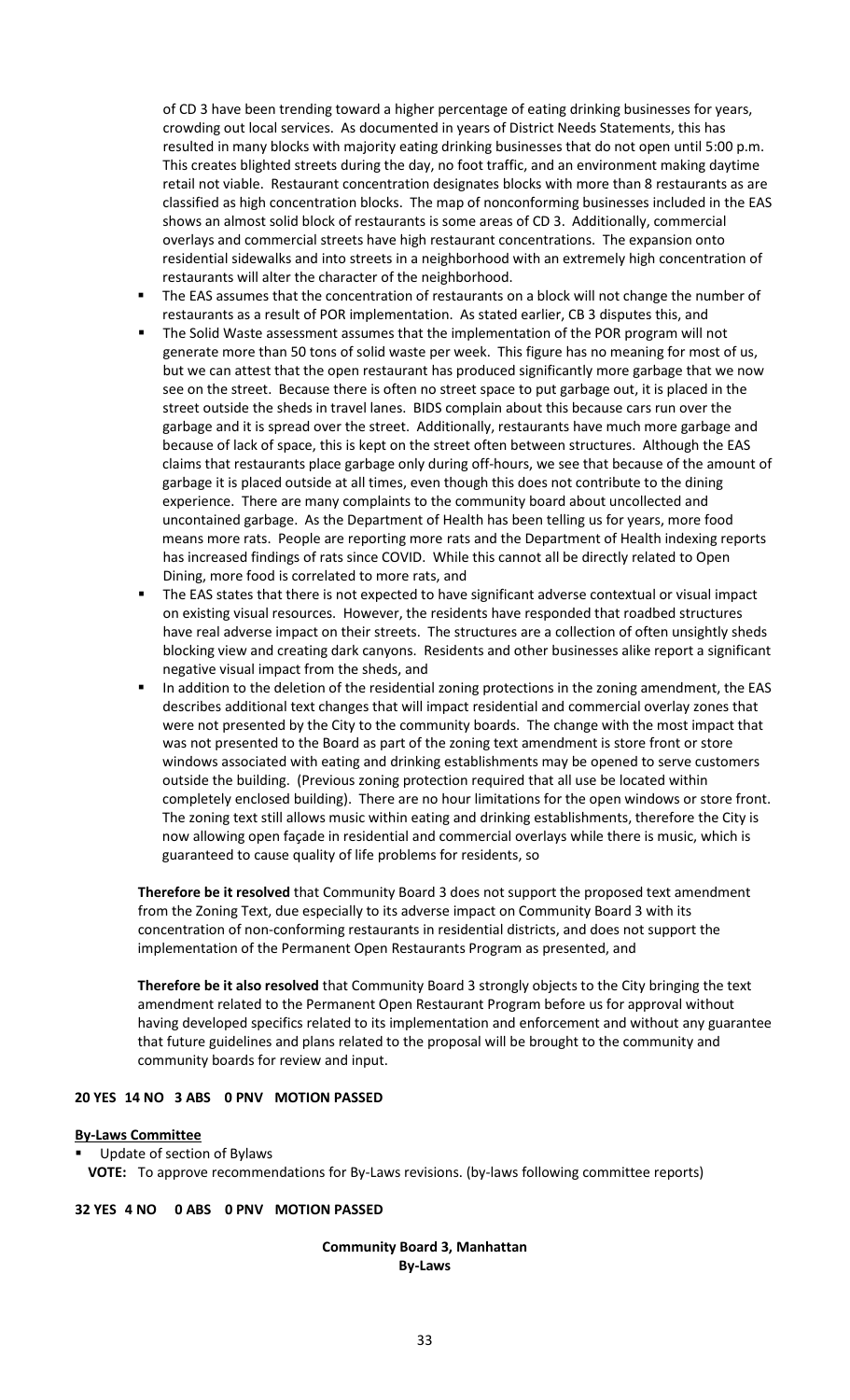The By-laws of Community Board 3 of Manhattan shall conform to the provisions of the New York City Charter including, but not limited to, Section 2800, and all relevant provisions of federal, state and city law. Board members should refer to the Handbook for Community Board Members, issued by the Mayor's Office Community Assistance Unit, which enumerates these policies and procedures as well as describes applicable sections of the New York City Charter.

Community Board 3 may establish such additional rules of its own as are not specifically covered by the language of these By-laws and the New York City Charter and are not in contravention of these By-Laws or the New York City Charter.

I. Board Members

A. Board Members shall be appointed by the Borough President. All members serve on the Board as private citizens only and shall not represent the interests of any organization with which the Board Member is affiliated

B. Any Board Member participating in the Board's consideration of a matter in which the Board Member has a conflict of interest shall state the nature of the conflict of interest in speaking to the issue and shall not vote on such matter, but shall be recorded on the vote tally as present and not voting.

C. Any Board Member appearing before a governmental body or making a public statement that conflicts in any respect with positions adopted by the Board must clearly state that their statement is a personal position. No Board Member shall represent the Board's position before any governmental agency, department or authority unless specifically authorized to do so by the Board Chairperson.

D. Every Board Member is required to serve on one committee as appointed by the Board Chairperson and may serve on an additional committee, subcommittee, or task force. Appointment to any additional committee, subcommittee, or task force shall be at the discretion of the Board Chairperson.

E. No Board Member shall be eligible to serve as a committee chairperson until they have completed one year of service on the Board unless, because of unique qualifications or expertise, the Board Chairperson appoints them for that position.

F. No Board Member except the Board Chairperson shall concurrently serve as chairperson of more than one committee, or concurrently hold any office while serving as a committee chair of the Board.

G. Board Members are expected to regularly attend all Full Board meetings and all committee, subcommittee and task force meetings to which they are appointed as members.

> 1. A Board Member shall be deemed present at a Board meeting, committee, subcommittee or task force if they are present for the first and last votes at that meeting. If present at either the first or last vote but not both, a Board Member shall be deemed present at half the meeting.

2. A Board Member may request in writing that the Board Chairperson grant the Board Member extended excused absence from meetings for any of the following reasons:

- a. The Board Member is serving in the active military;
- b. The Board Member is suffering from a long-term illness;

c. There is a long-term illness or death in the immediate family or household of the Board Member;

- 3. A Board Member requesting an extended excused absence for two months or longer shall notify the Board Chairperson in writing of their anticipated absence (or promptly thereafter if circumstances prevent advance notice) and when they anticipate being able to resume regular attendance at meetings. This process shall apply to any of the enumerated reasons. Acceptance of such request shall be at the discretion of the Board Chairperson. The Board Chairperson shall notify the Board Member in writing of acceptance or denial and copy the District Manager. The Board Chairperson should note any offices or responsibilities of the person and assign responsibilities.
- 4. If the Board Member is a member of two committees, subcommittees or task forces scheduled at the same time or is assigned to represent Community Board 3 at another meeting, the member is not marked present or absent at the meeting the member is missing, but is noted to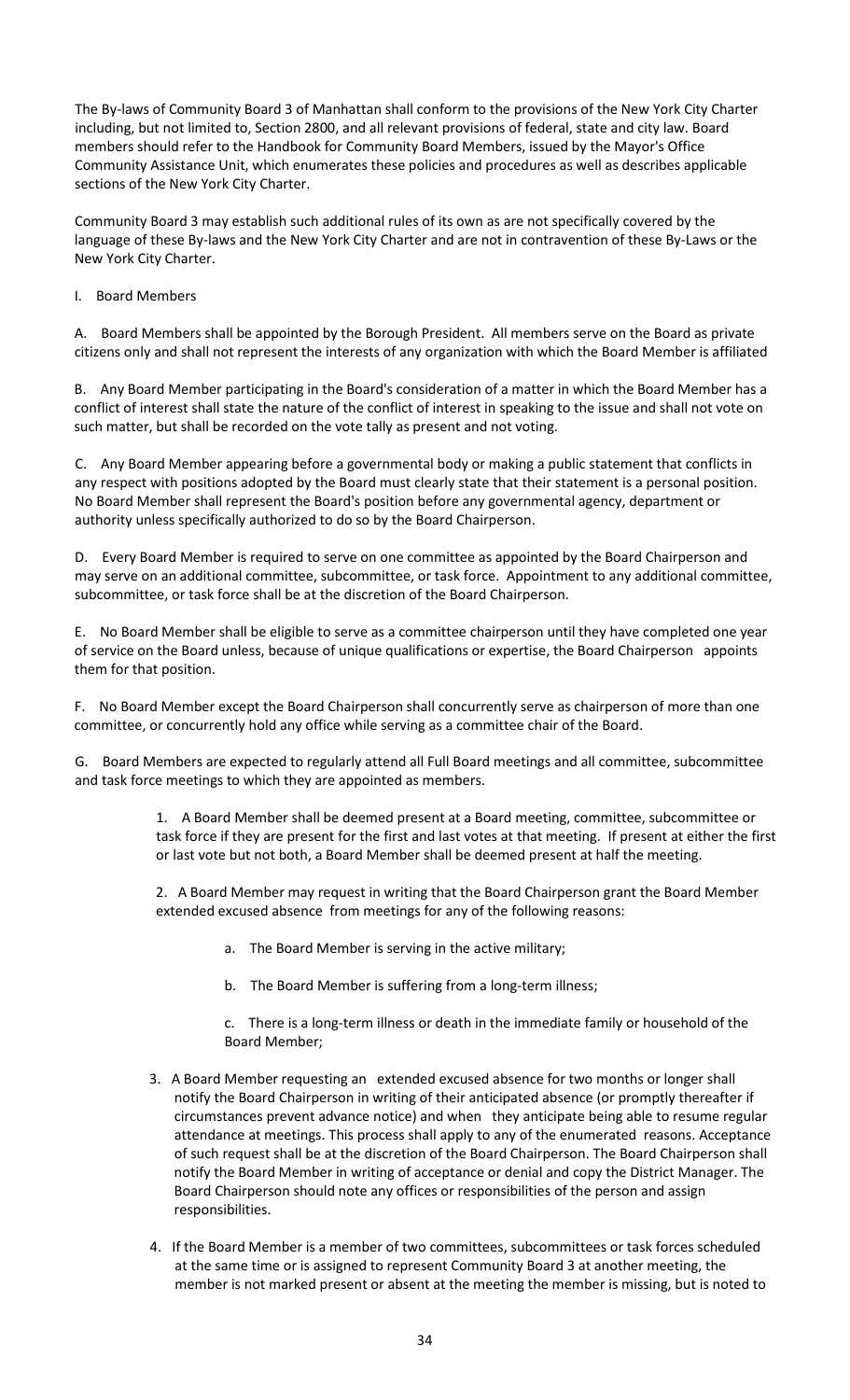be at another meeting. The Board Chairperson shall designate which meeting the member will attend when there is a conflict.

H. All Board Members are automatically excused from up to one-third of their obligated meetings to cover short-term illness, work, and other everyday issues that come up.

1. If a Board Member is absent from more than one- third of the Board Member's meeting obligations during a six-month period, the Board Chairperson shall propose that the Executive Committee take action. The Executive Committee may decide that a letter shall be sent either electronically or by regular mail to the Board Member advising the Board Member of their substantial lack of attendance with a copy to the elected official who recommended the Board Member and the Borough President. If the letter is sent and if d ring the next three months, the Board Member continues to be absent from more than one-third of their meeting obligations, the Board Chairperson shall propose the removal of the Board Member as set forth in Section I below. There shall be two periods for measurement of attendance each year (April to September and October to March). 2. If a Board Member stops attending meetings without advising the Board of the cause for a period of three months and without requestion and extended excused absence, the Board shall send a letter electronically or by mail to the Board Member advising the Board Member that they must attend meetings immediately. If the Board Member does not start attending meetings upon receipt of the notice, the Board Chairperson shall propose the removal of the Board Member to the Executive Committee as set forth in Section I below.

I. Procedures for Removal of a Board Member for Cause

The Board may, by a majority vote at a regular meeting reprimand or remove a Board Member for cause. 1. A Board Member may be reprimanded or removed for cause for any of the following reasons:

- a. A felony conviction during the Board Member's term of service on the Board.
- b. Soliciting, receiving, or accepting any remuneration in exchange for a vote on any item under consideration by the Board or any of its committees, subcommittees or task forces if there is a Department of Investigation or Conflicts of Interest Board determination that a Board Member had solicited, received, or accepted remuneration.
- c. Failure to declare a conflict of interest based on a Department of Investigation or Conflict of Interest Board determination.
- d. Substantial lack of attendance at Board, committee, subcommittee and/or task force meetings as defined in section H.
- e. Any form of Board representation not authorized by the Chairperson.
- f. Demonstrating behavior unbecoming a Board Member, including but not limited to disruptive, demeaning, abusive or violent behavior.

2. Initiating the removal process:

- a. Any Member may recommend to any Executive Committee member that the Board take action to reprimand or remove a Board Member for cause. The Executive Committee member to whom the recommendation is made shall promptly report this to the Board Chairperson.
- b. The Executive Committee shall discuss the issue as soon as possible at a meeting which may be in executive session. The committee may, by majority vote, initiate action to remove or reprimand.
- c. If the Executive Committee decides to initiate such action, the Board Chairperson shall place the proposed removal of the Board Member on the agenda of the Executive Committee meeting or other appropriate committee or task force (the "Hearing Committee").

3. Hearing and Removal Process:

- a. The Board Chairperson, or designated Executive Committee member, shall provide to the Board Member written notice of the proposed removal and charges against them at least ten (10) days prior to the meeting of the Hearing Committee. At that Hearing Committee meeting, which may be in executive session, the Board Member shall be provided an opportunity to respond to the charges. The committee members may also ask questions of the affected Board Member.
- b. In the event the charges require additional information, testimony etc., the Hearing Committee may decide to schedule additional meetings which may be in executive session.
- c. If the Hearing Committee passes a resolution to recommend to reprimand or remove the Board Member, then the resolution shall be presented at the next Board meeting which may be in executive session.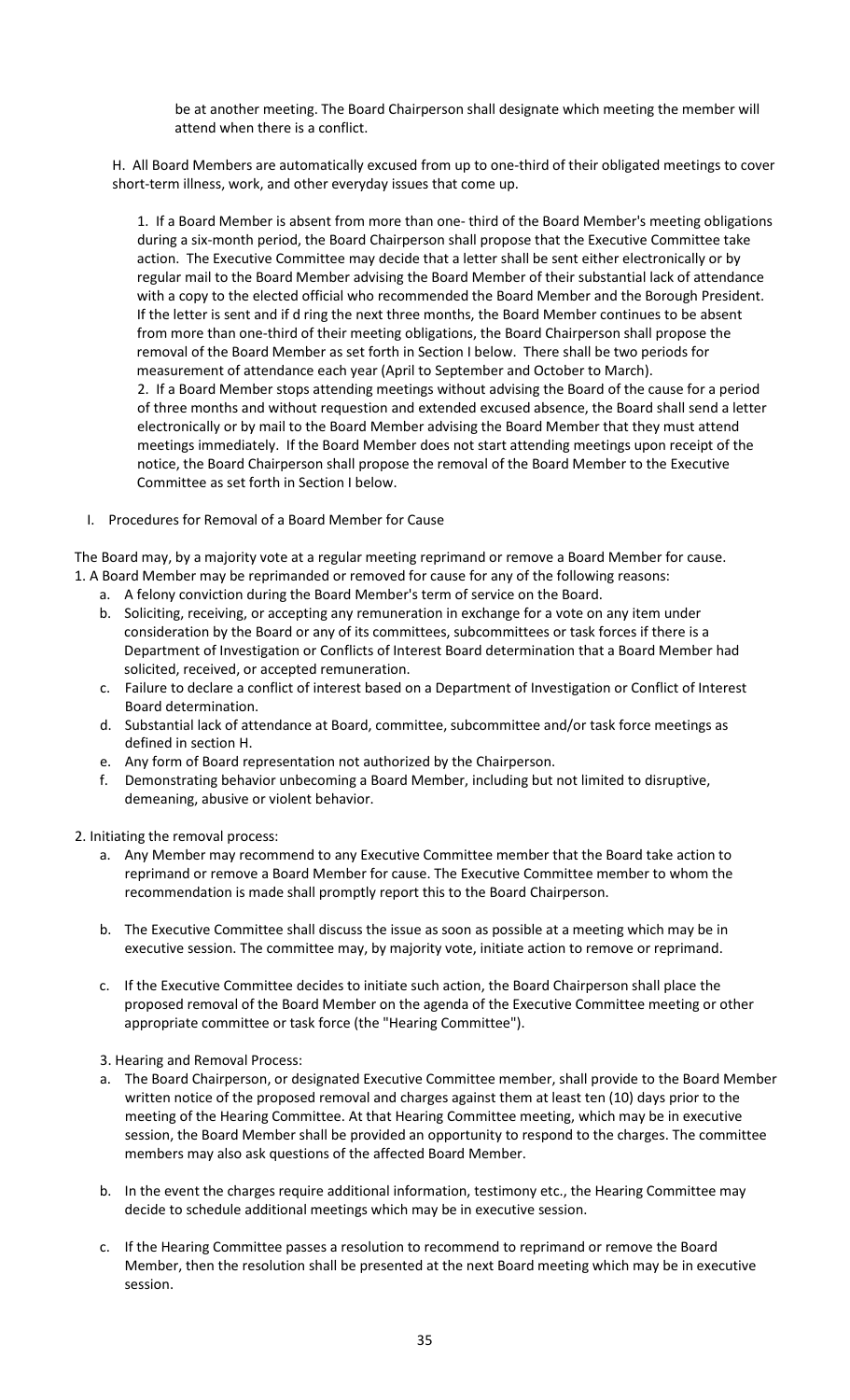If the Full Board votes in favor of removal, the Board Member shall be deemed removed, immediately after the vote. The Board chairperson shall notify the elected official who appointed the Board Member and the Borough President of the removal of the Board Member with a request to appoint a person to fill the remainder of the term.

### II. District Manager and Staff

In accordance with the City Charter, personnel, policies of the City of New York and existing requirements of due process, the Board shall appoint a District Manager and staff to serve at the pleasure of the Board. Such staff shall perform such functions as are assigned by the Community Board or other provisions of law.

### III. Full Board Meetings

A. There must be at least one Full Board meeting of the Community Board each month, September through June, at such time and place as shall be designated by the Board Chairperson in the written notice of the meeting sent to the Board Members.

B. A majority of the appointed Board Members shall constitute a quorum.

1. There may be special and emergency Full Board meetings. These meetings shall be governed by the same procedures as regular Full Board meetings. A special meeting is a Full Board meeting other than the regular monthly Full Board meeting. A special meeting shall be convened with no less than two week's written notice. The notice shall specify the purpose of the meeting. The special meeting may be at the request of the following:

- a. At the request of the Board Chairperson.
- b. At the Borough President's request.
- c. Upon resolution adopted by the Full Board.

d. Upon written request of at least one-third of the appointed Board Members presented to the Board Chairperson and the Borough President.

2. An emergency meeting of the Full Board shall be called by the Board Chairperson in circumstances where a failure to act or make a decision immediately would result in irreparable harm or a missed opportunity. At least two days' notice must be given of the meeting setting forth the purpose of the meeting. Notice of an emergency meeting may be given by telephone or email.

- C. Agenda
- 1. Opening of the meeting.
- 2. Public Session

There shall be a Public Session of up to one hour at each Full Board meeting. Any person may sign up to speak. The Board Chairperson may limit the number of speakers on the same topic. Each speaker shall be limited to a period of no more than 2 minutes, each representative of a public official shall be limited to 2 minutes and each public official shall be limited to 5 minutes, unless otherwise permitted by the Board Chairperson. During elected official reports only Board Members can speak and ask questions that are germane to issues related to CB3. Brief presentations by governmental agencies or applicants may be scheduled by the Chairperson during the Public Session

#### 3. Business Session

During the Business Session only Board Members may debate the issues on the agenda and vote on those issues. The proponent of an issue before the Full Board who is not a Board Member may, upon request of the Board Chairperson, respond to questions in the Business Session. The Business Session consists of the following items:

- a. Roll call and approval of minutes
- b. Board Chairperson's report
- c. District Manager's report
- d. Committee and Task Force chairperson's reports
- e. Old business
- f. New business
- g. Adjournment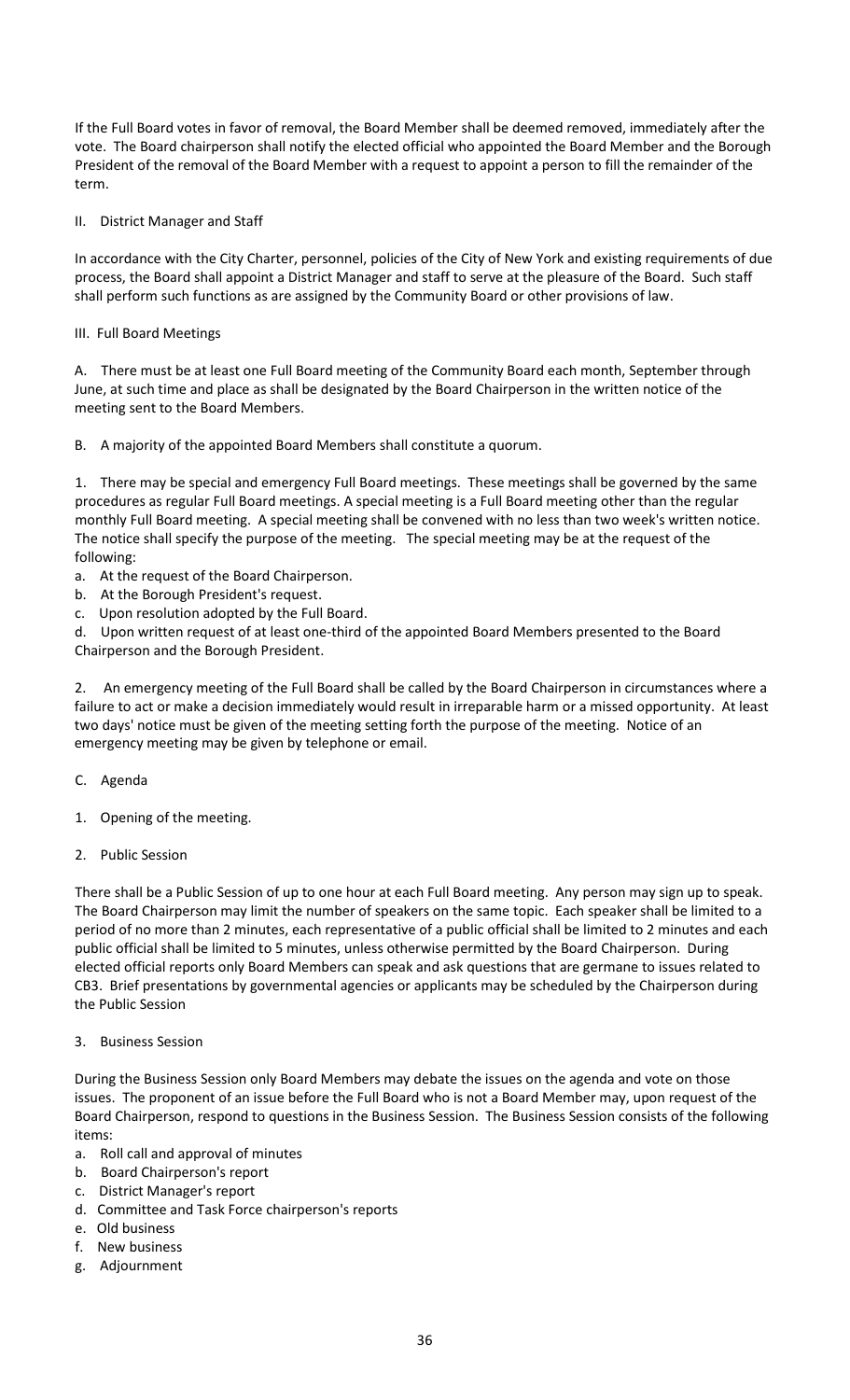### D. Voting

1. All final decisions on Board issues require a roll call or written vote of the Full Board.

2. The Secretary shall record votes in favor, against, abstentions and Board Members present but not voting because of a conflict of interest.

3. Board Members must vote in person. No proxies are permitted.

4. No vote may be taken at Full Board unless a quorum is present.

5. A motion will pass if a majority of the Board Members present vote in favor of the motion.

IV. Community Board Officers

A. The officers of the Community Board shall be Chairperson, First Vice-Chairperson, Second Vice-Chairperson, Treasurer, Secretary and Vice Secretary. Each officer shall perform such duties as are incidental to the office in accordance with generally accepted rules of parliamentary procedure.

B. Each Officer shall serve for a one-year term commencing on the 1st day of December immediately following the election and ending on the 30th day of November.

C. Duties of Chairperson

1. To perform all duties as prescribed in the New York City Charter and any other duties prescribed under law.

2. To attend any meetings required by the Mayor and the Borough President or to designate their representative(s) to attend.

3 To open, conduct and close Full Board meetings at the time and date at which the Community Board is to meet in accordance with Robert's Rules of Order. All meetings and hearings will be conducted in accordance with Robert's Roberts Rules of Order unless such rules are in conflict with anything stated in the City Charter or bylaws in which case these Regulations shall control. To state and put to a vote all resolutions and motions which arise in the course of the Board's business and to announce the results of all votes.

4. To represent the Board and perform all necessary functions according to the decisions duly made by the Full Board, including, but not limited to, communicating with governmental agencies.

5. To affect all acts, orders and proceedings of the Full Board, sign all letters and resolutions from the Full Board, and to be the sole spokesperson for the Board in relation to the news media, governmental agencies and the public, except as they shall otherwise specifically authorize to another person.

6. To appoint or remove chairpersons or co-chairpersons of committees of the Board. To appoint or remove chairpersons of subcommittees and task forces of the Board.

7. To appoint members to all committees, subcommittees and task forces and to remove members as necessary for the proper functioning of the committees, subcommittees and task forces.

8. To prepare and deliver the Chairperson's report at each Full Board meeting, provide information on important Board issues and relay information received from the Borough President's office and/or other governmental agencies.

9. To be a signatory on the Board's imprest account.

10. To appoint a person well versed in Roberts Rules of Order as a parliamentarian. The parliamentarian shall not be an officer of the Board.

11. The Board Chairperson shall be an ex-officio member of each committee, subcommittee and task force and may vote on any agenda item. The Board Chairperson when present at a committee, subcommittee or task force meeting (except the Executive Committee) shall not be counted in the quorum except on a ULURP vote.

D. Duties of Vice-Chairpersons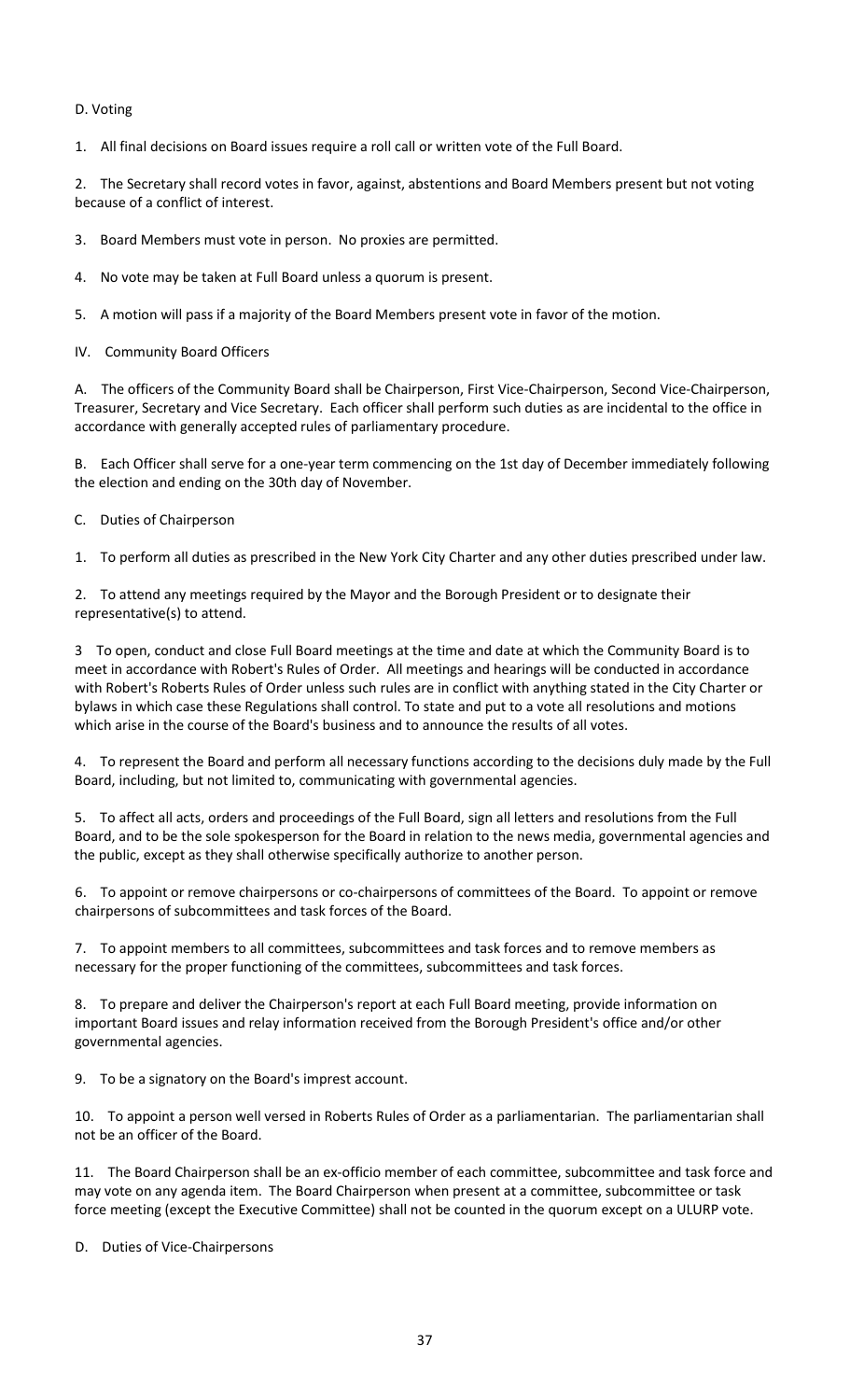1. The First Vice-Chairperson shall preside at the Full Board meeting in the absence of the Board Chairperson. The Second Vice-Chairperson shall preside at the Full Board meeting in the absence of the Board Chairperson and First Vice-Chairperson. The Secretary shall assume these duties in the unavailability of the Second Vice-Chair to perform these duties.

2. The Vice-Chairpersons shall assist the Board Chairperson as required including attending meetings in the place of the Chairperson.

3. The Second Vice-Chairperson shall maintain records of the attendance of Board Members at all meetings and shall send notices in October and April to any Board Member who was absent from more than one- third of the Board Member's meeting obligations. Copies of the notices shall be sent to the Board Chairperson, the Borough President, and the appointing Council Member.

E. Duties of Secretary

1. The Secretary shall take the minutes of the Full Board meetings, Executive Committee meetings and any special or emergency meetings.

2. The Secretary shall call the roll and record all votes at the regular monthly meetings and any special or emergency meetings.

3. If the Chairperson, First Vice-Chairperson and Second Vice-Chairperson are absent from a Full Board meeting the Secretary shall assume the duties of Board Chairperson for that meeting.

### F. Duties of Vice Secretary

Where both the Secretary and Vice Secretary position is filled, these officers may divide their responsibilities as their workload dictates.

G. Term Limits for Board Chairperson- No person may serve as Board Chairperson for more than four consecutive one year terms.

H. Election of Officers

1. At the Board's Full Board meeting in the month of September, the Chairperson shall appoint a nominating committee consisting of five Board Members, none of whom may be candidates for office or current Board officers, and shall designate one of the Board Members to be the chairperson of said committee.

2. The nominating committee shall make its report to the Full Board at the Full Board meeting in the month of October and shall recommend one or more Board Members for each office. At the October meeting Board Members may nominate additional candidates for office from the floor. Written notice of the election and nominees shall be sent to each Board Member prior to the election.

3. At the Full Board meeting in the month of November pursuant to written notice sent to each Board Member, there shall be an election held for each of the offices. Prior to the election all candidates shall be given an opportunity to present their qualifications. If there is no nominee for an office, nominations for that office shall be accepted prior to the election. In the event that two or more candidates are running for an office and no one candidate receives a majority of the votes, then a run-off election shall be held immediately between the two candidates receiving the highest number of votes.

a. The person receiving the majority of the votes for each office shall be elected.

b. The election of officers shall be conducted by written ballot unless, under extraordinary circumstances such as those in effect during the imposition of Executive Order No. 202.1 suspending Article 7 of the Public Officers Law which allows for remote meetings, remote voting methods that comply with open meeting law will be utilized.

I. Resignations

An officer may resign from their office on the Community Board. The resignation will be deemed accepted upon receipt of written notice of resignation by the Board Chairperson. The Board Chairperson may resign by delivering written notice to the Executive Committee via the First Vice- Chairperson.

J. Removal of Officers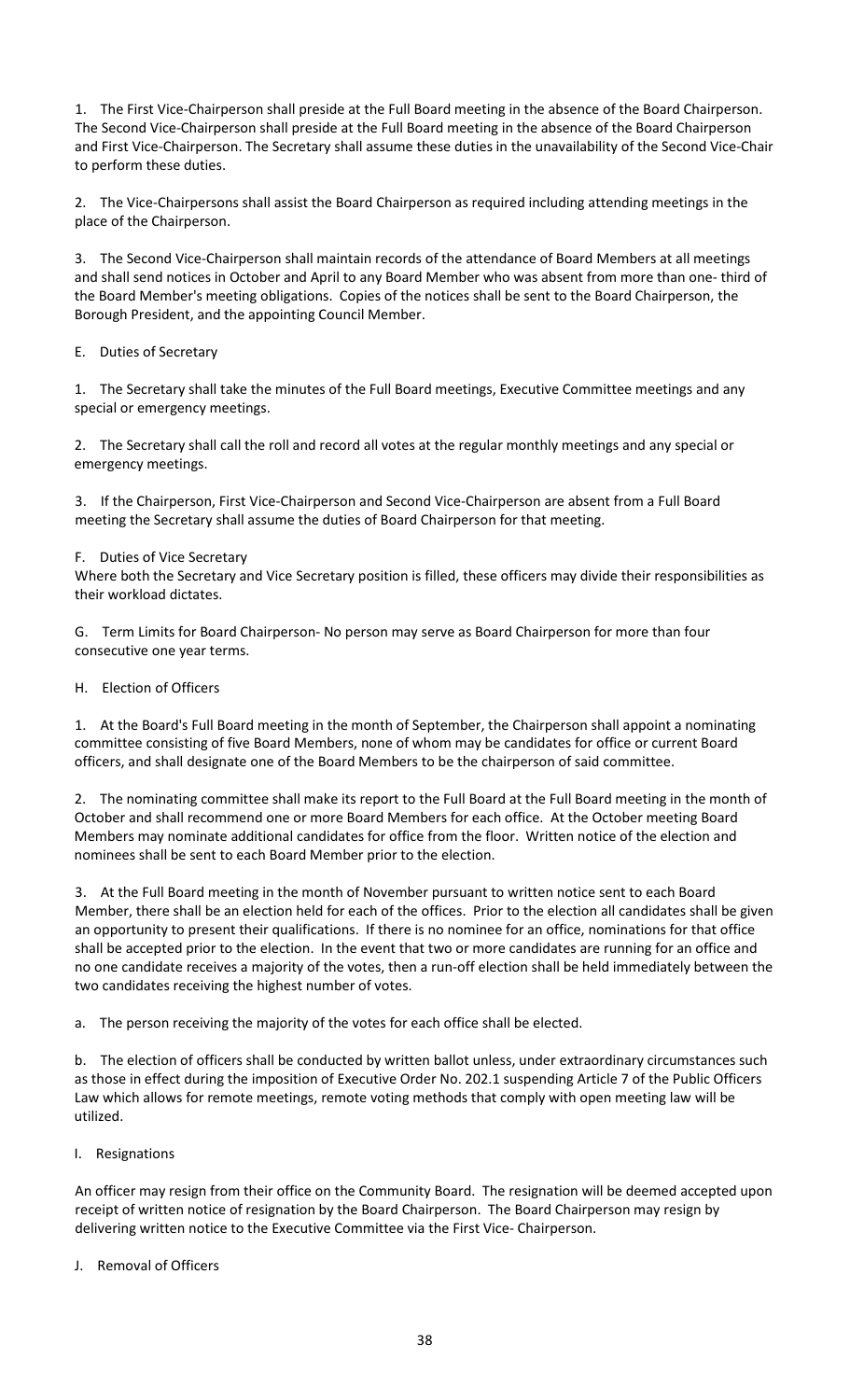Any officer may be removed from office if the officer is absent from three consecutive Full Board or three consecutive Executive Committee meetings. A recommendation for removal will be made by the Executive Committee to the Full Board and removal shall be affected by the majority vote of the Full Board.

K. Officer Vacancies

1. In case of any vacancy in any office except the Board Chairperson, a successor to fill the unexpired term shall be elected by the full Board. The Board Chairperson shall announce the open position at the first Full Board Meeting following a vacancy. Board Members who desire to fill the vacancy shall submit their names to the Chairperson or person designated by the Chair. The Chair shall specify a deadline to submit names and nominations before the next board meeting. A vote shall be taken at the next Full Board meeting. If no Board member is voted in to fill the vacancy the chair may re-start the election process, or such office may remain vacant until the next annual election.

2. If during the Board Chairperson's term the Board Chairperson is unable to serve, the First Vice-Chairperson shall succeed as Chairperson for the balance of the unexpired term and the Second Vice-Chairperson shall succeed as the First Vice-Chairperson. A Second Vice-Chairperson shall be elected as set forth above.

# V. Executive Committee

A. The Executive Committee shall be comprised of the Board Chairperson, First Vice-Chairperson, Second Vice-Chairperson, Treasurer, Secretary, Vice Secretary and all committee chairpersons.

B. In emergency situations, the Executive Committee may act on behalf of the Board provided that any such action shall be ratified by the Board Members at the next Full Board meeting. If the action is not ratified, there shall be no further implementation of the action and the action must be withdrawn. An emergency situation arises at any time that a failure to act or make a decision would result in irreparable harm or a missed opportunity.

- C. The Executive Committee shall approve any expenditure by the district manager in excess of \$2,000.00.
- D. Operational matters will be addressed by the Executive Committee.
- E. The Executive Committee shall monitor the fiscal operations of the Board and the Board's operating budget
- VI. Public Members

A Members of the public may be appointed by the Board Chairperson to serve on committees, subcommittees and task forces.

B. Public members of committees, subcommittees and task forces may vote upon items before the committees, subcommittees and task forces but may not vote at the Full Board meeting.

C. The term of every public member shall be for one year ending on June 30th of each year but may be extended at the discretion of the Board Chair.

D. Public members may be reappointed by the Board Chair after applying for reappointment by completing an application.

E. Any public member may be removed from a committee, subcommittee or task force by the Board Chair if the public member is absent from two consecutive meetings. The public member will be notified of removal in writing either electronically or by regular mail.

# VII. Committees

A. The Board shall have such committees as are necessary to hear and debate the issues in the district. A committee shall be established at the recommendation of Board Chairperson and a majority vote of the Full Board.

B. Committees shall be comprised of no fewer than five committee members, a majority of whom must be Board members. The chairperson and any co-chairpersons of the committee must be a Board Member(s) and shall be appointed by the Board Chairperson. At the discretion of the committee chairperson the committee may have a vice chair and/or a secretary. The vice chair and/or the secretary shall be appointed by the committee chairperson.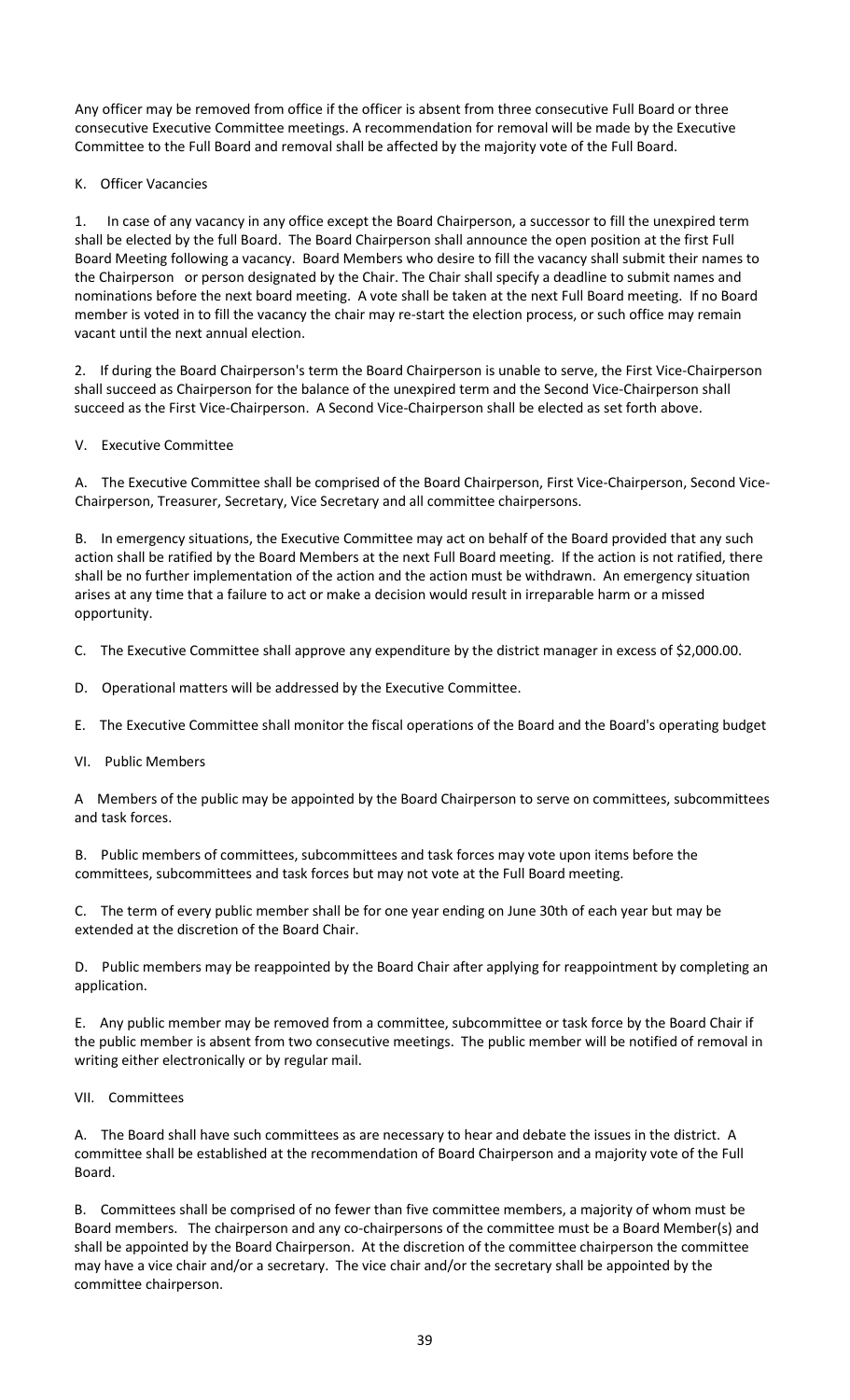C. Each committee shall meet once per month (except August) unless the Board Chairperson and/or the chairperson of the committee deem an additional meeting necessary or a meeting unnecessary.

D. A Board Member, other than the Board Chairperson, who is not a member of a committee may not vote on any item before the committee unless that item is a ULURP. The Board Chairperson may vote at any committee when present at a meeting.

E. Committees shall keep minutes containing a record of all motions taken, as well as attendance and voting records. These records shall be submitted in writing to the Board's office in sufficient time to be incorporated into the vote sheet distributed to the Executive Committee for the succeeding Full Board meeting.

F. A committee shall be dissolved upon recommendation of the Board Chairperson and a majority vote of the Full Board.

VIII. Subcommittees

A. Subcommittees of existing committees may be established at the recommendation of the Board Chairperson and majority vote of the Full Board to hear and debate significant topics that regularly come before that committee.

B. Subcommittees shall be comprised of Board Members and may include public members appointed by the Board Chairperson. Members of the subcommittee need not be members of the existing committee. A majority of the members of the subcommittees must be Board Members. The chairperson of the subcommittee shall be appointed by the Board Chairperson.

C. Each subcommittee may meet once per month or as necessary.

D. Subcommittees shall keep minutes containing a record of all motions taken, as well as attendance and voting records. The chairperson of the subcommittee shall report these to the Board office and to the committee before its next regular meeting and all votes shall be recommendations to the committee.

E. A subcommittee's recommendation shall not limit in any way the full committee's duty to hear the public nor to vote.

F. A subcommittee shall be dissolved upon recommendation of the Board Chairperson and a majority vote of the Full Board.

#### IX. Task Forces

A. Task forces may be established at the recommendation of the Board Chairperson and majority vote of the Full Board for a limited purpose and shall be temporary in nature.

B. Task forces shall be comprised of Board Members and may include public members appointed by the Board Chairperson. A majority of the members of the task force must be Board Members. The chairperson of the task force must be a Board Member and shall be appointed by the Board Chairperson.

C. Task forces shall keep minutes containing a record of all motions taken, as well as attendance and voting records. These records shall be submitted in writing to the Board office in sufficient time to be incorporated into the vote sheet distributed to the Executive Committee for the succeeding Full Board meeting.

D. A task force shall be dissolved upon recommendation of the Board Chairperson and a majority vote of the Full Board.

#### X. Executive Session

Upon motion and the majority vote of any body of the Board, including the Full Board, a Committee, Sub-Committee or Task Force, that body may enter into an Executive Session during their regular meeting. Executive Session may be held to discuss only those statutorily identified purposes set forth in the New York State Open Meetings Law. An Executive Session is closed to the public and discussion is limited to the matter for which that body voted to enter into Executive Session. A vote may be taken in the Executive Session, but the vote of each member of that body must be recorded and be publicly available.

#### XI. ULURP